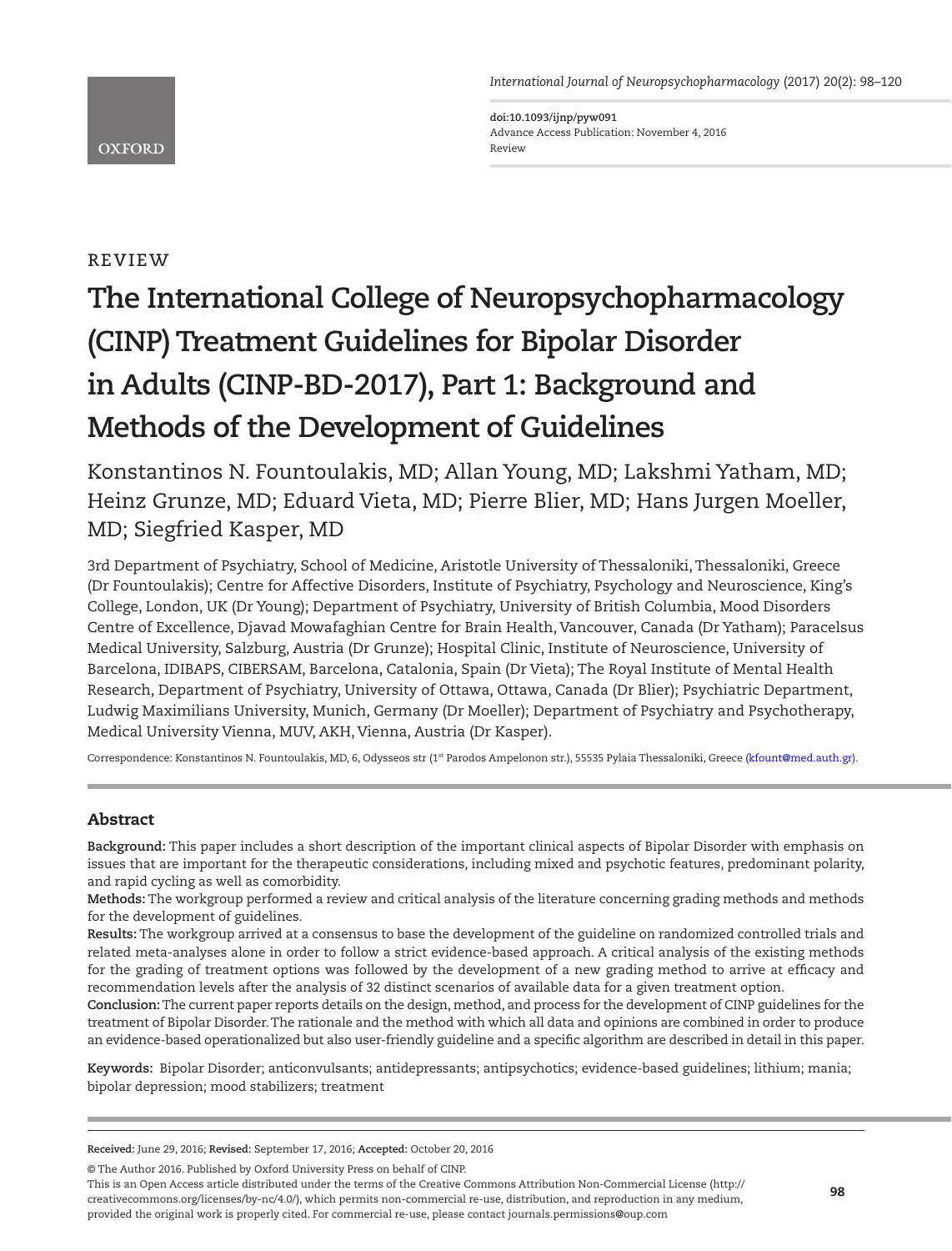## Introduction

## **General Background, Disclosure, and Aim**

Treatment guidelines are becoming an ever more important part of medical reality, especially since the translation of research findings to everyday clinical practice is becoming increasingly difficult with the accumulation of complex and often conflicting research findings that are thereafter also included in metaanalysis. Guidelines aim to assist clinicians but also policymakers to arrive at decisions concerning the treatment and care of patients. They set the standard of care and training for health professionals and they also identify priority areas for further research, since they are based primarily on the available evidence, but also in areas where evidence is not available, on expert opinion [\(Fountoulakis, 2015i\)](#page-16-0).

In the field of Bipolar Disorder (BD), accumulated knowledge is often complex, confusing, and in many instances contrasts with the beliefs and pracices that appear to have been set in stone in psychiatric culture and training for the last few decades.

To fulfil this need for expert translation of research findings into clinical practice for the benefit of patients, the International College of Neuropsychopharmacology (CINP) launched an effort to critically appraise the literature and provide guidance to clinicians in the form of a precise treatment algorithm. It is hoped that this algorithm for the treatment of BD will help the clinician to follow the state-of-the-art evidence, thus enabling their clinical practice to be based on an informed decision-making process. This guideline has been commissioned by the CINP, and the workgroup consisted of experts with extensive research and clinical experience in the field of BDs. There was no funding from any source for the development of the guidelines and the activities of the workgroup.

All the members of the workgroup were psychiatrists who are in active clinical practice and were selected according to their expertise and with the aim to cover a multitude of some different cultures. All of them were involved in research and other academic activities, and therefore it is is possible that through such activities some contributors have received income related to medicines discussed in this guideline. All conflicts of interest are mentioned at the end of this paper, which is the introductory paper to the CINP BD guidelines. It should also be noted that some drugs recommended in the guideline may not be available in all countries, and labeling and dosing might vary.

The aim of the current endeavor was to develop a guideline and precise algorithm for treatment of BD in adults for use in primary and secondary care. Children, adolescents, and the elderly are not the focus of this guidance. The guideline and algorithm have been developed after a complete review of the literature and with the use of stringent criteria. Both the guideline and the precise algorithm try to balance research vs clinical wisdom but give primacy to the available evidence.

To comply with the journal's word limit for manuscripts and for easy readability, the CINP guidelines have been organized and presented as a series of 4 distinct papers. This paper is the first of this series and will cover the general background of the guideline and algorithm, that is, the historical perspective and general clinical and treatment issues followed for the development of the guideline and the algorithm. The second paper summarizes, classifies, and grades the treatment data on BD while the third paper includes the guideline and the treatment algorithm themselves. The fourth and final paper addresses the unmet needs and areas that should be the focus of attention and specific research in the future.

#### **Historical Perspective**

Depression and bipolarity were mentioned in Eber's papyrus in ancient Egypt around 3000 BC ([Okasha and Okasha, 2000](#page-20-0)) and in the Hippocratic texts. Plato (424–348 BC) and Aristotles (384–322 BC) further elaborated on the concept and Aristotle was the first to describe accurately the affections of desire, anger, fear, courage, envy, joy, hatred, and pity. Later, Galen (131–201 AD), Themison of Laodicea (1st century BC) and Aretaeus of Cappadocia (2nd century AD) as well as Arab scholars and especially Avicenna (980–1037) further elaborated on the concept of mood disorders [\(Fountoulakis, 2015b](#page-15-0)).

Jean-Philippe Esquirol (1772–1840) was the first to clearly point out that melancholia was a disorder of the mood with "partial insanity" (monomania) and used the word "lypemania." Finally, Jean-Pierre Falret (1794–1870) and Jules Gabriel Francois Baillarger (1809–1890) established the connection between depression and mania and gave it the name of "folie circulaire" or "folie à double forme," but it was Emil Kraepelin (1856–1926) who established manic-depressive illness as a distinct nosological entity and separated it from schizophrenia on the basis of heredity, longitudinal follow-up, and a supposed favorable outcome ([Kraepelin, 1921\)](#page-18-0). His pupil Wilhelm Weygandt (1870–1939) published the first textbook on mixed clinical states ([Weygandt,](#page-22-0)  [1899](#page-22-0)). Following a similar line of thinking, and in spite of some major objections to the Kraepelinian approach, Karl Jaspers (1883–1969) described aspects of mixed depressive states that he named "querulant mania," "nagging depression," or "wailing melancholia" ([Jaspers, 1913](#page-17-0)), while Eugene Bleuler coined the term "affective illness" and by this he broadened the concept of manic-depression.

In 1957 Karl Leonhard (1902–1988) proposed that the term "bipolar disorder" should replace manic-depression, and he also made a distinction between monopolar (unipolar depression) and bipolar illness ([Leonhard, 1957a,](#page-19-0) [1957b;](#page-19-1) [Leonhard, 1979](#page-19-2)).

In 1870, Silas Weir Mitchell (1829–1914) was the first to recommend lithium as an anticonvulsant, hypnotic, and as medication for "general nervousness" ([Mitchell, 1870,](#page-19-3) [1877](#page-19-4)). In 1871, William Alexander Hammond (1828–1900) was probably the first to prescribe a modern and effective psychotropic agent, and this was lithium ([Mitchell and Hadzi-Pavlovic, 2000\)](#page-19-5). Carl Lange (1834–1900) and Frederik Lange (1842–1907) had used lithium in the treatment of depression since 1886 [\(Lenox and Watson,](#page-19-6)  [1994](#page-19-6)). However, in spite of encouraging results, by the turn of the 20th century, the "brain gout" theory of mood disorders disappeared as a medical entity and the use of lithium in psychiatry was abandoned.

In 1949 John Cade (1912–1980) reported positive results from the treatment of 10 acutely manic patients ([Cade, 1949,](#page-14-0) [2000](#page-14-1)); however, 2 years later he reported the first death caused by lithium toxicity in a patient whose bipolar illness otherwise responded extremely well to treatment. Later, Mogens Schou (1918–2005) undertook a randomized controlled trial of lithium in mania [\(Schou et al., 1954](#page-21-0); [Bech, 2006\)](#page-14-2), and eventually the the efficacy of lithium during the maintenance phase was established [\(Gershon and Yuwiler, 1960](#page-16-1); [Baastrup, 1964;](#page-14-3) [Baastrup and](#page-14-4)  [Schou, 1967;](#page-14-4) [Angst et al., 1969,](#page-14-5) [1970](#page-14-6); [Baastrup et al., 1970; Schou](#page-14-6)  [et al., 1970;](#page-14-6) [Johnstone et al., 1988](#page-18-1); [Schioldann, 1999](#page-21-1); [Mitchell and](#page-19-5)  [Hadzi-Pavlovic, 2000;](#page-19-5) [Bech, 2006](#page-14-2); [Schioldann, 2006;](#page-21-2) [Schioldann,](#page-21-3)  [2011](#page-21-3)).

Valproate was introduced in 1966 as an anticonvulsant [\(Lambert et al., 1966](#page-18-2)) and later carbamazepine [\(Okuma et al.,](#page-20-1)  [1979](#page-20-1)) followed. Neuroleptics were introduced by Jean Delay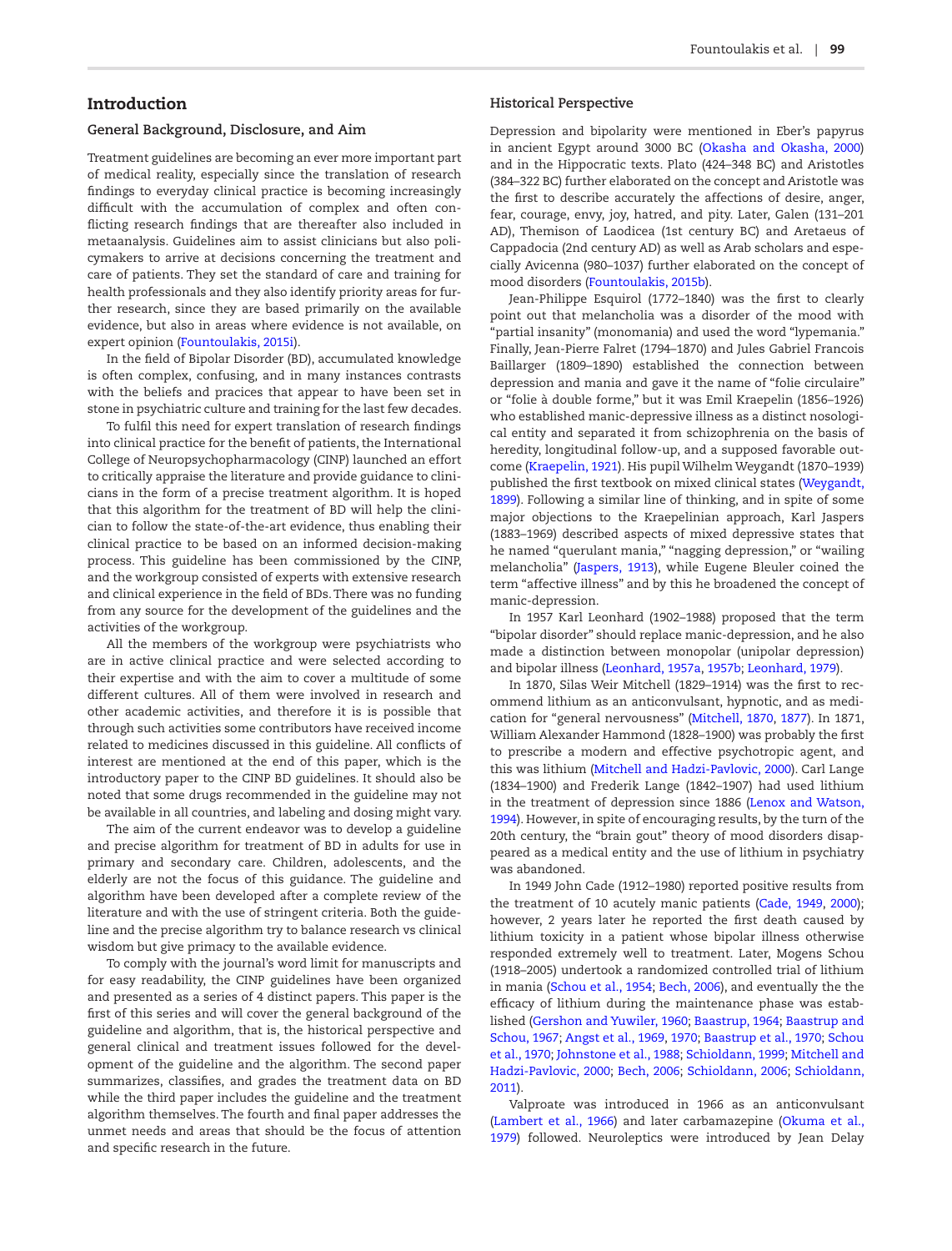(1907–1987) and Pierre Deniker (1917–1999) in 1955, and probably many of their patients were suffering from acute mania or schizoaffective disorder ([Delay and Deniker, 1955](#page-15-1)). In 1958 Roland Kuhn (1912–2005) reported on the efficacy of the first antidepressant, imipramine [\(Kuhn, 1958\)](#page-18-3).

There were several reports in the 1970s suggesting that in bipolar depression the use of antidepressants might induce mania, mixed episodes, and rapid cycling ([Wehr and Goodwin,](#page-22-1)  [1987](#page-22-1); [Wehr et al., 1988](#page-22-2)). In 1994 the first detailed operational treatment guidelines were published by the American Psychiatric Association and after 2000, systematic industry-sponsored studies of second generation antipsychotics and haloperidol were performed. Also, during this period the first meta-analytic studies emerged, and the evidence-based medicine principles gained ground in treatment recommendations.

## **Clinical Description**

While the basic conception of BD suggested that it is characterized by the alternation of manic and depressive episodes with a return to the premorbid level of functioning between the episodes and to favorable outcome compared with schizophrenia [\(Kraepelin, 1921](#page-18-0)), today we know that this is not always the case [\(Tohen et al., 1990;](#page-21-4) [Grande et al., 2016\)](#page-16-2). Not only BD is a much more complex disorder than this, but also the outcome varies. The most prominent clinical facets are shown in [Table 1](#page-2-0) ([Fountoulakis, 2015a,](#page-15-2) [2015c](#page-15-3), [2015d](#page-16-3), [2015e,](#page-16-4) [2015j,](#page-16-5) [2015n](#page-16-6)).

The fact that often the correct diagnosis is made only after 8 to 10 years have passed because the first episode is psychoticlike or depressive and the correct diagnosis can be made only after a manic or a mixed episode emerges ([Angst, 2007\)](#page-14-7) is especially problematic. It has been estimated that more than onehalf of hospitalized patients originally manifesting a depressive episode will turn out to be bipolars in the next 20 years [\(Angst](#page-14-8)  [et al., 2005a](#page-14-8)). It is of utmost importance for both clinicians and researchers to create a biographical chart with the patient's course over time and including any important event in the developmental history of the patient and emphasizing the main events and hallmarks of his/her life and his/her full psychiatric and medical history. Such a chart clarifies both the diagnosis and the course of the disease and also the response to therapeutic interventions, since any delay in the proper diagnosis also delays proper treatment ([Altamura et al., 2010;](#page-13-0) [Drancourt et al.,](#page-15-4)  [2013](#page-15-4)).

<span id="page-2-0"></span>**Table 1.** List of the Multiple Clinical Aspects of Manic-Depressive Illness

- 1. Manic episodes
- 2. Depressive episodes
- 3. Mixed episodes
- 4. Subthreshold manic symptoms
- 5. Subthreshold depressive symptoms
- 6. 'Mixed' states and 'roughening'
- 7. Mood lability/cyclothymia/'personality-like' behavior
- 8. Predominant polarity
- 9. Frequency of episodes/rapid cycling
- 10. Psychotic features
- 11. Neurocognitive disorder
- 12. Functional deficit and disability
- 13. Drug/alcohol abuse
- 14. Comorbid anxiety and other mental disorders
- 15. Self-destructive behavior and suicidality

In terms of individual symptoms, fatigue and psychomotor retardation dominate the clinical picture in 75% of patients during acute bipolar depression. Irritability is present in almost 75% of patients [\(Winokur et al., 1969\)](#page-22-3), delusions are present in 12 to 66% [\(Winokur et al., 1969](#page-22-3); [Carlson and Strober, 1978](#page-15-5); [Rosenthal](#page-21-5)  [et al., 1980;](#page-21-5) [Black and Nasrallah, 1989\)](#page-14-9), and hallucinations in 8 to 50% [\(Winokur et al., 1969](#page-22-3); [Carlson and Strober, 1978](#page-15-5); [Rosenthal](#page-21-5)  [et al., 1980;](#page-21-5) [Black and Nasrallah, 1989;](#page-14-9) [Baethge et al., 2005](#page-14-10)). Psychotic features seem to constitute a stable trait that tends to repeat itself across episodes [\(Helms and Smith, 1983](#page-17-1); [Nelson](#page-20-2)  [et al., 1984;](#page-20-2) [Aronson et al., 1988a](#page-14-11), [1988b](#page-14-12)). Depending of the study sample composition, changes in appetite for food are seen in almost all patients [\(Winokur et al., 1969\)](#page-22-3), with one-fourth manifesting overeating and one-fourth losing significant weight ([Casper et al., 1985\)](#page-15-6). Almost all bipolar depressed patients experience some kind of sleep problem [\(Winokur et al., 1969](#page-22-3); [Casper](#page-15-6)  [et al., 1985](#page-15-6)). Α subgroup of bipolar depressed patients (up to 25%) often exhibit excessive sleep and have difficulty getting up in the morning ([Winokur et al., 1969](#page-22-3)). Decreased sexual desire is seen in more than 75% of patients ([Winokur et al., 1969;](#page-22-3) [Casper](#page-15-6)  [et al., 1985](#page-15-6)) and concerns both sexes. Approximately two-thirds of bipolar depressed patients present with multiple physical pains and complaints (e.g., headache, epigastric pain, precordial distress, etc.) in the absence of any physical illness, especially in primary care [\(Winokur et al., 1969\)](#page-22-3).

Euphoria is observed in 30 ot 97% of acutely manic patients ([Clayton and Pitts, 1965;](#page-15-7) [Winokur et al., 1969](#page-22-3); [Beigel and Murphy,](#page-14-13)  [1971](#page-14-13); [Carlson and Goodwin, 1973](#page-15-8); [Taylor and Abrams, 1973;](#page-21-6) [Winokur and Tsuang, 1975](#page-22-4); [Abrams and Taylor, 1976;](#page-13-1) [Leff et al.,](#page-19-7)  [1976](#page-19-7); [Loudon et al., 1977;](#page-19-8) [Taylor and Abrams, 1977](#page-21-7); [Cassidy et al.,](#page-15-9)  [1998a\)](#page-15-9), while unrestrained and expansive mood is seen in 44 to 66% [\(Taylor and Abrams, 1973](#page-21-6), [1977](#page-21-7); [Loudon et al., 1977](#page-19-8)). Patients are dissatisfied and intolerant and the vast majority manifest mood lability and instability (42 to 95%) ([Winokur et al., 1969;](#page-22-3) [Carlson and Goodwin, 1973;](#page-15-8) [Abrams and Taylor, 1976;](#page-13-1) [Loudon](#page-19-8)  [et al., 1977](#page-19-8); [Taylor and Abrams, 1977;](#page-21-7) [Cassidy et al., 1998a](#page-15-9)). Irritability is also very frequent (51–100%) ([Winokur et al., 1969;](#page-22-3) [Carlson and Goodwin, 1973](#page-15-8); [Taylor and Abrams, 1973,](#page-21-6) [1977;](#page-21-7) [Winokur and Tsuang, 1975](#page-22-4); [Abrams and Taylor, 1976](#page-13-1); [Loudon](#page-19-8)  [et al., 1977](#page-19-8); [Cassidy et al., 1998a](#page-15-9); [Serretti and Olgiati, 2005](#page-21-8)). However, even significant depressive symptoms are experienced by as many as 29 to 100% of acutely manic patients [\(Winokur](#page-22-3)  [et al., 1969](#page-22-3); [Beigel and Murphy, 1971](#page-14-13); [Kotin and Goodwin, 1972;](#page-18-4) [Carlson and Goodwin, 1973;](#page-15-8) [Murphy and Beigel, 1974;](#page-19-9) [Loudon](#page-19-8)  [et al., 1977](#page-19-8); [Prien et al., 1988](#page-20-3); [Cassidy et al., 1998a;](#page-15-9) [Bauer et al.,](#page-14-10)  [2005](#page-14-10)).

Accelerated psychomotor activity is observed in the vast majority of patients (56–100%) ([Winokur et al., 1969;](#page-22-3) [Carlson](#page-15-8)  [and Goodwin, 1973;](#page-15-8) [Taylor and Abrams, 1973](#page-21-6); [Abrams and](#page-13-1)  [Taylor, 1976;](#page-13-1) [Leff et al., 1976](#page-19-7); [Loudon et al., 1977](#page-19-8); [Carlson and](#page-15-5)  [Strober, 1978](#page-15-5); [Cassidy et al., 1998a,](#page-15-9) 1988b; [Cassidy et al., 1998a;](#page-15-9) [Serretti and Olgiati, 2005\)](#page-21-8) and pressured speech in almost all patients [\(Clayton and Pitts, 1965;](#page-15-7) [Winokur et al., 1969](#page-22-3); [Carlson](#page-15-8)  [and Goodwin, 1973](#page-15-8); [Taylor and Abrams, 1973](#page-21-6); [Abrams and Taylor,](#page-13-1)  [1976](#page-13-1); [Leff et al., 1976;](#page-19-7) [Loudon et al., 1977;](#page-19-8) [Carlson and Strober,](#page-15-5)  [1978](#page-15-5); [Cassidy et al., 1998b](#page-15-10); [Serretti and Olgiati, 2005\)](#page-21-8); hypersexuality is present in 25 to 80% of patients with 23 to 33% of them having significant sexual exposure ([Allison and Wilson,](#page-13-2)  [1960](#page-13-2); [Clayton and Pitts, 1965;](#page-15-7) [Winokur et al., 1969](#page-22-3); [Carlson and](#page-15-8)  [Goodwin, 1973](#page-15-8); [Taylor and Abrams, 1973](#page-21-6), [1977;](#page-21-7) [Abrams and Taylor,](#page-13-1)  [1976](#page-13-1); [Leff et al., 1976;](#page-19-7) [Loudon et al., 1977;](#page-19-8) [Carlson and Strober,](#page-15-5)  [1978](#page-15-5)). Decreased need for sleep (hyposomnia) is present in 63 to 100% of patients ([Clayton and Pitts, 1965](#page-15-7); [Winokur et al., 1969;](#page-22-3) [Leff et al., 1976](#page-19-7); [Loudon et al., 1977](#page-19-8); [Carlson and Strober, 1978;](#page-15-5)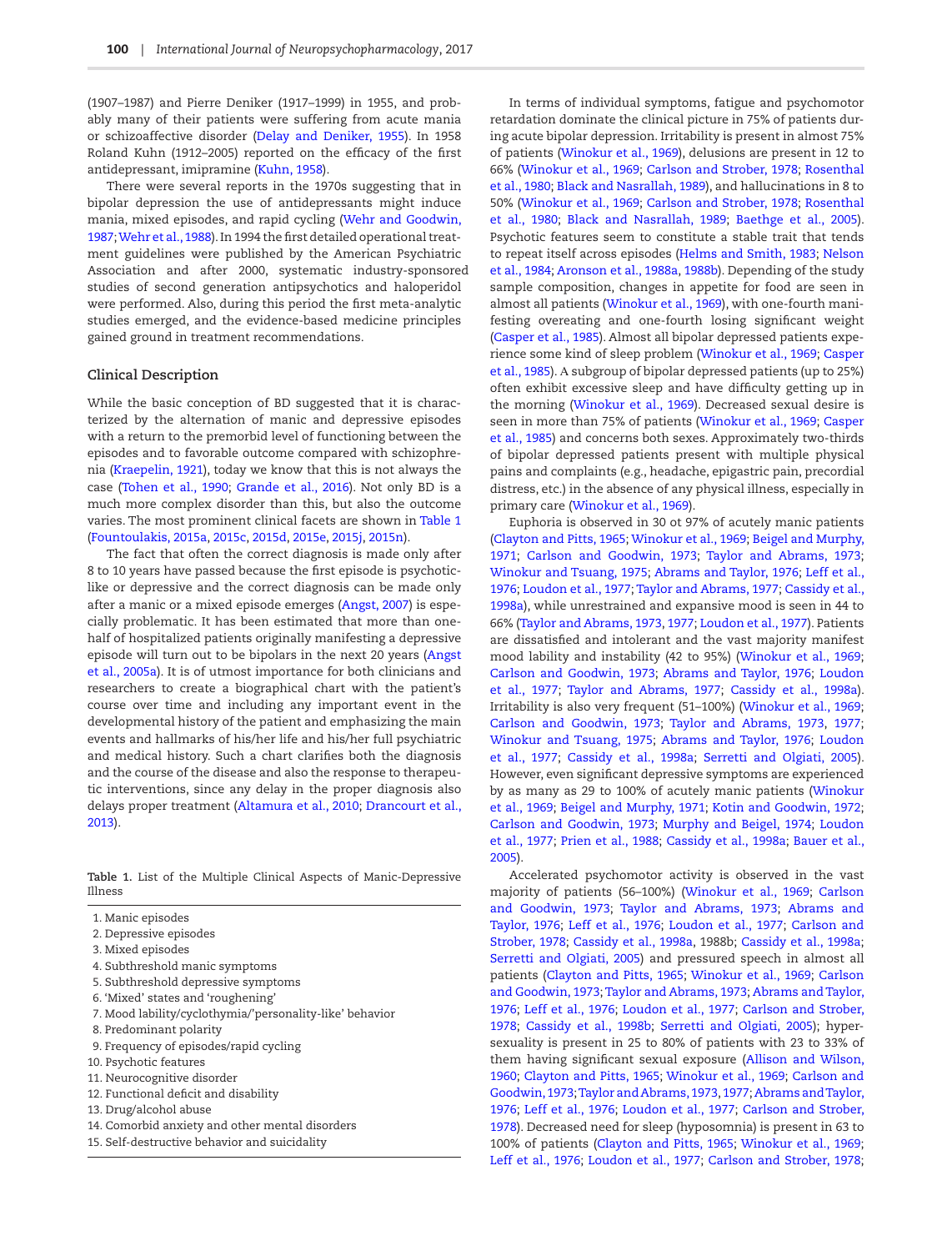[Cassidy et al., 1998b](#page-15-10); [Serretti and Olgiati, 2005\)](#page-21-8) and psychotic features in 33 to 96% of patients [\(Winokur et al., 1969;](#page-22-3) [Carlson](#page-15-5)  [and Strober, 1978;](#page-15-5) [Rosenthal et al., 1980](#page-21-5); [Black and Nasrallah,](#page-14-9)  [1989](#page-14-9)).

Overall, psychotic features are so common that acute mania should be considered primarily a psychotic state (Koukopoulos, [2006](#page-18-5)). Delusions are present in 24 to 96% of manic patients, and it is interesting that persecutory ideas are equally frequent with delusions of grandiose ([Bowman and Raymond, 1932;](#page-14-14) [Rennie,](#page-21-9)  [1942](#page-21-9); [Astrup et al., 1959;](#page-14-15) [Clayton and Pitts, 1965](#page-15-7); [Winokur et al.,](#page-22-3)  [1969](#page-22-3); [Beigel and Murphy, 1971;](#page-14-13) [Carlson and Goodwin, 1973;](#page-15-8) [Taylor and Abrams, 1973,](#page-21-6) [1977;](#page-21-7) [Murphy and Beigel, 1974](#page-19-9); [Abrams](#page-13-1)  [and Taylor, 1976](#page-13-1); [Leff et al., 1976;](#page-19-7) [Loudon et al., 1977;](#page-19-8) [Carlson and](#page-15-5)  [Strober, 1978;](#page-15-5) [Rosenthal et al., 1980](#page-21-5); [Winokur, 1984;](#page-22-5) [Black and](#page-14-9)  [Nasrallah, 1989](#page-14-9); [Serretti et al., 2002](#page-21-10); [Keck et al., 2003](#page-18-6); [Goodwin](#page-16-7)  [and Jamison, 2007](#page-16-7)). Hallucinations are less frequent and present in 13 to 66% of cases; they can either be congruent or noncongruent, with auditory, visual, and olfactory ones being almost equally frequent ([Lange, 1922](#page-18-7); [Bowman and Raymond, 1932;](#page-14-14) [Astrup et al., 1959](#page-14-15); [Winokur et al., 1969;](#page-22-3) [Taylor and Abrams,](#page-21-6)  [1973](#page-21-6), [1977](#page-21-7); [Abrams and Taylor, 1976](#page-13-1); [Carlson and Strober, 1978;](#page-15-5) [Rosenthal et al., 1980](#page-21-5); [Winokur, 1984](#page-22-5); [Black and Nasrallah, 1989;](#page-14-9) [Serretti et al., 2002;](#page-21-10) [Keck et al., 2003](#page-18-6); [Goodwin and Jamison, 2007](#page-16-7)).

Psychotic symptoms in BD are predictive of a more detrimental course, including a higher rate of rehospitalizations [\(Caetano](#page-14-16)  [et al., 2006](#page-14-16); [Ozyildirim et al., 2010\)](#page-20-4).

Almost one-third of acutely manic patients are "confused" and 46 to 75% are violent ([Carlson and Goodwin, 1973](#page-15-8); [Taylor](#page-21-6)  [and Abrams, 1973,](#page-21-6) [1977;](#page-21-7) [Abrams and Taylor, 1976](#page-13-1); [Cassidy et al.,](#page-15-10)  [1998b\)](#page-15-10). The term confused refers to manic disorganization and not to organic drop in the level of consciousness. As many as 14 to 56% of patients manifest severe regression, catatonia, posturing, and negativism, often making differential diagnosis from schizophrenia difficult [\(Lange, 1922;](#page-18-7) [Carlson and Goodwin,](#page-15-8)  [1973](#page-15-8); [Taylor and Abrams, 1973](#page-21-6), [1977](#page-21-7); [Carlson and Strober, 1978;](#page-15-5) [Abrams and Taylor, 1981](#page-13-3); [Braunig et al., 1998;](#page-14-17) [Kruger et al., 2003](#page-18-8)), and 10 to 20% have fecal incontinence ([Taylor and Abrams, 1973,](#page-21-6) [1977](#page-21-7); [Abrams and Taylor, 1976](#page-13-1)). A summary of the frequencies of appearance of various symptoms during the two different acute phases of the illness is shown in [Table 2](#page-3-0).

Formally, those episodes with manic symptoms but less pronounced in terms of severity and with a shorter duration are labeled hypomanic. Hypomania is much more common than mania [\(Angst, 1998\)](#page-14-18), but its recognition is mostly achieved mainly by interviewing significant others and not the patient. Hypomanic episodes cause mild or no impairment at all, and on the contrary, in some cases, they may even contribute to success in business, leadership roles, and the arts. Psychotic symptoms are less frequent (around 20%) in comparison to full-blown manic episodes, but they do occur [\(Mazzarini et al., 2010](#page-19-10)).

Mixed episodes are defined as the coexistence of both depressive and manic symptoms; however, the term was abandoned with DSM-5, which includes mixed features as a specifier only. The DSM-5 demands the presence of a full-blown episode of either pole together with at least 3 symptoms of the opposite pole being present in order to allow the label of "mixed features" specifier.

It is reported that in 69.6% of cases the course resembles that of a recurrent episodic illness, while in 25% of cases there is a chronic course without clear remissions between episodes. In only 5.4% is there a single episode of mania. Suicidal ideation is present in 78.6% of patients at some time in their life. Only around 5% of BD patients have chronic mania ([Akiskal, 2000\)](#page-13-4).

<span id="page-3-0"></span>**Table 2.** Summary of the Frequencies of Appearance of Various Symptoms during the Two Different Acute Phases of BD

|                             | Episodes   |            |  |
|-----------------------------|------------|------------|--|
| Symptom                     | Manic      | Depressive |  |
| Euphoria                    | 30-97%     |            |  |
| Expansive mood              | $44 - 66$  |            |  |
| Depressive symptoms         | 29-100%    | 100%       |  |
| Mood lability               | $42 - 95%$ |            |  |
| Irritability                | 51-100%    | 75%        |  |
| Psychomotor retardation     |            | 75%        |  |
| Psychomotor acceleration    | 56-100%    |            |  |
| Pressured speech            | 100%       |            |  |
| Psychotic features          | 33-96%     |            |  |
| Delusions                   | 24-96%     | $12 - 66%$ |  |
| Hallucinations              | $13 - 66%$ | $8 - 50%$  |  |
| Weight loss                 |            | 25%        |  |
| Weight gain                 |            | 25%        |  |
| Hyposomnia                  | 63-100%    |            |  |
| Oversleeping                |            | 25%        |  |
| Loss of libido              |            | 25%        |  |
| Hypersexuality              | 25-80%     |            |  |
| Significant sexual exposure | 23-33%     |            |  |
| Confused                    | 33%        |            |  |
| Violent                     | 46-75%     |            |  |
| Regression, catatonia etc.  | 14-56%     |            |  |
| Fecal incontinence          | 10-20%     |            |  |
| Physical complains          |            | 66%        |  |

Karl Leonhard was the first to report the presence of a predominant polarity with 17.9% of patients having a manic- and 25.6% having a depressive-predominant polarity [\(Leonhard,](#page-19-11)  [1963](#page-19-11)). The concept was further formulated by Jules [Angst \(1978\)](#page-14-19) and Carlo Perris [\(Perris and d'Elia, 1966a](#page-20-5), [1966b](#page-20-6)) and has recently been utilized for long-term prognosis and to assist clinicians in long-term therapeutic design [\(Quitkin et al., 1986](#page-20-7); [Judd et al.,](#page-15-11)  [2003](#page-15-11); [Colom et al., 2006\)](#page-15-12). The most reliable definition of predominant polarity demands that at least two-thirds of episodes belong to one of the poles ([Colom et al., 2006;](#page-15-12) [Rosa et al., 2008;](#page-21-11) [Garcia-Lopez et al., 2009;](#page-16-8) [Mazzarini et al., 2009;](#page-19-12) [Tohen et al.,](#page-21-12)  [2009](#page-21-12); [Vieta et al., 2009](#page-16-9); [Nivoli et al., 2011](#page-20-8); [Baldessarini et al., 2012;](#page-14-20) [Pacchiarotti et al., 2013a](#page-20-9); [Carvalho et al., 2014a](#page-15-13), [2014b](#page-15-14)).

Somewhere between 15% and 50% of BD patients are reported to manifest some type of seasonal variation of symptomatology ([Hunt et al., 1992](#page-17-2); [Faedda et al., 1993;](#page-15-15) [Goikolea et al.,](#page-16-10)  [2007](#page-16-10); [Shand et al., 2011\)](#page-21-13). Two opposing seasonal variations have been described: fall-winter depression with or without springsummer mania or hypomania; and spring-summer depression with or without fall-winter mania or hypomania ([Faedda](#page-15-15)  [et al., 1993\)](#page-15-15). Most studies support the first subtype [\(Walter, 1977;](#page-22-6) [Parker and Walter, 1982](#page-20-10); [Mulder et al., 1990](#page-19-13); [Peck, 1990](#page-20-11); [Partonen](#page-20-12)  [and Lonnqvist, 1996;](#page-20-12) [Clarke et al., 1999;](#page-15-16) [Lee et al., 2007;](#page-18-9) [Murray](#page-20-13)  [et al., 2011](#page-20-13)).

Τhe concept of rapid cycling appeared for the first time in the 70s in a landmark paper by [Dunner and Fieve \(1974\)](#page-15-17). In general the classic rapid-cycling includes cycles with duration of weeks to months. Ultra-rapid cycling is reported when mood cycling has frequency of weeks to days, and ultradian cycling when there is significant mood variation within a 24-hours period [\(Kramlinger and Post, 1996](#page-18-10)). Other terms include ultra-ultra rapid and ultradian rapid and refer to weekly or daily cycling, which is not uncommon in BD patients (Kramlinger and Post, [1996](#page-18-10)). Most studies suggest a 5 to 33.3% up-to-1-year prevalence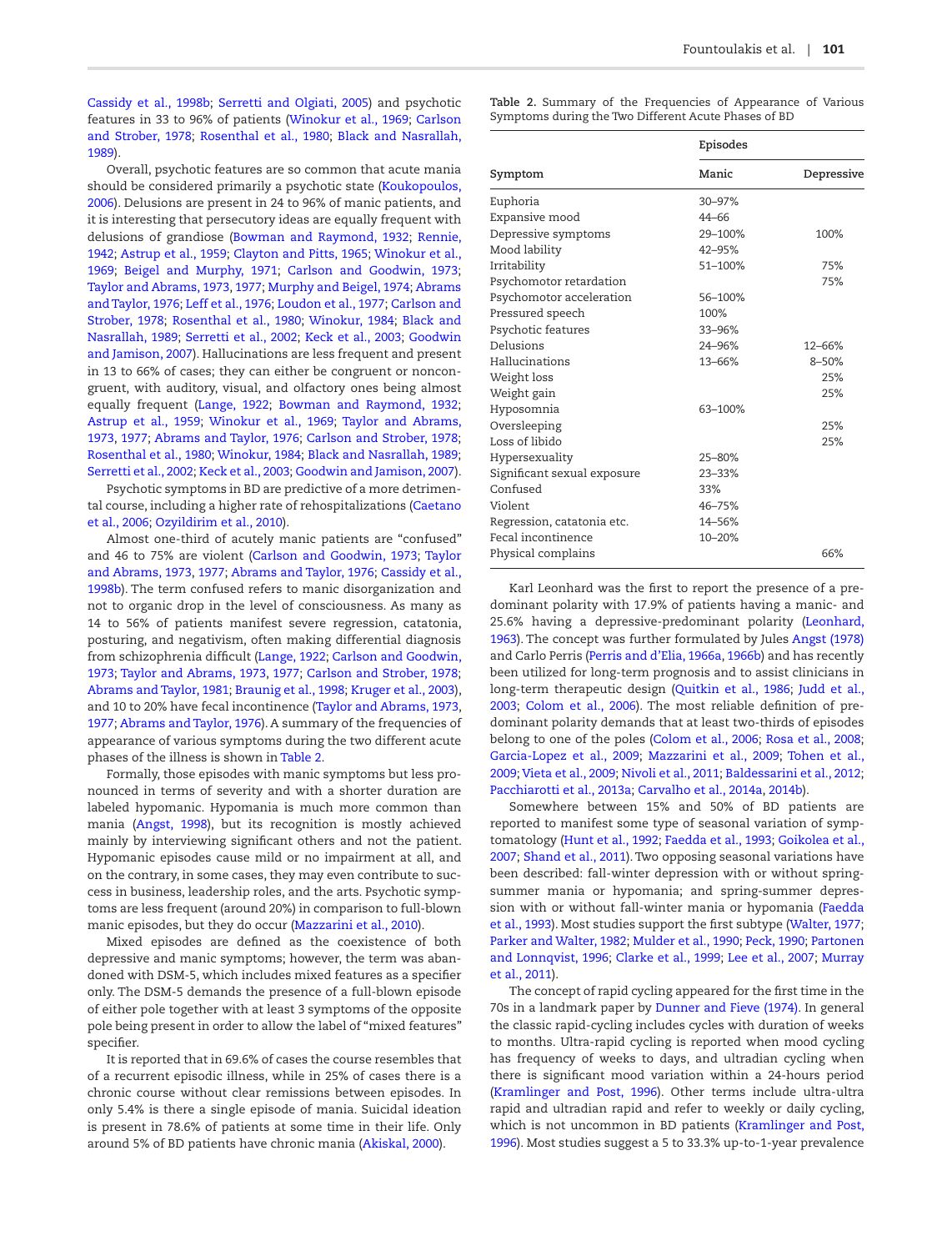([Kukopulos et al., 1980](#page-18-11); [Nurnberger et al., 1988;](#page-20-14) [Coryell et al.,](#page-15-18)  [1992](#page-15-18); [Schneck et al., 2004,](#page-21-14) [2008](#page-21-15); [Azorin et al., 2008](#page-14-21); [Cruz et al.,](#page-15-19)  [2008](#page-15-19); [Garcia-Amador et al., 2009](#page-16-9); [Lee et al., 2010](#page-18-12)) and 25.8 to 43% lifetime prevalence ([Dittmann et al., 2002;](#page-15-20) [Coryell et al., 2003;](#page-15-11) [Yildiz and Sachs, 2004](#page-22-7); [Hajek et al., 2008](#page-17-3); [Lee et al., 2010\)](#page-18-12).

In terms of neurocognitive function, the literature suggests that the neurocognitive deficit in BD patients concerns almost all domains and phases of the illness with only a few exceptions. Its magnitude is at the severe range during the acute episodes and at the medium range during euthymia, while the origin of the deficit remains unclear. In terms of neurocognitive function, BD patients do quantitatively better than patients with schizophrenia, but the qualitative pattern of the deficit is similar in the 2 disorders. There are no clear differences between BD subtypes. The deficit is present early in the course of the disorder. At least in some patients it might emerge before the onset of the first mood episode, and in the majority of patients it progresses probably in relationship with the manifestation of psychotic symptoms. The verbal memory and executive function deficit probably constitute endophenotypes, while the role of medication as a causative factor is limited ([Tsitsipa and Fountoulakis,](#page-21-16)  [2015](#page-21-16); [Cullen et al., 2016\)](#page-15-21).

Finally, in contrast to the original conceptualization of BD by Emil Kraepelin a century ago, unfortunately it seems that only a minority of BD patients achieve complete functional recovery [\(Goldberg et al., 1995a,](#page-16-11) [1995b;](#page-16-12) [Keck et al., 1998](#page-18-13); [Strakowski et al.,](#page-18-13)  [1998](#page-18-13); [Daban et al., 2006](#page-15-12); [Martinez-Aran et al., 2007](#page-19-14); [Mur et al.,](#page-19-15)  [2007](#page-19-15)).

#### **Classification**

ICD and DSM include BD as a diagnostic entity but with significant differences between them ([Fountoulakis, 2015h\)](#page-16-13). It is important to note that almost all the research literature follows the DSM classification, while almost all countries worldwide have the obligation to use the ICD in their official documents, including hospital records, etc. The ICD-10-CM helps to bridge these 2 different classification systems for administration purposes. In ICD-10 [\(WHO, 1992](#page-22-8), [1994\)](#page-22-9), BD is included in the chapter on mood (affective) disorders (F30-F39). While in previous editions of the DSM, both unipolar and bipolar disorders were grouped under the chapter on mood disorders, on the contrary in DSM-5 ([American Psychiatric Association, 2013](#page-13-5)), BDs were separated from unipolar depression. The "bipolar" chapter includes BD and cyclothymic disorder, while the "depression" chapter includes disruptive mood dysregulation disorder, major depressive disorder, persistent depressive disorder (dysthymia), and premenstrual dysphoric disorder. Both chapters include "unspecified," "other," and "due to" categories.

Another important difference between the 2 classification systems is that ICD requires the presence of at least 2 episodes of pathological disturbance of mood while DSM does not. DSM recognizes the presence of 2 subtypes of BD, that is, of BD-I (BD with manic episodes) and BD-II (BD with hypomanic but not manic episodes). BD-II is not part of the ICD-10 diagnostic list, which accepts hypomania as a diagnostic entity (F30.0), but it is considered simply a low-severity mania.

In ICD-10 a mixed affective episode (F38.0) is defined as an affective episode of at least 2 weeks duration that is characterized by either a mixture or a rapid alternation (usually within a few hours) of hypomanic, manic, and depressive symptoms. In DSM-5 a radical change was the abolishment of the concept of mixed episodes. In previous versions of the DSM, mixed episodes were defined as the coexistence of full-blown manic and

depressive episodes simultaneously. Although such a coexistence is rather rare, almost one-third of patients recruited in pharmaceutical trials of acute mania were diagnosed as mixed. Thus there exists ample data, although neither properly analyzed nor published. Instead of the diagnosis of mixed episodes, DSM-5 introduced the mixed features specifier concept. According to this, a mood episode (either manic or depressed) has mixed features if at least 3 criteria of the opposite pole (from a specific list) coexist. It is important to note that according to DSM-5, mixed features can also be attributed to a unipolar major depressive episode without changing the diagnosis to BD.

Another important change in the DSM-5 is the introduction of the anxious distress specifier, which demands the presence of at least 2 criteria from a list of 5 (tension, restlessness, concentration difficulties, worry, fear of losing control).

The ICD-10 classification accepts the presence of "somatic syndrome," which sems analogous but it is not identical to "melacholic features" of DSM-5 [\(Fountoulakis et al., 1999\)](#page-16-14). The atypical features, rapid cycling, and anxious distress are described in DSM-5 but not in ICD-10. Also, ICD-10 does not differentiate psychotic symptoms into mood congruent vs mood incongruent. The other specifiers, catatonia, peripartum onset, and seasonal pattern, are not included in the ICD-10 either. It is also important to note that ICD-10 recognizes catatonia only in the frame of schizophrenia, while DSM-5 uses this specifier also in affective disorders.

There is an issue concerning the diagnosis of cases with subthreshold manic symptoms or long-lasting hyperthymia. While the traditional bipolar vs unipolar distinction is widely used and adopted by classification systems, it is doubtful whether it can capture the essence of the huge heterogeneity observed in mood disorders and their dynamic nature with frequent switches and changes in the clinical profile. The greatest disadvantage of both classification systems is that they perform better (and focus) when interepisodic remission is present; instead, the everyday real-life patient is more likely to suffer from a chronic disorder with residual and mixed symptoms. The term spectrum was first used in psychiatry in 1968 for the schizophrenia spectrum ([Kety et al., 1968](#page-18-14)).

The proposed mood spectrum models unify categorical classification, which is essential, with a dimensional view, which is true to nature; both are needed and both are empirically testable. Today the term bipolar spectrum is mainly used in 2 complementary senses: (1) a spectrum of severity, which embraces psychotic and nonpsychotic major and minor BDs (including bipolar dysthymia, recurrent brief and minor depressions), cyclothymic disorders, hypomania and, at its broadest, even borderline disorders and cyclothymic temperament; (2) a proportional mood spectrum, which considers the 2 components, mania and depression, on the level of major and minor mood disorders. This proportional model is an extension of Kleist's concept of BD as a combination of the 2 monopolar disorders of depression and mania ([Kleist, 1937](#page-18-15)). Thus these 2 approaches to spectrum reflect 2 distinct continua: from normal to pathological and from unipolar to bipolar.

An important part of the bipolar spectrum is cyclothymic disorder, which is considered to be an attenuated form of BD. Their behavior is characterized by the alternation of extremes ([Akiskal et al., 1977](#page-13-6)). Depending on the threshold of traits used in determining the presence of hyperthymia, cyclothymic patients may constitute 10 to 20% of those with major depressive disorder. Also, cyclothymia is often a prodromal of BD [\(Akiskal et al.,](#page-13-7)  [1979](#page-13-7)). Another important part of the bipolar spectrum are those patients who experience an antidepressant-induced switch.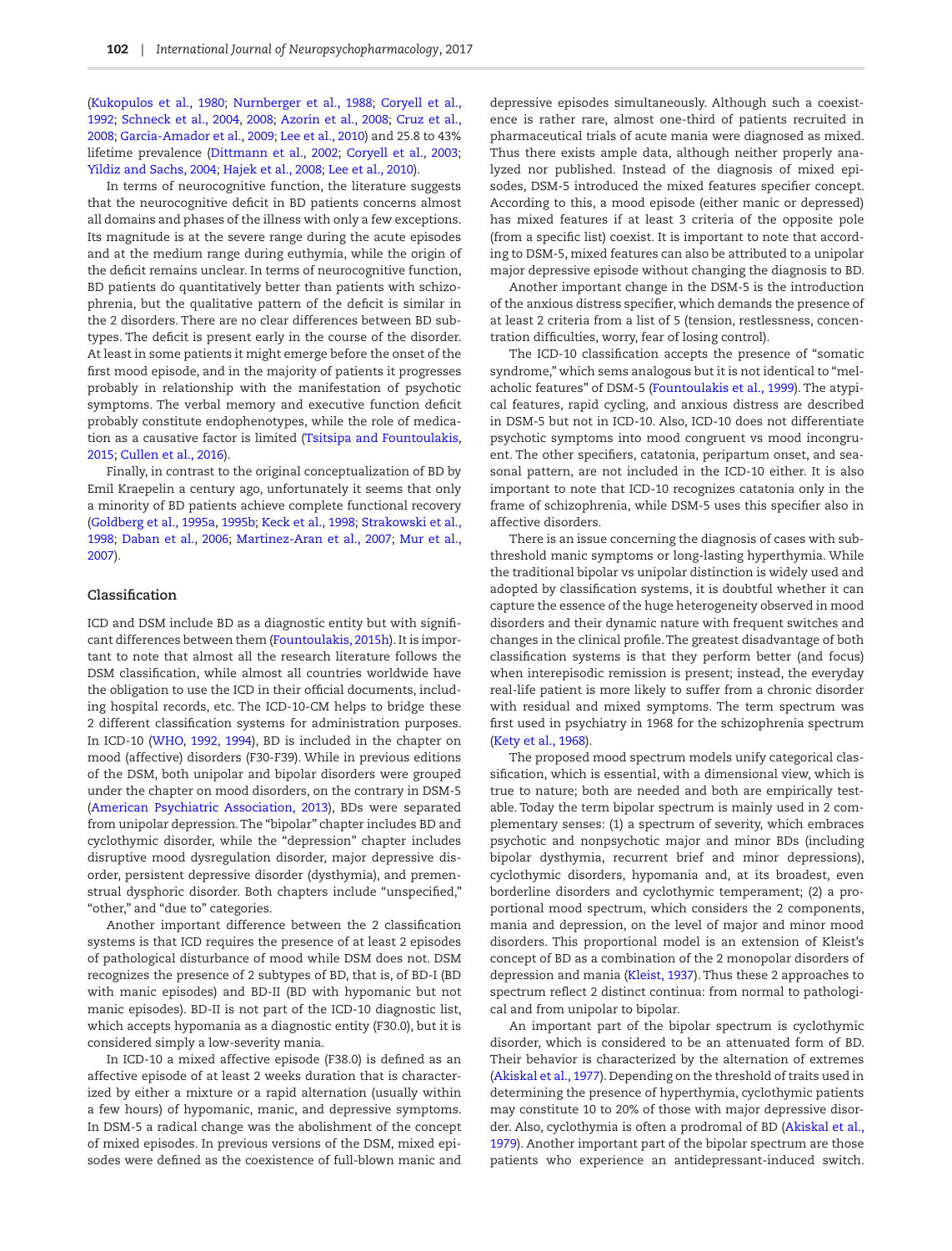Thus, many patients with so-called unipolar depression are actually pseudounipolar.

Some authors suggest that a significant part of the literature consists mostly of expert opinion overemphasizing various links between bipolar and unipolar mood disorders and personality disorders [\(Paris et al., 2007](#page-20-15); [Patten and Paris, 2008\)](#page-20-16). Recently, the first solid international epidemiological data in support of the bipolar spectrum have been published [\(Merikangas et al., 2007,](#page-19-16) [2011](#page-19-17); [Angst et al., 2010\)](#page-14-22). According to these authors there is a direct association between increasingly restrictive definitions of BD and indicators of clinical severity, including symptom severity, role impairment, comorbidity, suicidality, and treatment. For example, the proportion of mood episodes rated as clinically severe increased from 42.5% for subthreshold BD to 68.8% for BD-II to 74.5% for BD-I. However, since clinical diagnosis and severity share confounding factors and definitions overlap, it is also important to note that these studies also showed that the proportion of cases reporting severe role impairment ranged from 46.3% for subthreshold BD to 57.1% for BD-I ([Merikangas](#page-19-17)  [et al., 2011](#page-19-17)).

On the basis of both epidemiological data and clinical wisdom, a limited number of models reflecting the structure of the bipolar spectrum have been proposed. The first effort was a dimensional concept (from normal to pathological) proposed by Kretschmer in 1921 for schizophrenia (schizothymic-schizoid-schizophrenic) and for affective disorders (cyclothymic temperament-cycloid 'psychopathy'-manic-depressive disorder). Bleuler suggested a similar concept in 1922. In 1977 Akiskal proposed a cyclothymic-bipolar spectrum ([Akiskal et al., 1977](#page-13-6)). A simple model system was introduced in 1978 by Jules [Angst](#page-14-19)  [\(1978;](#page-14-19) [Angst et al., 1978](#page-14-23)), who used the the following codes: M for severe mania, D for severe depression (unipolar depression), m for less severe mania (hypomania), and d for less severe depression. In 1981 Gerald Klerman suggested a mania spectrum ([Klerman, 1981](#page-18-16), [1987](#page-18-17)) and in the late 1990s Akiskal proposed 6 subtypes, some of which are further subdivided according to their unique clinical features. A summary of his proposed subtype schema is as follows ([Akiskal and Pinto, 1999;](#page-13-8) [Akiskal and](#page-13-9)  [Benazzi, 2005;](#page-13-9) [Ng et al., 2007;](#page-20-17) [Fountoulakis, 2008](#page-16-15)).

#### **Epidemiology**

In the last few decades there has been an increasing interest in psychiatric epidemiology. For BD, a point that plays a major role in the estimation of the prevalence rates is the definition of hypomania and of mixed, irritable, or dysphoric forms of manic episodes. This is further complicated by the presence of inaccurate recall and the low sensitivity of the interview instruments concerning subthreshold symptomatology and nonclassical clinical pictures [\(Kessler et al., 1997a\)](#page-18-18).

A number of important studies exist and provide important but inconclusive information. The Amish study [\(Egeland](#page-15-22)  [and Hostetter, 1983](#page-15-22); [Egeland et al., 1983](#page-15-22); [Hostetter et al., 1983](#page-15-22)) reported similar prevalence rates between unipolar depression and bipolar illness and also similar rates between genders. It is impressive that 79% of patients with BD-I were previously diagnosed as suffering from schizophrenia. The Epidemiological Catchment Area study (ECA) [\(Eaton et al., 1981](#page-15-23); [Regier et al.,](#page-20-18)  [1984](#page-20-18), [1988](#page-21-17), [1993;](#page-21-18) [Bourdon et al., 1992\)](#page-14-24) reported a lifetime prevalence of 0.8% for BD-I (0.3–1.2%) and an annual prevalence of 0.6% (0.2–1%) with similar prevalence for males and females. The annual incidence was 0.4% (0.1–0.6%) of cases, which corresponds to approximately 3.2 (0.8–4.8) per 100000 residents. The median age at onset was 18 years. A reanalysis of the ECA data

with the addition of subthreshold bipolarity produced a total lifetime prevalence of 6.4% with 0.5% being a lifetime prevalence of BD-II [\(Judd and Akiskal, 2003](#page-18-19)). The National Comorbidity Survey (NCS) [\(Kessler et al., 1993](#page-18-20), [1994a](#page-18-21), [1994b,](#page-18-22) [1995,](#page-18-23) [1996,](#page-18-24) [1997b;](#page-18-25) [Blazer et al., 1994;](#page-14-25) [Wittchen et al., 1994;](#page-22-10) [Warner et al.,](#page-22-11)  [1995](#page-22-11); [Kendler et al., 1996;](#page-18-24) [Magee et al., 1996](#page-19-18)) reported a lifetime prevalence of 1.7% for BD-I and an annual prevalence of 1.3% with similar prevalence for males and females. The median age at onset was 21 years. The NCS-R [\(Kessler et al., 2004,](#page-18-26) [2005a,](#page-18-27) [2005b,](#page-18-28) [2012a](#page-18-29), [2012b;](#page-18-30) [Kessler and Merikangas, 2004](#page-18-26); [Merikangas](#page-19-16)  [et al., 2007;](#page-19-16) [Angst et al., 2010;](#page-14-22) [Nierenberg et al., 2010](#page-20-19)) reported a lifetime prevalence of 1.0% for BD-I and an annual prevalence of 0.6% with again similar prevalence for males and females. The median age at onset was 19 years. For BD-II the lifetime prevalence was 1.1% and the annual prevalence was 0.8% with similar prevalence for males and females. The median age at onset was 20 years. There was a small difference between males and females in the BD-II rates, with female rates being slightly higher. The Cross National Collaboration Group study included data from 7 countries (US, Canada, Puerto Rico, Germany, Taiwan, South Korea and New Zealand) ([Weissman et al., 1996](#page-22-12)) and reported variable rates for different countries, but overall the rates seemed moderately consistent cross-nationally. The Zurich study [\(Angst et al., 1984](#page-14-26), [2005b](#page-14-27); [Wicki and Angst, 1991](#page-22-13)) reported an annual prevalence of BD-I of 0.7% and a lifetime prevalence for the bipolar spectrum of 5.5%. The Nottingham study ([Brewin et al., 1997\)](#page-14-28) reported the 2-year incidence rate reported for BD was 0.005%, which corresponds to an annual incidence of 2.5/100000. The Netherlands study ([Bijl et al., 2002;](#page-14-29) [Regeer et al., 2002;](#page-20-20) [ten Have et al., 2002\)](#page-20-20) suggested a lifetime prevalence of BD equal to 2.0%. The annual incidence was equal to 2.7/100000. There was no significant difference between males and females. The Australian National Survey reported the year prevalence of euphoric BD (combined BD-I and BD-II) was 0.5% [\(Mitchell et al., 2004\)](#page-19-19). The Butajira study from Ethiopia reported a lifetime prevalence of BD-I disorder of 0.5%, with the rate being 0.6% for males and 0.3% for females. The mean age of cases was 29.5 years, with no significant sex difference. The mean age of first recognition of illness was 22 years. There was no significant sex difference in the age at onset of manic or depressive phases ([Negash et al., 2005\)](#page-20-21). A more recent crosssectional, face-to-face, household survey in 11 countries in the Americas, Europe, and Asia reported that the lifetime prevalence was 0.6% for BD-I and 0.4% for BD-II, while the year prevalence was 0.4% and 0.3%, respectively ([Merikangas et al., 2011](#page-19-17)). A few studies report on the epidemiology of bipolar spectrum and suggest that in the adult population the lifetime prevalence of the bipolar spectrum is between 3 and 8.3% [\(Weissman](#page-22-14)  [and Myers, 1978](#page-22-14); [Angst et al., 1984](#page-14-26), [2005b;](#page-14-27) [Oliver and Simmons,](#page-20-22)  [1985](#page-20-22); [Wicki and Angst, 1991](#page-22-13); [Heun and Maier, 1993](#page-17-4); [Angst, 1998;](#page-14-18) [Szadoczky et al., 1998;](#page-21-19) [Hirschfeld et al., 2003a](#page-17-5), [2003b;](#page-17-6) [Judd and](#page-18-19)  [Akiskal, 2003](#page-18-19); [Moreno and Andrade, 2005](#page-19-20); [Faravelli et al., 2006;](#page-15-24) [Kessler et al., 2006\)](#page-18-31).

Overall and according to the WHO, BD affected an estimated 29.5 million persons worldwide in 2004 [\(WHO, 2008](#page-22-15)). The available data suggest that the life prevalence of BD-I is around 1%, with probably a similar rate concerning BD-II. The full bipolar spectrum probably has lifetime prevalence around 5%. There are no striking differences between genders. However these figures should be considered as only indicative, since important discrepancies exist among studies and countries, as mentioned above. The rather small difference between annual and lifetime rates suggests that BD is both an episodic but also a chronic mental disorder with high recurrence rates.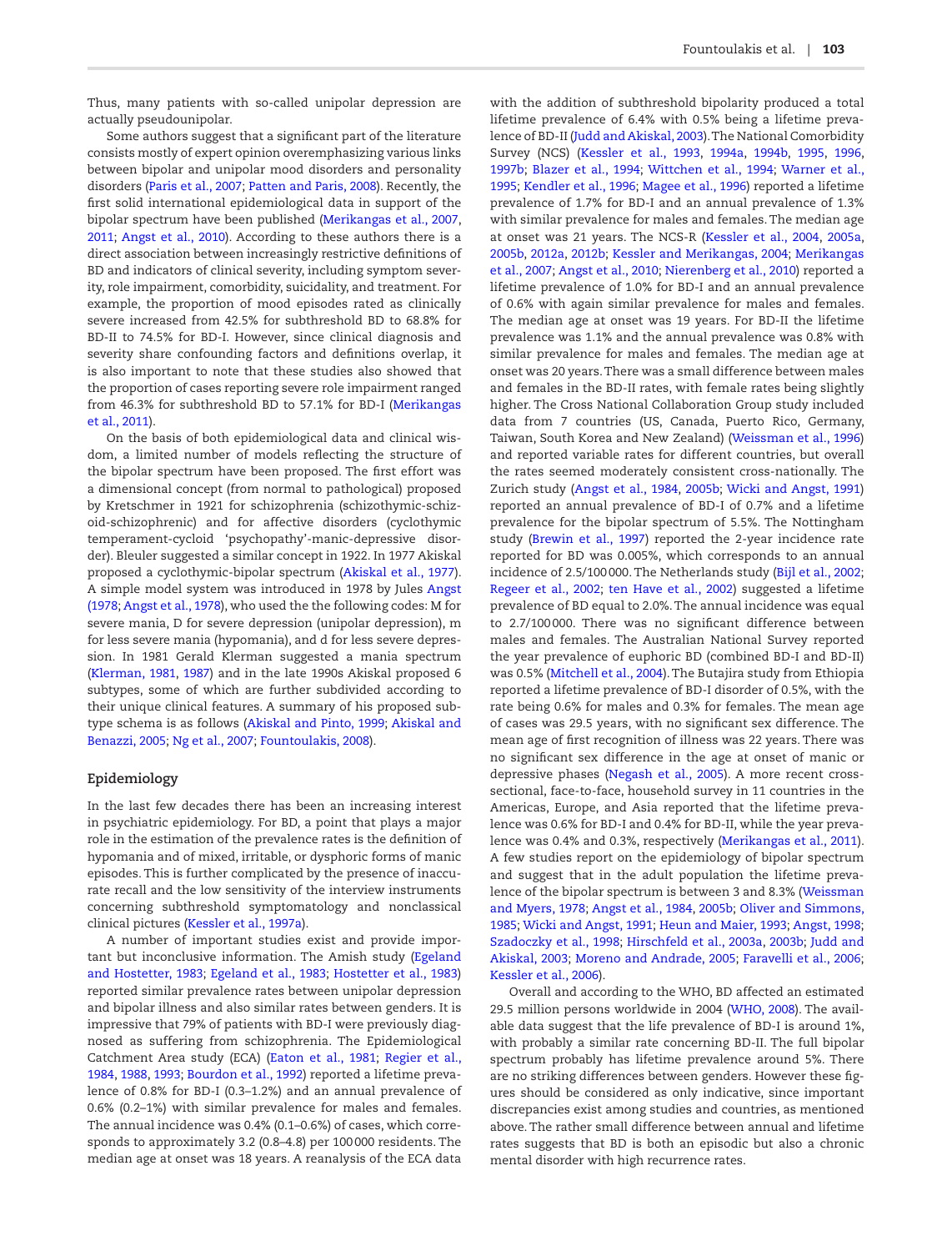The various studies from around the world suggest that the age at onset is late adolescence or early adulthood, around the age of 18 to 20 years, but also they suggest that approximately onefourth of BD patients have the onset before the age of 13 ([Perlis](#page-20-23)  [et al., 2004;](#page-20-23) [Post et al., 2008;](#page-20-24) [Stringaris et al., 2010](#page-21-20); [Merikangas](#page-19-21)  [et al., 2012\)](#page-19-21), and among other things this suggests caution in the use of stimulants for the treatment of children with ADHD and worse overall outcome [\(Agnew-Blais and Danese, 2016\)](#page-13-10).

#### **Staging**

After the introduction of operationalized diagnostic criteria for all contemporary classification systems, the need to define and rate seriousness, progression, changes in physiology, and damage made and the extent and the specific characteristics of the disease emerged. Staging is the term that defines this procedure ([Fountoulakis, 2015k](#page-16-16)). The field in medicine where staging is most successful and enjoys great importance is that of clinical oncology. Since 1993 there were many attempts to arrive at a staging model for psychiatry [\(Fava and Kellner, 1993;](#page-15-25) Yung and [McGorry,](#page-19-22)  [1996, 2007](#page-19-22); [McGorry et al., 2006,](#page-19-23) [2007,](#page-19-24) [2010](#page-19-25); [McGorry, 2007,](#page-19-22) [2010b;](#page-19-26) [Vieta et al., 2011;](#page-16-17) [Cosci and Fava, 2013](#page-15-26)). The concept of staging if and when applied has a number of implications. Almost by definition it suggests that early stages are easier to treat, while later stages are rather refractory to treatment. Thus these later stages might need the application of treatment options with more adverse events, higher risk, and less overall benefit ([Post](#page-20-25)  [et al., 2010\)](#page-20-25) or some kind of palliative care should be considered.

The earliest research contribution to the effort of staging BD was the description of the stages of mania in the early 1970s when Carlson and Goodwin not only described discrete stages in the development and course of acute mania, but also they described a rollback phenomenon that is the clinical condition improves by manifesting the same stages but at a reverse order [\(Carlson and](#page-15-8)  [Goodwin, 1973\)](#page-15-8). Up to n, 5 major staging models have been proposed for BD [\(Berk et al., 2007a,](#page-14-30) [2007b;](#page-14-31) [Kapczinski et al., 2009](#page-18-32); [Post,](#page-20-26)  [2010;](#page-20-26) [Post et al., 2012;](#page-20-27) [Cosci and Fava, 2013;](#page-15-26) [Frank et al., 2014\)](#page-16-18). Although there is some support for the proposed staging models, the research base is thin, the heterogeneity of the data is significant, and the studies include small sample sizes. A number of vicious logical cycles could be in place. Most of the data are cross-sectional ([Kapczinski et al., 2014\)](#page-18-33), and the need for a transdiagnostic and longitudinal research approach is prominent ([Lin et al., 2013\)](#page-19-27).

The data so far support the presence of an asymptomatic at-risk phase and a nonspecific prodromal phase. This prodromal phase seems to be common for a number of mental disorders, and prediction is extremely difficult on the basis of current knowledge. The literature is also supportive of the presence of an early stage of the full-blown illness, during which the episodes are well defined and there are no or very few inter-episode residual symptoms, good response to treatment, and little disability. It also supports the presence of a late stage that is associated with a more chronic and refractory disease, probably with depressive predominant polarity, psychotic features, and significant disability. It is disappointing that there is little research on the treatment effect at late stages ([Berk et al., 2012](#page-14-32)), with only a few exceptions ([Torrent et al., 2013\)](#page-21-21). The use of biomarkers might, in the near future, facilitate the validation of staging systems and their therapeutic utility ([Vieta, 2015](#page-21-22)).

#### **Therapeutic Issues**

The treatment of BD is complex ([Fountoulakis, 2008\)](#page-16-15) and for several decades the treatment of BD was theoretically based on

the concept of mood stabilizers. This term was originally used during the 1950s to refer to a combination of amphetamine and a barbiturate to treat patients with neurotic instability but not patients with BD. The term mood normalizer was proposed by Mogens Schou for lithium [\(Schou, 1963](#page-21-23)), but eventually the stabilizer concept prevailed, probably because the focus of research with lithium was on the long-term prophylaxis.

During the last decade, however, there was a plethora of data, mainly because of the introduction of atypical antipsychotics as possible treatment options. However, this gave the chance also for older substances to be tested under rigorously defined research conditions. These studies revealed that the treatment could be more complex than previously believed and several issues exist. The clinician should be aware of many specific indications, contraindications, details, and traps ([Fountoulakis](#page-16-19)  [et al., 2005](#page-16-19), [2007a](#page-16-20), [2007b,](#page-16-21) [2008](#page-16-22), [2015m](#page-21-16); [Gonda et al., 2009](#page-16-23)).

The concept of mood stabilizers is disputed, since the data do not support an equally wide efficacy for different compounds like lithium, valproate, or carbamazepine to warrant such a label. On the contrary, there are negative data concerning specific areas, while our knowledge is quite limited concerning other areas. One particular problem, which only recently has been awknowledged, is that probably some facets of the disorder are refractory to treatment. Another important problem is that not only is the evidence limited concerning the treatment of specific facets and issues of BD ([Fountoulakis, 2010;](#page-16-24) [Fountoulakis et al., 2012,](#page-16-25) [2013](#page-16-26)), but also continued scientific training and reading is inadequate. Thus, research findings are not making it to everyday clinical practice. Focused educational intervention might be nessessary to change this attitude. Part of this problem is reflected in the common practice among clinicians to use medication on the basis of a class effect. This means that they consider that a whole class of medications possesses a specific action. This class effect is often considered in combination with a syndromal approach, which means that irrespective of the nosological entity, a specific kind of symptoms respond to a specific class of medication.

For example, according to this combined approach all antipsychotics are equally effective against psychotic symptoms irrespective of disorder diagnosis, and the same holds for all antidepressants against depressive symptoms. This is the most commonly used approach in everyday clinical practice and has a huge impact on public mental health. Its significant advantage is that it provides the clinician with fast and simple rules to determine treatment. On the other hand, its greatest problem is that this approach has been proven false, especially in the case of BD where it is specifically combined with a very broad mood stabilizers concept [\(Fountoulakis et al., 2011](#page-16-17)). The extent to which this truly influences the everyday clinical practice worldwide is unknown but is probably significant. The extent to which this concept influences the outcome of BD is similarly unknown, although theoretically a more evidence-based approach should improve the overall outcome of BD patients.

It is important to note that with the introduction of the second-generation antipsychotics, antipsychotics became a cornerstone for the treatment of BP also according to treatment guidelines. On the contrary, a number of studies showed that the usefulness of antidepressants that were traditionally seen in Europe as a meaningful treatment option for bipolar depression is questionable ([Pacchiarotti et al., 2013b\)](#page-20-28). Additionally, the maintenance/long-term treatment became more complex, since it has proven that agents previously considered to be mood stabilizers were essentially more effective for one pole than the other ([Popovic et al., 2012](#page-20-29)). This is definitely a fast-moving field,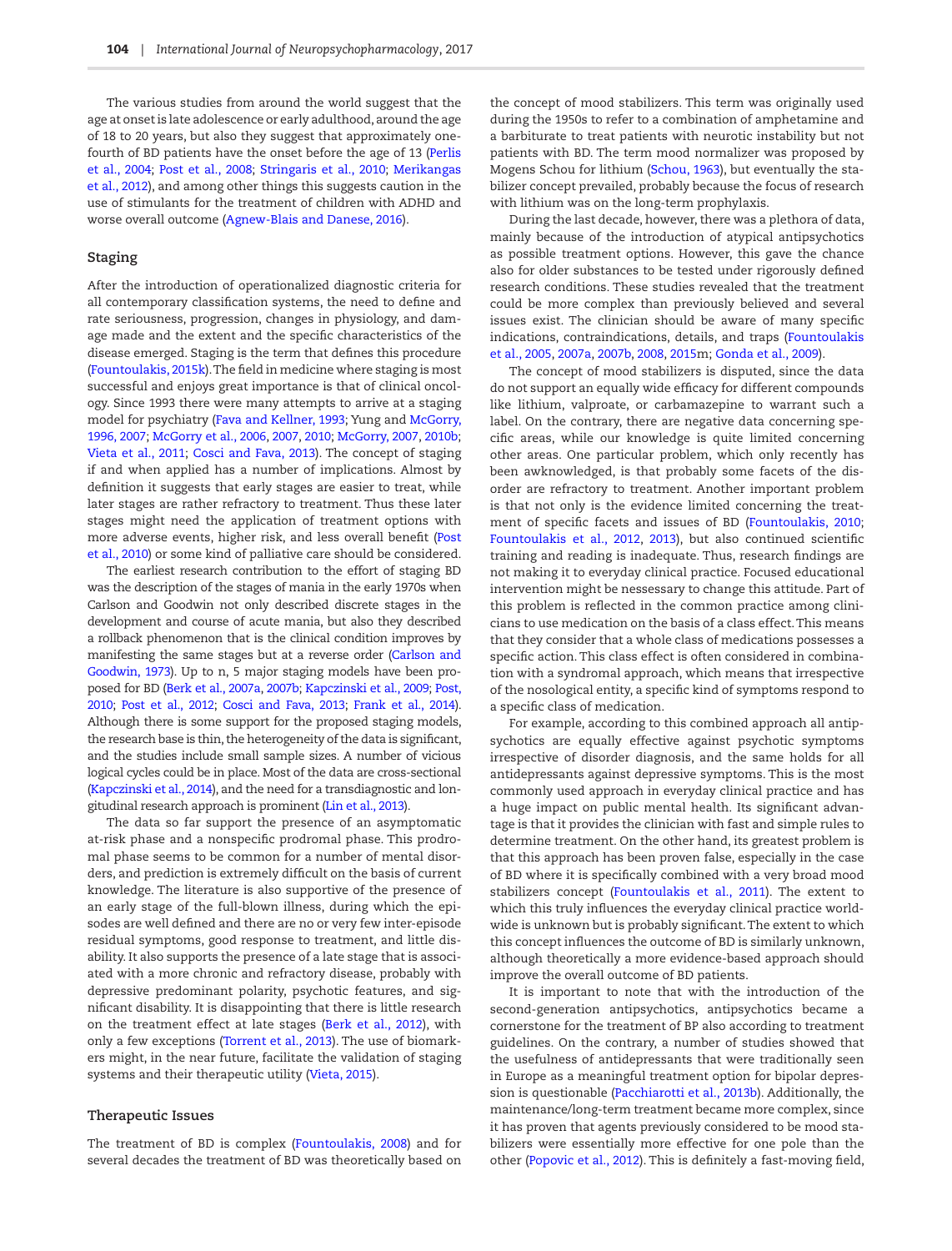and it is certainly difficult for a clinician to follow new findings and incorporate them into his or her everyday clinical practice.

On the other hand, the data on the usefulness of psychosocial interventions are limited, and their value against specific symptoms and problems remains unknown [\(Fountoulakis et al.,](#page-16-23)  [2009](#page-16-23); [Reinares et al., 2014\)](#page-21-24).

One very special issue is agitation and its treatment. There is a significant number of published papers on the pharmacological [\(Citrome, 2004](#page-15-27); [Battaglia, 2005;](#page-14-33) [Nordstrom and Allen,](#page-20-30)  [2007](#page-20-30); [Nordstrom et al., 2012](#page-20-31)) but also on the nonpharmacological treatment of agitation ([Marder, 2006;](#page-19-28) [Amann et al., 2013](#page-13-11)), while recently a consensus paper on how to treat agitation in BD patients has been published [\(Garriga et al., 2016\)](#page-16-27).

#### **Special Issues**

Since BD is characterized by phases that respond to a completely different way to treatment, it is of outmost importance to define phases of treatment and comorbidity [\(Fountoulakis,](#page-16-28)  [2015f](#page-16-28); [Vrublevska and Fountoulakis, 2015](#page-22-16)).

It is relatively easy to define acute either manic/hypomanic or depressive episodes. However the terms continuation and maintenance are often interchangeably used in the terminology of RCTs and thus create significant confusion ([Frank et al., 1991;](#page-16-29) [Ghaemi](#page-16-30)  [et al., 2004\)](#page-16-30). Continuation treatment lasts up to 12 months, and the duration depends on an estimate of when the episode would have remitted spontaneously. On the other hand, maintenance treatment starts after remission and thus after continuation and covers several years. Although a strict definition demands at least 2 months of sustained recovery for the patient to be considered in remission [\(American Psychiatric Association, 2000\)](#page-13-12), the reality is that only a minority of patients in RCTs achieve complete remission. This makes the use of terms (relapse vs recurrence and continuation vs maintenance) problematic. In the nomenclature of RCTs, the terms relapse and maintenance are preferred. The FDA policy is to accept data, based on patients in remission for <2 months, thus adding to the continuation vs maintenance confusion of definitions ([Calabrese et al., 2006](#page-14-34)).

The term relapse is also problematic in BD. A narrow definition suggests that relapses are of the same polarity with the index episode, and they tend to occur within the first months of improvement. However with a polymorphic disease like BD, it might be inappropriate not to include in relapses the early emergence of an episode of the opposite pole. It is important to note that licensing authorities accept the latter approach.

The acute episode after which BD patients are enrolled into maintenance trials is called the index episode. To date, most maintenance trials follow an enriched design, that is, only patients who have remitted under the investigation agent during the acute phase are enrolled into the double blind maintenance phase. This design has interesting consequences, since it biases the sample both towards a specific predominant polarity and also towards a favorable response to the specific agent ([Cipriani et al., 2014\)](#page-15-28). These 2 comments constitute important limitations in the generalizability of the results and make very difficult the translation of research findings into the everyday clinical practice in the case of patients who, rather than continued on the same medication, are switched to another one during the maintenance phase ([Grande et al., 2014\)](#page-16-31).

## **Economic Considerations**

It is very difficult to calculate the true economic cost of a polymorphic disorder like BD. The cost includes direct spending due

to hospitalizations and medication, cost of supporting infrastructure of the various National Health Systems, somatic comorbidity, indirect and out-of-pocket costs, as well as the absenteeism from work and premature death ([Fountoulakis, 2015g](#page-16-32)).

For the UK the total cost has been estimated to be £2.055 billion in 1999/2000 prices ([Das Gupta and Guest, 2002\)](#page-15-29). It is interesting that 86% of this cost was the result of productivity loss and unemployment, while only 10% was cost related with NHS services. Medication costs in primary care were approximately £8.5 million, corresponding to 0.4% of total cost and 4.3% of NHS cost. A more recent study showed that the NHS cost has been doubled, with medication costs rising disproportionally and reaching £25.2 million, that is 7.4% of NHS cost [\(Young et al., 2011](#page-22-17)). In the US, the cost of medication was rather very low during the 1990s and reached 2% of the total cost after 2000, but the exact figure is unknown ([Wyatt and Henter, 1995](#page-22-18); [Begley et al., 2001](#page-14-35); [McCrone et al., 2008;](#page-19-29) [Dilsaver, 2011\)](#page-15-30). In Germany the total annual cost was calculated to be 5.8 million euros, with 98% being due to productivity loss ([Runge and Grunze, 2004\)](#page-21-25). Similar estimations come from other areas of the world, with the calculations basing on different prevalence rates and health systems and societal structures ([Hakkaart](#page-17-7)[van Roijen et al., 2004](#page-17-7); [Fisher et al., 2007](#page-15-31); [Ekman et al., 2013](#page-15-32)).

It is clear that the cost of medication treatment constitutes a very small percentage of the total cost of BD ([Hidalgo-Mazzei](#page-17-8)  [et al., 2015\)](#page-17-8). Medication treatment is, however, the intervention with the greatest impact on the course of the illness and the intervention that makes possible other actions to exist by resolving acute episodes in a reliable way. Furthermore, it decreases the long-term impairment and improves insight and collaboration by the side of the patient. Nevertheless, it also seems clear that medication cost is disproportionally rising, at least in some places of the world and for periods of time, and this constitutes an additional factor of concern. One should be very careful, because a small reduction in medication costs as a consequence of giving priority to cheaper agents and disregarding clinical data could easily result in a significant and disproportional increase in the total cost of the disease.

The CINP workgroup decided not to take medication cost or availability of medication into consideration. It chose to rely exclusively on clinical data, leaving the cost and availability issues to local and national groups who would like to implement the CINP guidelines in a specific country or region and would be obliged to take into consideration also the local sociopolitical and economic environment.

## Methodology

The workgroup decided after consensus to follow the following methodology for the development of the treatment algorithm with the steps listed below:

- a) Defining the sources of data and choosing which to use
- b) Development of a grading method
- c) Search of the literature
- d) Grading of the data
- e) Defining the clinical parameters to take into consideration
- f) Development of a precise treatment algorithm
- g) Development of the clinical guideline

## **Defining the Sources of Data and Choosing Whom to Use**

#### *Randomized Controlled Trials (RCTs)*

This type of study constitutes the main source of evidence. Without them it is impossible to say whether an agent or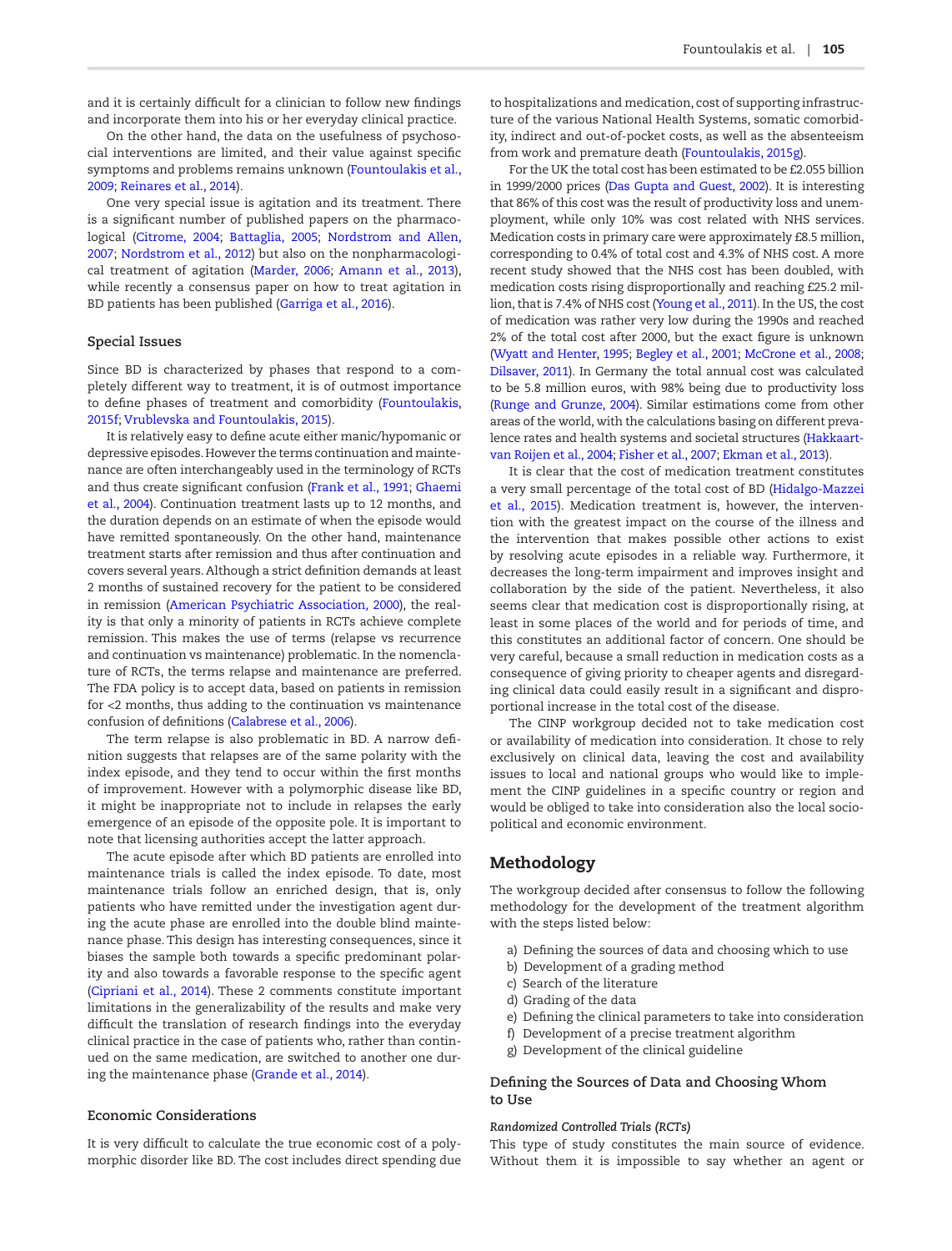method possesses efficacy or not, since it is impossible to control for confounding variables any other way. Randomization of patients to parallel treatment arms, including placebo, allows one to attribute confidently observed differences in efficacy between these arms to the effects of the treatments ([McAlister](#page-19-30)  [et al., 1999a](#page-19-30), [1999b](#page-19-31); [Pocock and Elbourne, 2000](#page-20-32)).

However, with BD there is an important problem. Because of ethical, practical, and most often economic limitations, it is not always possible to apply the RCT method across all facets and issues of BD. For many of them, data are available only on the basis of posthoc analyses or secondary outcomes. Another major limitation is that this kind of study is very expensive, and thus most of them are industry sponsored with the objective to obtaining the label for the specific product. Although such trials follow the regulatory agencies' design, they have limitations on generalizability. Also it is well known that only a small minority of highly selected patients is eligible to enter these studies, and thus the generalizability of results is problematic. The study duration is often relatively short and this is true also for maintenance trials, in part because the existence of a placebo arm carries a high attrition rate.

An important pitfall concerns the actual results of the RCT, which often are different from those published. It is not unusual that when a trial is negative on the basis of its primary outcome, a publication is done on the basis of positive secondary outcomes. This is essentially misleading, but fortunately it is a phenomenon that has been less frequent during the recent years.

#### *Meta-Analysis*

Meta-analysis is a technique that combines data (not simply pooled) from several trials and returns a specific quantitative answer to a specific question that usually is which treatment is superior in comparison with others or placebo. Sometimes but not always it also provides an absolute estimate of the treatment effect size.

There are a number of significant limitations for the metaanalytic methods [\(Huf et al., 2011a,](#page-17-9) [2011b\)](#page-17-10). There is a need for the studies included in the meta-analysis to be similar in design and with sufficient information being available. Meta-analytic studies often violate this rule and include a diverse group of trials in the analysis (e.g., studies of monotherapy and combination treatment, fixed and flexible dosage studies, etc.) with unknown consequences [\(Fountoulakis et al., 2014](#page-16-33)).

Common problems of meta-analyses include small sample sizes, inadequate power, study heterogeneity, lack of extractable data, lack of interchangeable measurement instruments and definitions of outcomes, and other differences in the design of studies whose data are utilized. Negative trials are often not published and this poses an important limitation to the metaanalytic approach. Today the trials sponsored by official foundations can be traced in trial repositories. However, their detailed results are unlikely to be retrieved and even if they are retrieved, they have not undergone the essential peer review process (which adds credibility) like those published, and their quality could be questionable.

The question whether it is appropriate to use data from the largest possible number of disparate studies vs the need for including data only from essentially identical studies is a matter of debate and has also been discussed specifically concerning acute mania trials where these different approaches gave conflicting results ([Yildiz et al., 2010](#page-22-19); [Cipriani et al., 2011\)](#page-15-33). Practically, all meta-analytical studies utilize compromises to deal with the above problems and limitations. These compromises might

have profound effects on the validity and generalizability of their results [\(Noble, 2006](#page-20-33); [Mismetti et al., 2007](#page-19-32); [Huf et al., 2011b](#page-17-10)).

Some authors consider meta-analysis to be on the top of the evidence-based pyramid of data sources. This approach suggests that its results are superior to the results of the RCTs, and subsequently it is meant that a positive meta-analysis is superior to a number of negative RCTs even in the case of the absence of any positive RCTs. However, the authors of the current paper consider that in most cases meta-analysis has a lower evidence level than RCTs and therefore graded it below them, primarily because of a significant number of limitations and drawbacks that often make the results of meta-analysis equivocal.

#### *Open Trials*

Open trials do not utilize the double blind design and they are not placebo controlled. Therefore they are easier to conduct, their number and size are greater, and the quality of patients enrolled is closer to that seen in the real world. Their great limitation is that their open nature induces significant bias, and thus they are by no means considered to be even close to being the gold standard or a reliable source of evidence data. Their role should be considered complementary. It is not unusual that treatment modalities with many positive open trials fail in RCTs, with topiramate in BD being a striking example [\(Suppes, 2002](#page-21-26)).

#### *Review and Opinion Papers*

Review and opinion papers mainly constitute educational tools, which attempt to translate the research findings into ready-touse tools for the everyday clinical practice. They are extremely useful for the average clinician; however, they usually echo the opinion of the author, and thus they might contain significant bias. Their overall reliability and validity is questionable and only a few add significantly to our understanding by critically analyzing the existing data. Their ever-increasing number in the literature might constitute a problem, since they often obscure research findings by reproducing widely established biases and misconceptions. This is an important problem especially in the field of BD treatment.

#### *Sources to Include*

The authors decided by consensus to include only RCTs and meta-analyses in the development of the current treatment algorithm, since they have the highest validity for judgment. The authors reserved the privilege to judge and use the second and third source on an individual basis and according to their research and clinical experience for the latter steps of the algorithm where a Delphi method to arrive at decisions was utilized.

## **Development of a Grading Method**

The authors decided to develop a grading method for the evaluation of available data concerning the treatment of BD. Such methods have existed since the early 1980s [\(Fletcher and Spitzer,](#page-15-34)  [1980](#page-15-34)), but the de novo development of such a method was judged to be absolutely necessary, because the existing grading methods were not sufficiently appropriate for use in this particular set of data. In the frame of this process, the most widely accepted grading methods were studied, and their advantages and disadvantages were identified and taken into consideration in relationship to the specific needs of the current study. All grading methods include a method to assess the quality of data and a method to arrive at recommendations on the basis of the extent to which we can be confident that the desirable effects of an intervention outweigh the undesirable effects. The values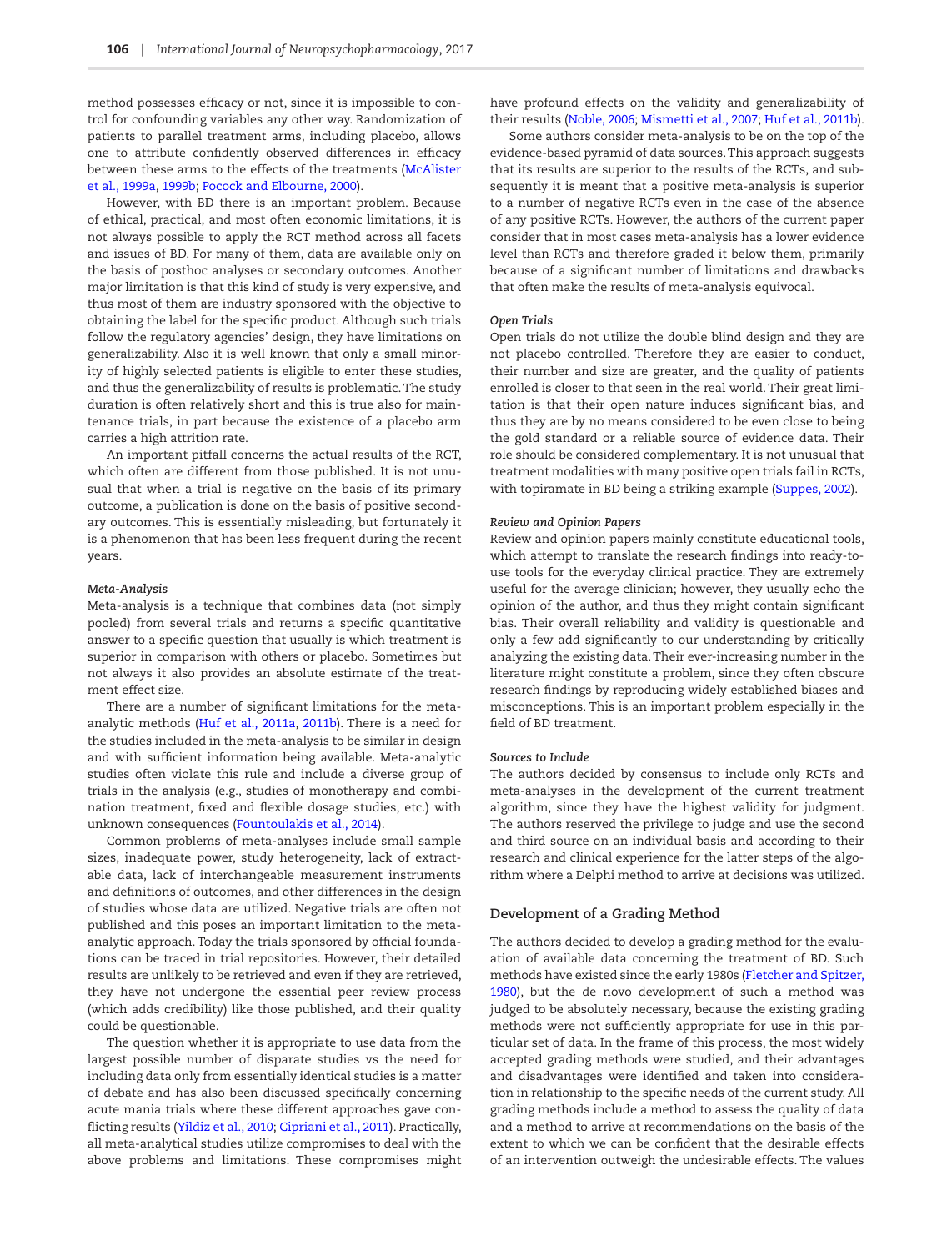and preferences factor as well, but the cost was not taken into consideration by the workgroup.

Starting in 1992, 5 steps were developed to summarize the process of individual-level decision making and they were published in 2005 ([Dawes et al., 2005](#page-15-35)). They include:

- a. The formulation of a precise and answerable question and avoiding uncertainty and vague statements [\(Richardson](#page-21-27)  [et al., 1995;](#page-21-27) [Schlosser et al., 2007\)](#page-21-28).
- b. The performance of a systematic search and retrieval of the evidence available [\(Rosenberg et al., 1998\)](#page-21-29).
- c. The critical review and classification of the retrieved evidence with the recognition of the presence of systematic errors, various types of bias, confounders, reliability and validity issues, etc. The clinical significance and the generalizability of the results should also be taken into account [\(Parkes et al., 2001](#page-20-34); [Horsley et al., 2011\)](#page-17-11).
- d. Application of results in practice.
- e. Evaluation of performance ([Jamtvedt et al., 2003](#page-17-12), [2006a,](#page-17-13) [2006b;](#page-17-14) [Ivers et al., 2012](#page-17-15)).

It is important to assess the quality of the evidence that comes from the sources described above. The quality assessment is based on the strength of their freedom from the various biases that beset medical research. In this frame, triple-blind, placebocontrolled trials with allocation concealment and complete follow-up involving a homogeneous patient population and medical condition should be considered to constitute the highest grade, while case reports should be considered to constitute the lowest grade. Expert opinion should not be considered to be a source of evidence, although it could be a valuable tool for the development of guidelines ([Tonelli, 1999](#page-21-30)).

Until recently there were a number of grading systems for assessing the quality of evidence that were developed by different organizations. One of them is the U.S. Preventive Services Task Force [\(U.S. Preventive Services Task Force, 1989;](#page-21-31) [Sherman et al.,](#page-21-32)  [2011\)](#page-21-32) and another system is the Oxford (UK) Center for Evidence Based Medicine Levels of Evidence, which also is useful for the grading of diagnostic tests, prognostic markers, or harm (Oxford (UK) Center for Evidence Based Medicine Levels of Evidence Working Group) and constituted the basis for the use of the BCLC staging system for diagnosing and monitoring hepatocellular carcinoma

<span id="page-9-0"></span>**Table 3.** Comparative Presentation of Different Grading Methods

in Canada ([Paul et al., 2012\)](#page-20-35). Another method to grade data is the Patient Outcomes Research Team (PORT) method [\(Lehman and](#page-19-33)  [Steinwachs, 1998](#page-19-33)), which has been used by the World Federation of Societies of Biological Psychiatry for the development of the WFSBP guidelines [\(Grunze et al., 2002](#page-15-20), [2003](#page-17-16), [2004\)](#page-17-17). In 1992 the Agency for Health Care Policy and Research and the National Institute of Mental Health established a PORT for Schizophrenia at the University of Maryland School of Medicine and the Johns Hopkins University School of Public Health. The PORT investigators adopted the criteria on levels of evidence used for development of the Agency for Health Care Policy and Research Depression Guidelines.

The most detailed and precise modern method seems to be the GRADE method (short for Grading of Recommendations Assessment, Development and Evaluation) for the development of guidelines [\(Guyatt et al., 2008b;](#page-17-18) [Jaeschke et al., 2008](#page-17-19)), which clearly separates quality of evidence from level of recommendation and suggests it is necessary to include a clear question that should include all 4 components of clinical management (patients, an intervention, a comparison, and the outcomes of interest) ([Oxman and Guyatt, 1988\)](#page-20-36) and to grade the outcomes into those who are critical for the decision making and those who are not ([Schunemann et al., 2006\)](#page-21-33). In this frame, the assessment of the quality of evidence is important, since it reflects the confidence whether the effect is adequate to support recommendations. The determinants of quality are study limitations, inconsistency of results, indirectness of evidence, imprecision, and reporting bias [\(Guyatt et al., 2011a,](#page-17-20) [2011b,](#page-17-21) [2011c](#page-17-22), [2011d,](#page-17-23) [2011e,](#page-17-24) [2013\)](#page-14-36). There is some option to upgrade the quality when the effect size is very high ([Guyatt et al., 2011f](#page-17-25)). The GRADE method provides guidance to grade the data from a variety of sources [\(Guyatt et al., 2008a](#page-17-26)), but it is not sensitive for datasets that focus solely on RCTs like the dataset of the current workgroup. According to the GRADE grading system, all the data included in the current effort to develop guidelines are of high quality. From the limitations recognized by the GRADE (lack of allocation concealment, lack of blinding, large losses to follow-up, failure to adhere to an intention to treat analysis, and stopping early for benefit or failure to report outcomes), only large losses to follow-up and stopping early for benefit or failure to report outcomes could be applicable to the current study. A comparison of all the grading methods is shown in [Table 3](#page-9-0).

| <b>USPSTF</b>                                                                                                                                                                                       | <b>OCEBM</b>                                                                                                                  | <b>GRADE</b>     | PORT                                                                                                                                          |
|-----------------------------------------------------------------------------------------------------------------------------------------------------------------------------------------------------|-------------------------------------------------------------------------------------------------------------------------------|------------------|-----------------------------------------------------------------------------------------------------------------------------------------------|
| Level I: Evidence obtained from at least one<br>properly designed randomized controlled trial.                                                                                                      | Systematic review of randomized<br>trials or n-of-1 trials<br>Randomized trial or observational<br>study with dramatic effect | High quality     | Level A: Good research-based<br>evidence, with some expert<br>opinion, to support the<br>recommendation                                       |
| Level II-1: Evidence obtained from well-designed<br>controlled trials without randomization.                                                                                                        | Nonrandomized controlled cohort/<br>follow-up study                                                                           | Low quality      | Medium quality Level B: Fair research-based<br>evidence, with substantial<br>expert opinion, to support the                                   |
| Level II-2: Evidence obtained from well-designed<br>cohort or case-control analytic studies,<br>preferably from more than one center or<br>research group.                                          | Case-series, case-control studies,<br>or historically controlled studies                                                      | Very low quality | recommendation                                                                                                                                |
| Level II-3: Evidence obtained from multiple time<br>series designs with or without the intervention.<br>Dramatic results in uncontrolled trials might<br>also be regarded as this type of evidence. |                                                                                                                               |                  |                                                                                                                                               |
| Level III: Opinions of respected authorities, based<br>on clinical experience, descriptive studies, or<br>reports of expert committees.                                                             | Mechanism-based reasoning                                                                                                     |                  | Level C: Recommendation based<br>primarily on expert opinion, with<br>minimal research-based evidence,<br>but significant clinical experience |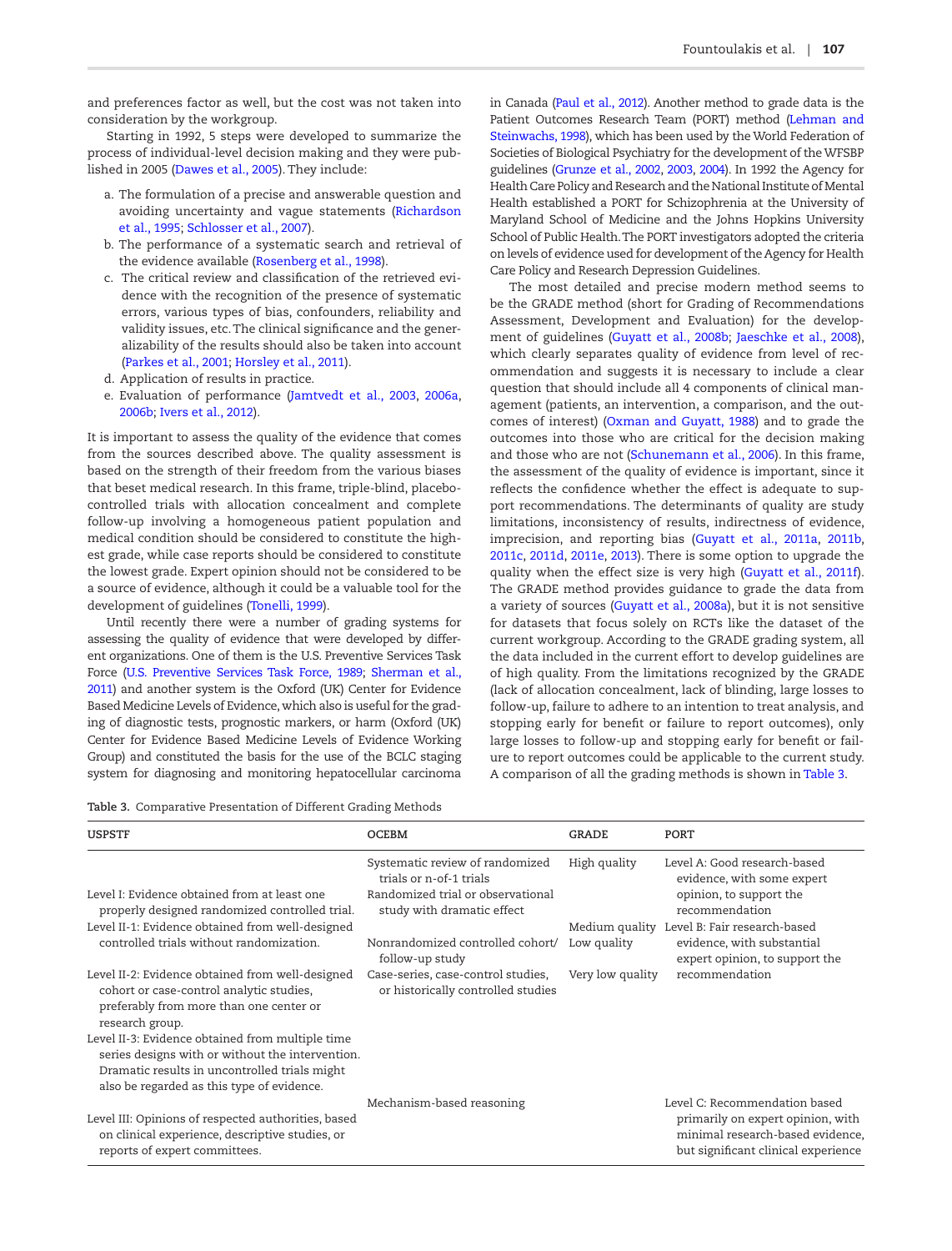The recommendation methods constitute a step forward and are determined by the balance of risk vs benefit of the intervention and the level of evidence on which this information is based. A comparison of the recommendation methods of the U.S. Preventive Services Task Force uses [\(Sherman et al., 2011](#page-21-32)) that utilizes a 5-levels system and the GRADE system that has only 2 categories concerning recommendations and characterizes them as strong (conditional) and weak (discretionary) ([Guyatt et al., 2008b,](#page-17-18) [2008c\)](#page-17-27) and also considers cost [\(Brunetti](#page-14-36)  [et al., 2013](#page-14-36)) is shown in [Table 4.](#page-10-0)

As defined previously, only RCTs were taken into consideration, a fact that puts all the data at the highest grading according to all systems. However, the workgroup was concerned about a number of issues, including inconsistency of results between RCTs, conflicting results between RCTs and meta-analyses, issues explored only on the basis of secondary outcomes, etc. After recognizing all these sources of problematic quality, 32 individual scenarios were identified and are listed in [Table 5.](#page-10-1) Afterwards they were ranked after consensus and grouped into levels. Two solutions were proposed. The ranking, the 4- and 5-levels solution, and the final grading system are shown in [Table 6](#page-11-0). The description of the grading and the recommendation systems are shown in [Table 7.](#page-12-0)

At this point it is important to note that the absence of evidence is not identical with the presence of negative data.

#### <span id="page-10-0"></span>**Table 4.** Comparative Presentation of Recommendation Methods

| USPSTF                                                                                                                                                                                                                                                           | GRADE  |
|------------------------------------------------------------------------------------------------------------------------------------------------------------------------------------------------------------------------------------------------------------------|--------|
| Level A: Good scientific evidence suggests that the benefits of the clinical service substantially outweigh the potential risks.<br>Level B: At least fair scientific evidence suggests that the benefits of the clinical service outweighs the potential risks. | Strong |
| Level C: At least fair scientific evidence suggests that there are benefits provided by the clinical service, but the balance between                                                                                                                            | Weak   |

benefits and risks are too close for making general recommendations. Level D: At least fair scientific evidence suggests that the risks of the clinical service outweighs potential benefits.

Level I: Scientific evidence is lacking, of poor quality, or conflicting, such that the risk versus benefit balance cannot be assessed.

Abbreviations: GRADE, Grading of Recommendations Assessment, Development and Evaluation for the Development of Guidelines; OCEBM, Oxford (UK) Center for Evidence Based Medicine; PORT, Patient Outcomes Research Team; USPSTF, U.S. Preventive Services Task Force.

<span id="page-10-1"></span>**Table 5.** The 32 Different Scenarios That Were Identified, Listed, and Graded

#### **Primary Outcome Scenarios**

- 1. At least 1 positive 2-active arm RCTs vs placebo exist, plus positive 1 active arm RCTs. No negative RCTs
- 2. At least 2 positive RCTs vs placebo exist. No negative RCTs
- 3. One positive RCT vs placebo exists. No negative RCTs
- 4. Some positive plus some negative RCTs vs placebo. Positive all meta-analyses
- 5. Some positive plus some negative RCTs vs placebo. Mixed results from meta-analyses
- 6. Some positive plus some negative RCTs vs placebo. Negative all meta-analyses
- 7. More positive but some negative RCTs vs placebo. Positive all meta-analyses
- 8. More positive but some negative RCTs vs placebo. Mixed results from meta-analyses
- 9. More positive but some negative RCTs vs placebo. Negative all meta-analyses
- 10. More negative but some positive RCTs vs placebo. Positive all meta-analyses
- 11. More negative but some positive RCTs vs placebo. Mixed results from meta-analyses
- 12. More negative but some positive RCTs vs placebo. Negative all meta-analyses
- 13. Only 1 negative trial exists vs placebo
- 14. Only negative trials exist vs placebo. Meta analyses all negative
- 15. Only negative trials exist vs placebo. Meta analyses all positive
- 16. Only negative trials exist vs placebo. Meta analyses mixed

#### **Posthoc scenarios**

- 17. Only 1 positive from posthoc analyses vs placebo
- 18. At least 2 positive from posthoc analyses vs placebo
- 19. Only 1 negative from posthoc analyses vs placebo
- 20. At least 2 negative from posthoc analyses vs placebo. Positive all meta-analyses
- 21. At least 2 negative from posthoc analyses vs placebo. Negative all meta-analyses
- 22. At least 2 negative from posthoc analyses vs placebo. mixed meta-analyses
- 23. More negative than positive from posthoc analyses vs placebo. Positive all meta-analyses
- 24. More negative than positive from posthoc analyses vs placebo. Negative all meta-analyses
- 25. More negative than positive from posthoc analyses vs placebo. mixed meta-analyses
- 26. More positive than negative from posthoc analyses vs placebo. Positive all meta-analyses
- 27. More positive than negative from posthoc analyses vs placebo. Negative all meta-analyses
- 28. More positive than negative from posthoc analyses vs placebo. mixed meta-analyses **Other scenarios**
- 29. Only 1 failed trial, no other data
- 30. At least 2 failed trials, no other data
- 31. Only prematurely terminated trials
- 32. Although trials exist, the data are not available in a way to arrive at reliable conclusions

Abbreviations: GRADE, Grading of Recommendations Assessment, Development and Evaluation) for the Development of Guidelines; USPSTF, U.S. Preventive Services Task Force.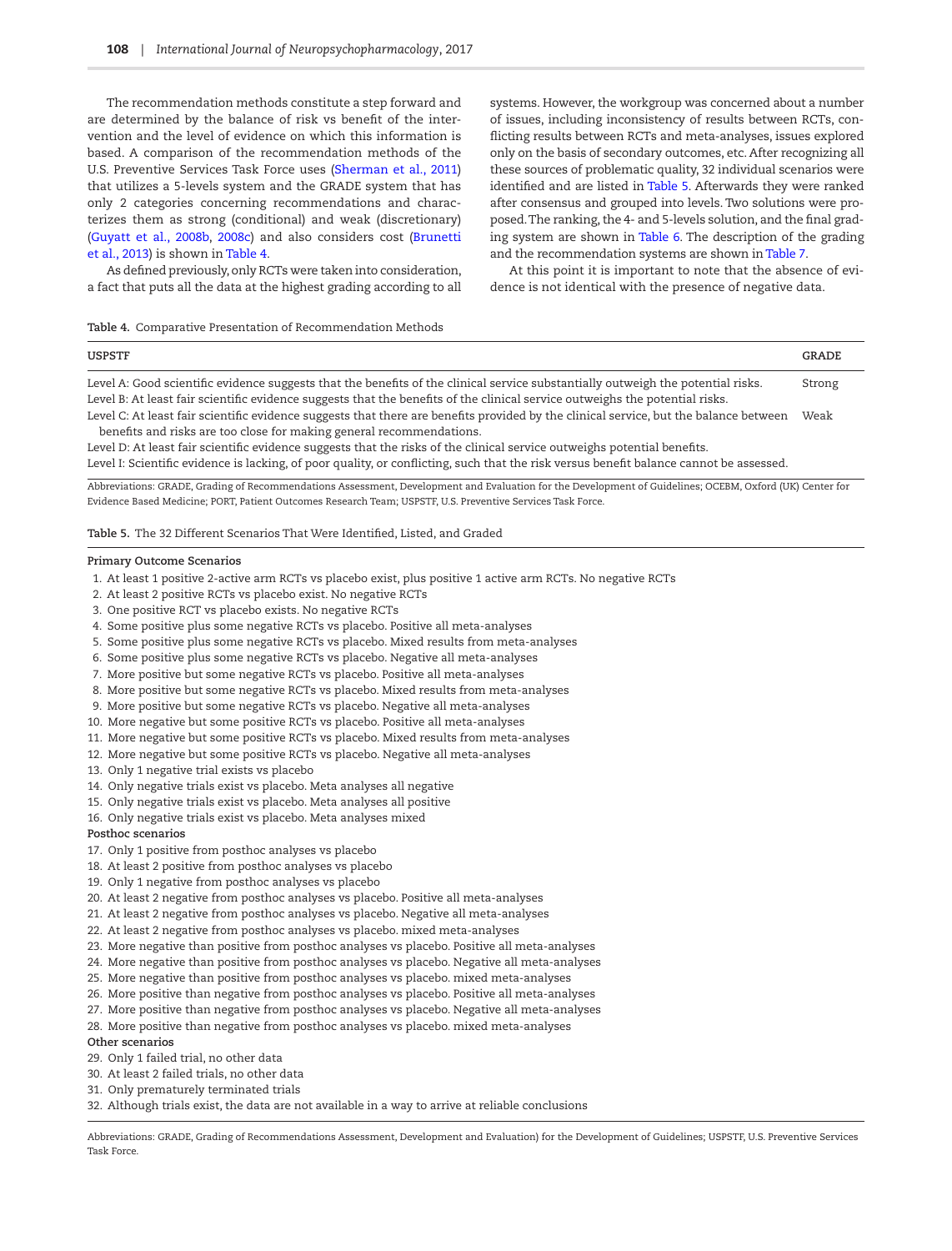<span id="page-11-0"></span>**Table 6.** The Ranking, the 4- and 5-levels Solution, and the Final Grading System for the 32 Different Scenarios

| Scenario                                                                                                     |                | Solutions       |         |                |
|--------------------------------------------------------------------------------------------------------------|----------------|-----------------|---------|----------------|
|                                                                                                              |                | 5-Grade         | 4-Grade | Grade system   |
| At least 1 positive 2-active arm RCTs vs placebo exist, plus positive 1 active arm RCTs. No<br>negative RCTs | $\mathbf{1}$   | Α               | Α       | $\mathbf{1}$   |
| At least 2 positive RCTs vs, placebo exist. No negative RCTs                                                 | 1              | А               | Α       | 1              |
| One positive RCT vs placebo exists. No negative RCTs                                                         | $\overline{2}$ | Α               | B       | $\overline{2}$ |
| More positive but some negative RCTs vs placebo. Positive all meta-analyses                                  | $\overline{2}$ | A               | B       | $\overline{2}$ |
| Some positive plus some negative RCTs vs placebo. Positive all meta-analyses                                 | 3              | B               | B       | $\overline{2}$ |
| More negative but some positive RCTs vs placebo. Positive all meta-analyses                                  | 4              | B               | B       | $\overline{2}$ |
| Only negative trials exist vs placebo. Meta analyses all positive                                            | 4              | B               | B       | $\overline{2}$ |
| At least 2 positive from posthoc analyses vs placebo                                                         | 5              | B               | C       | 3              |
| Only 1 positive from posthoc analyses vs placebo.                                                            | 5              | B               | C       | 3              |
| Some positive plus some negative RCTs vs placebo. Mixed results from meta-analyses                           | 6              | C               | C       | 3              |
| More positive but some negative RCTs vs placebo. Mixed results from meta-analyses                            | 6              | C               | C       | 3              |
| More positive than negative from posthoc analyses vs placebo. Positive all meta-analyses                     | 7              | D               | C       | 3              |
| More negative than positive from posthoc analyses vs placebo. Positive all meta-analyses                     | 7              | D               | C       | 3              |
| At least 2 negative from posthoc analyses vs placebo. Positive all meta-analyses                             | 7              | D               | C       | 3              |
| More positive than negative from posthoc analyses vs placebo. mixed meta-analyses                            | 8              | E               | C       | 3              |
| More negative but some positive RCTs vs placebo. Mixed results from meta-analyses                            | 9              | E               | D       | 4              |
| Only negative trials exist vs placebo. Meta analyses mixed                                                   | 9              | E               | D       | 4              |
| At least 2 negative from posthoc analyses vs placebo. Mixed meta-analyses                                    | 10             | E               | D       | 4              |
| More negative than positive from posthoc analyses vs placebo. Mixed meta-analyses                            | 10             | E               | D       | 4              |
| Some positive plus some negative RCTs vs placebo. Negative all meta-analyses                                 | neg            | neg             | neg     | 5              |
| More positive but some negative RCTs vs placebo. Negative all meta-analyses                                  | neg            | neg             | neg     | 5              |
| More negative but some positive RCTs vs placebo. Negative all meta-analyses                                  | neg            | neg             | neg     | 5              |
| Only 1 negative trial exists vs placebo                                                                      | neg            | neg             | neg     | 5              |
| Only negative trials exist vs placebo. Meta analyses all negative                                            | neg            | neg             | neg     | 5              |
| Only 1 negative from posthoc analyses vs placebo                                                             | neg            | neg             | neg     | 5              |
| At least 2 negative from posthoc analyses vs placebo. Negative all meta-analyses                             | neg            | neg             | neg     | 5              |
| More negative than positive from posthoc analyses vs placebo. Negative all meta-analyses                     | neg            | neg             | neg     | 5              |
| More positive than negative from posthoc analyses vs placebo. Negative all meta-analyses                     | neg            | neg             | neg     | 5              |
| Only prematurely terminated trials                                                                           | neg            | neg             | neg     | 5              |
| Although trials exist, the data are not available in a way to arrive at reliable conclusions                 | neg            | neg             | neg     | 5              |
| Only 1 failed trial, no other data                                                                           | unknown        | unknown         | unknown |                |
| At least 2 failed trials, no other data                                                                      | unknown        | unknown unknown |         |                |

All treatment agents were graded also in terms of safety and tolerability. All combination options were graded at best with 2, since they put the patient at a higher risk for manifesting adverse events.

## **Search of the Literature**

The workgroup decided that the PRISMA method ([Hopewell](#page-17-28)  [et al., 2008](#page-17-28); [Liberati et al., 2009](#page-19-34); [Moher et al., 2009a,](#page-19-35) [2009b](#page-19-36)) should be followed in the search of the literature, which will include 3 kinds of papers:

- i. RCTs (placebo controlled as well as clinical trials with an active comparator with the compounds used as monotherapy or add-on therapy).
- ii. Posthoc analyses of RCTs
- iii. Meta-analyses and review papers
- iv. Treatment guidelines papers

The search strategies will include:

- 1. To locate RCTs, the combination of the words 'bipolar,' 'manic,' 'mania,' 'manic depression,' and 'manic depressive' and 'randomized' will be used.
- 2. Webpages containing lists of clinical trials will be scanned. These sites include<http://clinicaltrials.gov> and [http://www.](http://www.clinicalstudyresults.org) [clinicalstudyresults.org](http://www.clinicalstudyresults.org) as well as the official sites of all the pharmaceutical companies with products used for the treatment of BD.
- 3. Relevant review articles will be scanned and their reference lists will be utilized.
- 4. The MEDLINE will be searched with the combination of keywords 'guidelines' or 'algorithms' with 'mania,' 'manic,' 'bipolar,' 'manic-depressive,' or 'manic depression.'
- 5. The treatment guidelines will also be scanned and their reference lists will be utilized.
- 6. Only papers in English language will be included.

Additionally, an unstructured search of the literature will be performed concerning the adverse events and other safety issues of treatment options

The workgroup considered the fact that it is difficult to locate unpublished studies, especially old ones, and even more difficult to retrieve their results. Thus it was decided that the focus should be put mainly on published studies which are definitely peer reviewed, are of higher quality, and provide more details than meeting abstracts or report sheets. However, whenever an unpublished trial should be located, it is mentioned in the specific part of the manuscript. The authors decided not to seek for additional information concerning unpublished trials from manufacturers, because this might increase the retrieval bias.

#### **Grading of the Data**

The grading of the data will follow their retrieval and will be done according to the method developed and described in the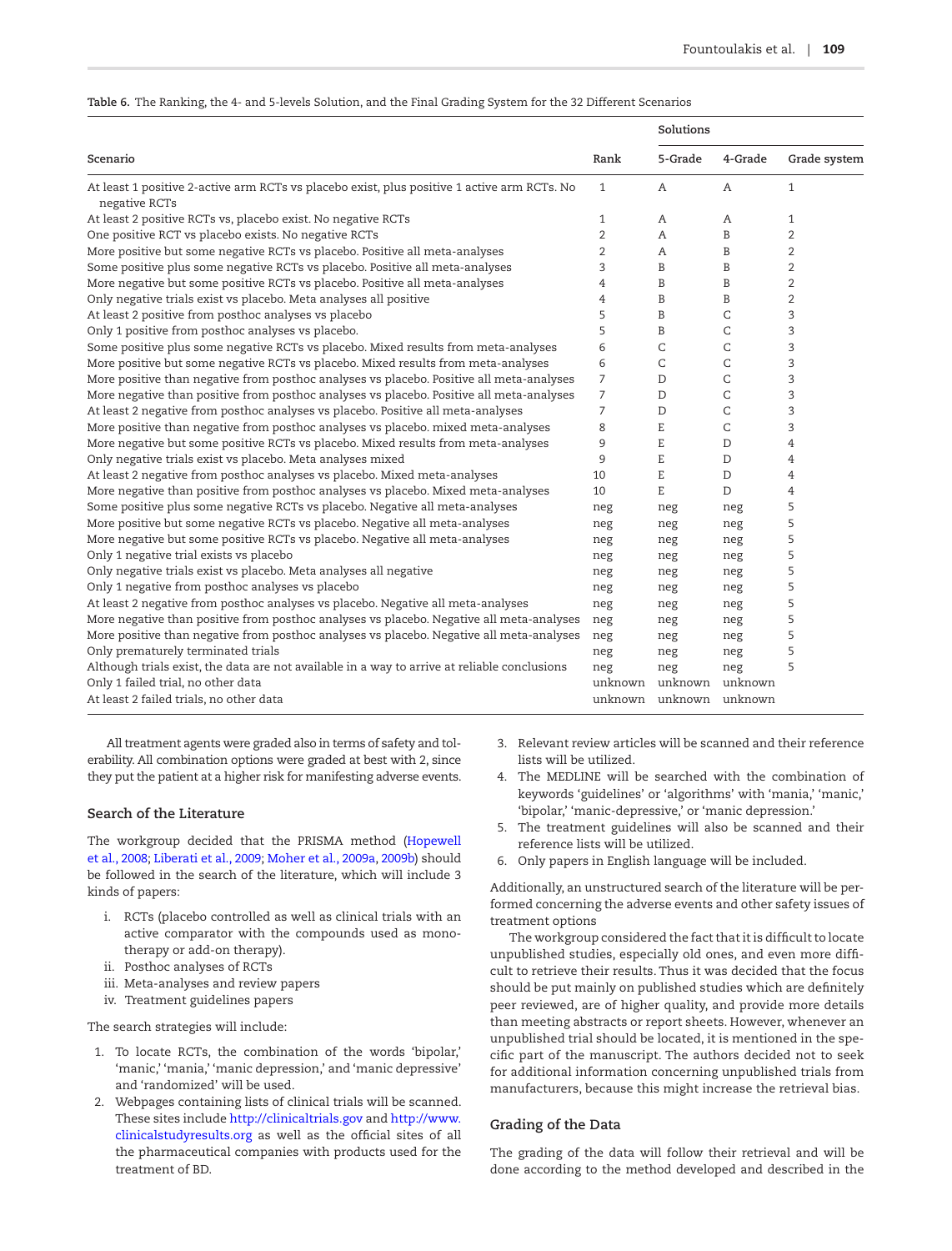current paper. The grading will be included in the second paper concerning the CINP guidelines for BD

## **Defining the Clinical Parameters to Take into Consideration**

In the real-world setting, the therapist encounters patients with specific clinical features that often determine the choice of treatment on the basis of clinical experience and wisdom rather than evidence. These features include the so-called core manic and core depressive features, psychotic features, anxiety, the co-occurrence of manic and depressive symptoms in a variety of combinations that often do not correspond to concepts accepted by modern classification systems, agitation, and rapid cycling. It is interesting to address the complete constellation of symptoms instead of a specific group. The problem is that the data often focus on the second rather than the first option. It is important also to consider the predominant polarity and subtype of BD (BD-I vs BD-II), the personal history of the patient, and more specifically previous response or refractoriness to treatment and adverse events (including switch).

The data will be scanned concerning the treatment of all the above conditions and modifiers and relevant conclusions will be made concerning whether they can be used as clinical cues for the selection of appropriate treatment.

#### **Development of a Precise Algorithm**

The development of a precise algorithm for experimental reasons will be the first task. This algorithm will be based exclusively on the evidence and will be the next step after the data and the interventions are graded in terms of recommendation. This algorithm will be based on the data in a narrow and strict sense and

might provide with very precise but limited treatment options for the everyday clinical practice. There will be no trade between the evidence-based approach and clinical utility; the first will be absolutely dominant. This algorithm will reflect the exact state of the art concerning hard data but will lack any clinical wisdom, and it is expected that its application in everyday clinical practice will be problematic. Therefore it should be considered as experimental, and clinicians who will wish to apply it in their clinical practice should do so by taking into consideration these advantages and disadvantages. The algorithm will be included in the second paper concerning the CINP guidelines for BD, and it will be accompanied by a detailed table with the grading recommendation of all available interventions during all the phases of BD and in relevance with the presence of specific clinical features.

At a later time point a software application will be developed by the CINP to assist with the use of the algorithm.

#### **Development of the Clinical Guideline**

The development of the guideline will follow after the data and the interventions have been graded and the presice algorithm has been developed. The guideline will be included in the third paper concerning the CINP guidelines for BD. The workgroup decided after consensus on the following rules for the development of the guidelines:

i. Overall the guideline should be based on existing research hard evidence, but also it should make sense for the everyday clinical practice and should be user friendly. Although their nature will be based on the evidence-based approach, this should not go too far concerning the interpretation of the research findings and the potential clinical implications.

<span id="page-12-0"></span>

| Table 7. Summary of the Method for the Grading of the Data and Recommendation as Decided by the Workgroup on the Basis of Both Efficacy |  |
|-----------------------------------------------------------------------------------------------------------------------------------------|--|
| and Safety Tolerability                                                                                                                 |  |

| Grading on Basis of Efficacy |                                                                                                                                                                                                                                                                                                           |
|------------------------------|-----------------------------------------------------------------------------------------------------------------------------------------------------------------------------------------------------------------------------------------------------------------------------------------------------------|
| Level 1                      | Good research-based evidence, supported by at least 2 placebo controlled studies of sufficient magnitude and good quality.<br>In case of the presence of negative RCTs, positive RCTs should outnumber negative ones                                                                                      |
| Level 2                      | Fair research-based evidence, from one randomised, double-blind placebo controlled trial.                                                                                                                                                                                                                 |
|                              | Also in case one or more trials exist, however, they fail to fulfil all the criteria above (e.g., very small sample size or no<br>placebo control) as well as in case of positive meta-analysis alone.                                                                                                    |
| Level 3                      | Some evidence from comparative studies without placebo arm or from posthoc analyses.                                                                                                                                                                                                                      |
| Level 4                      | Inconclusive data or poor quality of RCTs                                                                                                                                                                                                                                                                 |
| Level 5                      | Negative data                                                                                                                                                                                                                                                                                             |
|                              | Grading on the basis of safety and tolerability                                                                                                                                                                                                                                                           |
| Level 1                      | Very good tolerability, few side effects which are not enduring, they do not cause significant distress and are not life-<br>threatening and they do not compromise the overall somatic health of the patient                                                                                             |
| Level 2                      | Moderate tolerability, many side effects which could be enduring, and cause significant distress but they are not life-<br>threatening although they could compromise the overall somatic health of the patient.                                                                                          |
|                              | Agents with very good overall tolerability but with rare life-threatening adverse events, could be classified here only if<br>the lethality risk can be essentially considered to be negligible with the application of procedures and protocols (e.g.,<br>laboratory testing, titration schedules, etc.) |
| Level 3                      | Poor tolerability, many side effects which are enduring, cause significant distress, compromise the overall somatic health<br>of the patient or are life-threatening.                                                                                                                                     |
|                              | Agents with moderate overall tolerability and rare life-threatening adverse events should be classified here even in cases                                                                                                                                                                                |
|                              | the lethality risk can be essentially considered to be negligible with the application of procedures and protocols (e.g.,                                                                                                                                                                                 |
|                              | laboratory testing, titration schedules, etc.)                                                                                                                                                                                                                                                            |
|                              | Recommendations for treatment (combination of efficacy and safety/tolerability)                                                                                                                                                                                                                           |
| Level 1                      | Level 1 or 2 for efficacy and 1 for safety/tolerability                                                                                                                                                                                                                                                   |
| Level 2                      | Level 1 or 2 for efficacy and 2 for safety/tolerability                                                                                                                                                                                                                                                   |
| Level 3                      | Level 3 for efficacy and 1 or 2 for safety/tolerability                                                                                                                                                                                                                                                   |
| Level 4                      | Level 4 for efficacy or 3 for safety/tolerability                                                                                                                                                                                                                                                         |
| Level 5                      | Level 5 for efficacy (not recommended)                                                                                                                                                                                                                                                                    |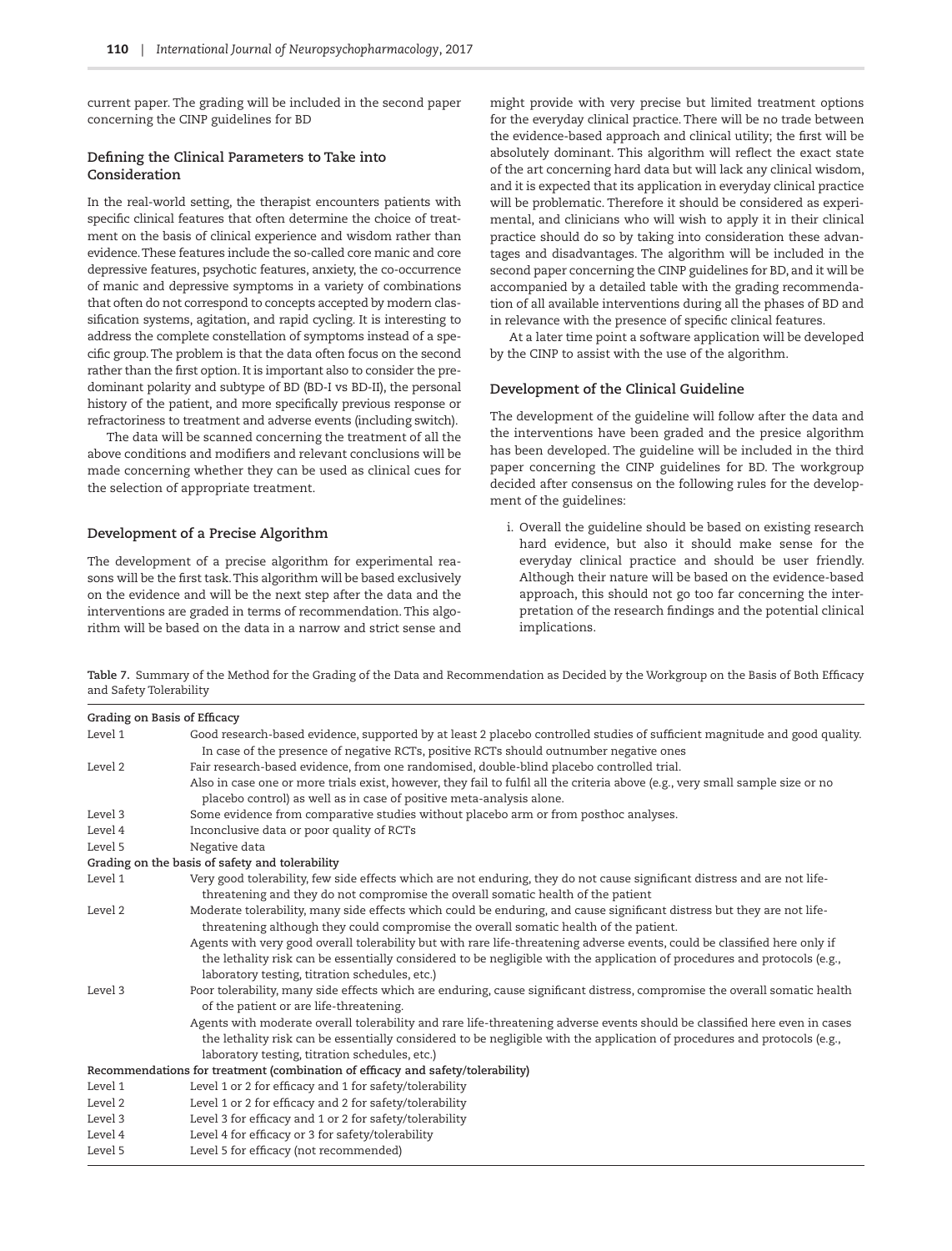- ii. Agents and treatment modalities with proven efficacy across all 3 phases of the illness (acute mania, acute bipolar depression, and maintenance phase concerning the prevention of both manic and depressive episodes) should be given priority.
- iii. No economic and availability issues will be taken into consideration. National bodies that might wish to utilize the CINP guidelines could add such analyses tailored to the specific country or region.

## Discussion

The current paper sets the frame for the development of the CINP treatment guidelines for BD. It contains all the background information, including important clinical features, staging methods, and important treatment issues and details. It also elaborates on the methodology to be used and describes the development of a grading system that will be suitable for use with the kind of data under consideration.

The overall aim of the workgroup was to push guidelines one step further by evaluating the available data in depth and also by identifying clinical issues that need specific interventions that could be supported by the data. A significant contribution is expected to be the precise experimental algorithm that will constitute an option for further study.

## Acknowledgment

The authors thank Professor Guy Goodwin for his valuable input in the authoring of this manuscript.

## Statement of Interest

K.N.F. has received grants and served as consultant, advisor, or CME speaker for the following entities: AstraZeneca, Bristol-Myers Squibb, Eli Lilly, Ferrer, Gedeon Richter, Janssen, Lundbeck, Otsuka, Pfizer, the Pfizer Foundation, Sanofi-Aventis, Servier, Shire, and others.

E.V. has received grants and served as consultant, advisor, or CME speaker for the following entities: Allergan, AstraZeneca, Bristol-Myers Squibb, Dainippon Sumitomo Pharma, Ferrer, Forest Research Institute, Gedeon Richter, Glaxo-Smith-Kline, Janssen, Lilly, Lundbeck, Otsuka, Pfizer, Roche, Sanofi-Aventis, Servier, Shire, Sunovion, Takeda, the Brain and Behaviour Foundation, the Spanish Ministry of Science and Innovation (CIBERSAM), the Seventh European Framework Programme (ENBREC), and the Stanley Medical Research Institute. A.H.Y. is employed by King's College London; is Honorary Consultant SLaM (NHS UK); has paid lectures by and participated in advisory boards for all major pharmaceutical companies with drugs used in affective and related disorders; and has no share holdings in pharmaceutical companies. He was lead Investigator for Embolden Study (AZ), BCI Neuroplasticity study, and Aripiprazole Mania Study; investigator initiated studies from AZ, Eli Lilly, Lundbeck, and Wyeth; and has received grant funding (past and present) from: NIHR-BRC (UK); NIMH (USA); CIHR (Canada); NARSAD (USA); Stanley Medical Research Institute (USA); MRC (UK); Wellcome Trust (UK); Royal College of Physicians (Edinburgh); BMA (UK); UBC-VGH Foundation (Canada); WEDC (Canada); CCS Depression Research Fund (Canada); MSFHR (Canada); and NIHR (UK).

H.G. within the last 3 years received grant/research support from: NIHR UK, MRC UK, NTW, and NHS Foundation Trust; receipt of honoraria or consultation fees from: Gedeon-Richter, Lundbeck, and Hofmann-LaRoche; and participated in

a company-sponsored speaker's bureau at BMS, Ferrer, Janssen-Cilag, Otsuka, Lundbeck, and Pfizer.

L.Y. has been on speaker/advisory boards for, or has received research grants from Alkermes, Allergan, AstraZeneca, Bristol Myers Squibb, CANMAT, CIHR, Eli Lilly, Forest, GlaxoSmithKline, Intas, Janssen, the Michael Smith Foundation for Health Research, Pfizer, Servier, Sumitomo Dainippon, Sunovion, and the Stanley Foundation.

S.K. within the last 3 years received grants/research support, consulting fees, and honoraria from Angelini, AOP Orphan Pharmaceuticals AG, AstraZeneca, Eli Lilly, Janssen, KRKA-Pharma, Lundbeck, Neuraxpharm, Pfizer, Pierre Fabre, Schwabe, and Servier.

H.J.M. received honoraria for lectures or advisory activities or received grants by the following pharmaceutical companies: Lundbeck, Servier, Schwabe, and Bayer. He was president or in the executive board of the following organizations: CINP, ECNP, WFSBP, EPA, and chairman of the WPA-section on Pharmacopsychiatry.

P.B. has received research grants, honoraria for participation in advisory boards, and/or gave presentations from Allergan, Astra Zeneca, Bristol Myers Squibb, Canadian Institute for Health Research, Eli Lilly, Lundbeck, Janssen, Ontario Brain Institute, Meda-Valeant, Merck, Otsuka, Pierre Fabre Medicaments, Pfizer, Shire, Sunovion, and Takeda.

## References

- <span id="page-13-1"></span>Abrams R, Taylor MA (1976) Mania and schizo-affective disorder, main type: a comparison. Am J Psychiatry 133:445–447.
- <span id="page-13-3"></span>Abrams R, Taylor MA (1981) Importance of schizophrenic symptoms in the diagnosis of mania. Am J Psychiatry 138:658–661.
- <span id="page-13-10"></span>Agnew-Blais J, Danese A (2016) Childhood maltreatment and unfavourable clinical outcomes in bipolar disorder: a systematic review and meta-analysis. Lancet Psychiatry 3:342– 349.
- <span id="page-13-4"></span>Akiskal H (2000) Mood disorders. In: Comprehensive Textbook of Psychiatry (Sadock B, Sadock V, eds), pp1338–1377. Philadelphia: Lippincott Williams & Wilkins.
- <span id="page-13-8"></span>Akiskal HS, Pinto O (1999) The evolving bipolar spectrum. Prototypes I, II, III, and IV. Psychiatr Clin North Am 22:517–534, vii.
- <span id="page-13-9"></span>Akiskal HS, Benazzi F (2005) Atypical depression: a variant of bipolar II or a bridge between unipolar and bipolar II? J Affect Disord 84:209–217.
- <span id="page-13-6"></span>Akiskal HS, Djenderedjian AM, Rosenthal RH, Khani MK (1977) Cyclothymic disorder: validating criteria for inclusion in the bipolar affective group. Am J Psychiatry 134:1227–1233.
- <span id="page-13-7"></span>Akiskal HS, Rosenthal RH, Rosenthal TL, Kashgarian M, Khani MK, Puzantian VR (1979) Differentiation of primary affective illness from situational, symptomatic, and secondary depressions. Arch Gen Psychiatry 36:635–643.
- <span id="page-13-2"></span>Allison JB, Wilson WP (1960) Sexual behavior of manic patients: a preliminary report. South Med J 53:870–874.
- <span id="page-13-0"></span>Altamura AC, Dell'Osso B, Berlin HA, Buoli M, Bassetti R, Mundo E (2010) Duration of untreated illness and suicide in bipolar disorder: a naturalistic study. Eur Arch Psychiatry Clin Neurosci 260:385–391.
- <span id="page-13-11"></span>Amann BL, Wesuls R, Landin Romero R, Grunze H (2013) [Deescalation and atypical antipsychotics in the treatment of acute mania]. Fortschr Neurol Psychiatr 81 Suppl 1:S9–16.
- <span id="page-13-12"></span>American Psychiatric Association (2000) Diagnostic and Statistical Manual of Mental Disorders 4th Edition, Text Revision, DSM-IV-TR. Washington, DC: American Psychiatric Publishing.
- <span id="page-13-5"></span>American Psychiatric Association (2013) Diagnostic and Statistical Manual of Mental Disorders 5th ed., DSM-5. Washington, DC: American Psychiatric Association.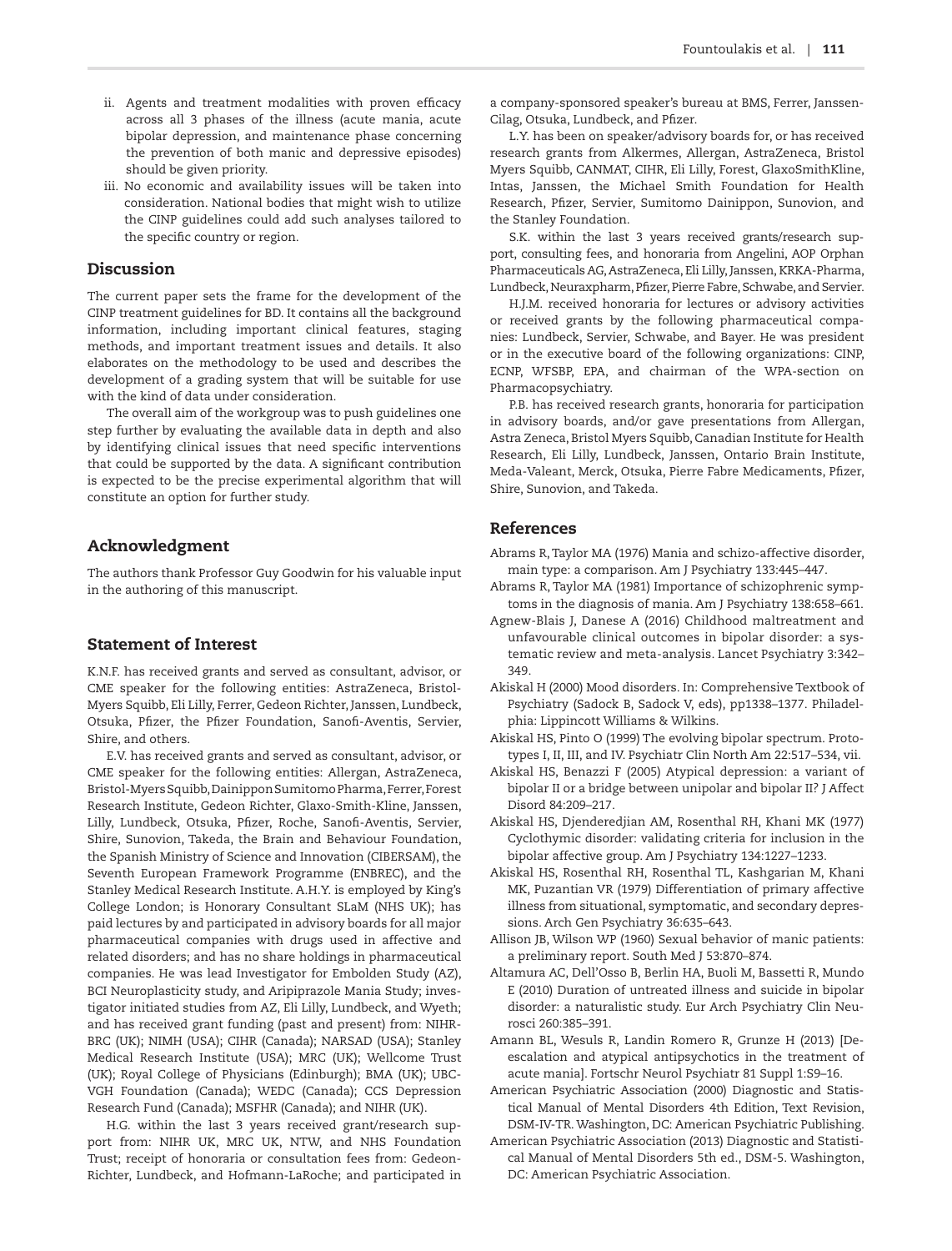- <span id="page-14-19"></span>Angst J (1978) The course of affective disorders. II. Typology of bipolar manic-depressive illness. Arch Psychiatr Nervenkr 226:65–73.
- <span id="page-14-18"></span>Angst J (1998) The emerging epidemiology of hypomania and bipolar II disorder. J Affect Disord 50:143–151.
- <span id="page-14-7"></span><span id="page-14-5"></span>Angst J (2007) The bipolar spectrum. Br J Psychiatry 190:189–191. Angst J, Grof P, Schou M (1969) Lithium. Lancet 1:1097.
- <span id="page-14-26"></span>Angst J, Dobler-Mikola A, Binder J (1984) The Zurich study--a prospective epidemiological study of depressive, neurotic and psychosomatic syndromes. I. Problem, methodology. Eur Arch Psychiatry Neurol Sci 234:13–20.
- <span id="page-14-23"></span>Angst J, Felder W, Frey R, Stassen HH (1978) The course of affective disorders. I. Change of diagnosis of monopolar, unipolar, and bipolar illness. Arch Psychiatr Nervenkr 226:57–64.
- <span id="page-14-8"></span>Angst J, Sellaro R, Stassen HH, Gamma A (2005a) Diagnostic conversion from depression to bipolar disorders: results of a long-term prospective study of hospital admissions. J Affect Disord 84:149–157.
- <span id="page-14-6"></span>Angst J, Weis P, Grof P, Baastrup PC, Schou M (1970) Lithium prophylaxis in recurrent affective disorders. Br J Psychiatry 116:604–614.
- <span id="page-14-27"></span>Angst J, Gamma A, Neuenschwander M, Ajdacic-Gross V, Eich D, Rossler W, Merikangas KR (2005b) Prevalence of mental disorders in the Zurich Cohort Study: a twenty year prospective study. Epidemiol Psichiatr Soc 14:68–76.
- <span id="page-14-22"></span>Angst J, Cui L, Swendsen J, Rothen S, Cravchik A, Kessler RC, Merikangas KR (2010) Major depressive disorder with subthreshold bipolarity in the National Comorbidity Survey Replication. Am J Psychiatry 167:1194–1201.
- <span id="page-14-11"></span>Aronson TA, Shukla S, Hoff A, Cook B (1988a) Proposed delusional depression subtypes: preliminary evidence from a retrospective study of phenomenology and treatment course. J Affect Disord 14:69–74.
- <span id="page-14-12"></span>Aronson TA, Shukla S, Gujavarty K, Hoff A, DiBuono M, Khan E (1988b) Relapse in delusional depression: a retrospective study of the course of treatment. Compr Psychiatry 29:12– 21.
- <span id="page-14-15"></span>Astrup C, Fossum A, Holmboe R (1959) A follow-up of 270 patients with acute affective psychoses. Acta Psychiatr Scand Suppl 34:1–65.
- <span id="page-14-21"></span>Azorin JM, Kaladjian A, Adida M, Hantouche EG, Hameg A, Lancrenon S, Akiskal HS (2008) Factors associated with rapid cycling in bipolar I manic patients: findings from a French national study. CNS Spectr 13:780–787.
- <span id="page-14-3"></span>Baastrup PC (1964) The use of lithium in manic-depressive psychosis. Compr Psychiatry 5:396–408.
- <span id="page-14-4"></span>Baastrup PC, Schou M (1967) Lithium as a prophylactic agents. Its effect against recurrent depressions and manic-depressive psychosis. Arch Gen Psychiatry 16:162–172.
- Baastrup PC, Poulsen JC, Schou M, Thomsen K, Amdisen A (1970) Prophylactic lithium: double blind discontinuation in manic-depressive and recurrent-depressive disorders. Lancet 2:326–330.
- <span id="page-14-10"></span>Baethge C, Baldessarini RJ, Freudenthal K, Streeruwitz A, Bauer M, Bschor T (2005) Hallucinations in bipolar disorder: characteristics and comparison to unipolar depression and schizophrenia. Bipolar Disord 7:136–145.
- <span id="page-14-20"></span>Baldessarini RJ, Undurraga J, Vazquez GH, Tondo L, Salvatore P, Ha K, Khalsa HM, Lepri B, Ha TH, Chang JS, Tohen M, Vieta E (2012) Predominant recurrence polarity among 928 adult international bipolar I disorder patients. Acta psychiatrica Scandinavica 125:293–302.
- <span id="page-14-33"></span>Battaglia J (2005) Pharmacological management of acute agitation. Drugs 65:1207–1222.
- Bauer MS, Simon GE, Ludman E, Unutzer J (2005) 'Bipolarity' in bipolar disorder: distribution of manic and depressive symptoms in a treated population. Br J Psychiatry 187:87–88.
- <span id="page-14-2"></span>Bech P (2006) The full story of lithium. A tribute to Mogens Schou (1918–2005). Psychother Psychosom 75:265–269.
- <span id="page-14-35"></span>Begley CE, Annegers JF, Swann AC, Lewis C, Coan S, Schnapp WB, Bryant-Comstock L (2001) The lifetime cost of bipolar disorder in the US: an estimate for new cases in 1998. Pharmaco-Economics 19:483–495.
- <span id="page-14-13"></span>Beigel A, Murphy DL (1971) Assessing clinical characteristics of the manic state. Am J Psychiatry 128:688–694.
- <span id="page-14-30"></span>Berk M, Hallam KT, McGorry PD (2007a) The potential utility of a staging model as a course specifier: a bipolar disorder perspective. J Affect Disord 100:279–281.
- <span id="page-14-32"></span>Berk M, Berk L, Udina M, Moylan S, Stafford L, Hallam K, Goldstone S, McGorry PD (2012) Palliative models of care for later stages of mental disorder: maximizing recovery, maintaining hope, and building morale. Aust N Z J Psychiatry 46:92–99.
- <span id="page-14-31"></span>Berk M, Conus P, Lucas N, Hallam K, Malhi GS, Dodd S, Yatham LN, Yung A, McGorry P (2007b) Setting the stage: from prodrome to treatment resistance in bipolar disorder. Bipolar Disord 9:671–678.
- <span id="page-14-29"></span>Bijl RV, De Graaf R, Ravelli A, Smit F, Vollebergh WA, Netherlands Mental Health S, Incidence S (2002) Gender and age-specific first incidence of DSM-III-R psychiatric disorders in the general population. Results from the Netherlands Mental Health Survey and Incidence Study (NEMESIS). Soc Psychiatry Psychiatr Epidemiol 37:372–379.
- <span id="page-14-9"></span>Black DW, Nasrallah A (1989) Hallucinations and delusions in 1,715 patients with unipolar and bipolar affective disorders. Psychopathology 22:28–34.
- <span id="page-14-25"></span>Blazer DG, Kessler RC, McGonagle KA, Swartz MS (1994) The prevalence and distribution of major depression in a national community sample: the National Comorbidity Survey. Am J Psychiatry 151:979–986.
- <span id="page-14-24"></span>Bourdon KH, Rae DS, Locke BZ, Narrow WE, Regier DA (1992) Estimating the prevalence of mental disorders in U.S. adults from the Epidemiologic Catchment Area Survey. Public Health Rep 107:663–668.
- <span id="page-14-14"></span>Bowman K, Raymond A (1932) A statistical study of delusions in the manic-depressive psychoses. AmJ Psychiatry 88:111–121.
- <span id="page-14-17"></span>Braunig P, Kruger S, Shugar G (1998) Prevalence and clinical significance of catatonic symptoms in mania. Compr Psychiatry 39:35–46.
- <span id="page-14-28"></span>Brewin J, Cantwell R, Dalkin T, Fox R, Medley I, Glazebrook C, Kwiecinski R, Harrison G (1997) Incidence of schizophrenia in Nottingham. A comparison of two cohorts, 1978–80 and 1992–94. Br J Psychiatry 171:140–144.
- <span id="page-14-36"></span>Brunetti M, Shemilt I, Pregno S, Vale L, Oxman AD, Lord J, Sisk J, Ruiz F, Hill S, Guyatt GH, Jaeschke R, Helfand M, Harbour R, Davoli M, Amato L, Liberati A, Schunemann HJ (2013) GRADE guidelines: 10. Considering resource use and rating the quality of economic evidence. J Clin Epidemiol 66:140–150.
- <span id="page-14-0"></span>Cade J (1949) Lithium salts in the treatment of psychotic excitement. Med J Aust 36:349–352.
- <span id="page-14-1"></span>Cade JF (2000) Lithium salts in the treatment of psychotic excitement. 1949. Bull World Health Organ 78:518–520.
- <span id="page-14-16"></span>Caetano SC, Olvera RL, Hunter K, Hatch JP, Najt P, Bowden C, Pliszka S, Soares JC (2006) Association of psychosis with suicidality in pediatric bipolar I, II and bipolar NOS patients. J Affect Disord 91:33–37.
- <span id="page-14-34"></span>Calabrese JR, Goldberg JF, Ketter TA, Suppes T, Frye M, White R, DeVeaugh-Geiss A, Thompson TR (2006) Recurrence in bipolar I disorder: a posthoc analysis excluding relapses in two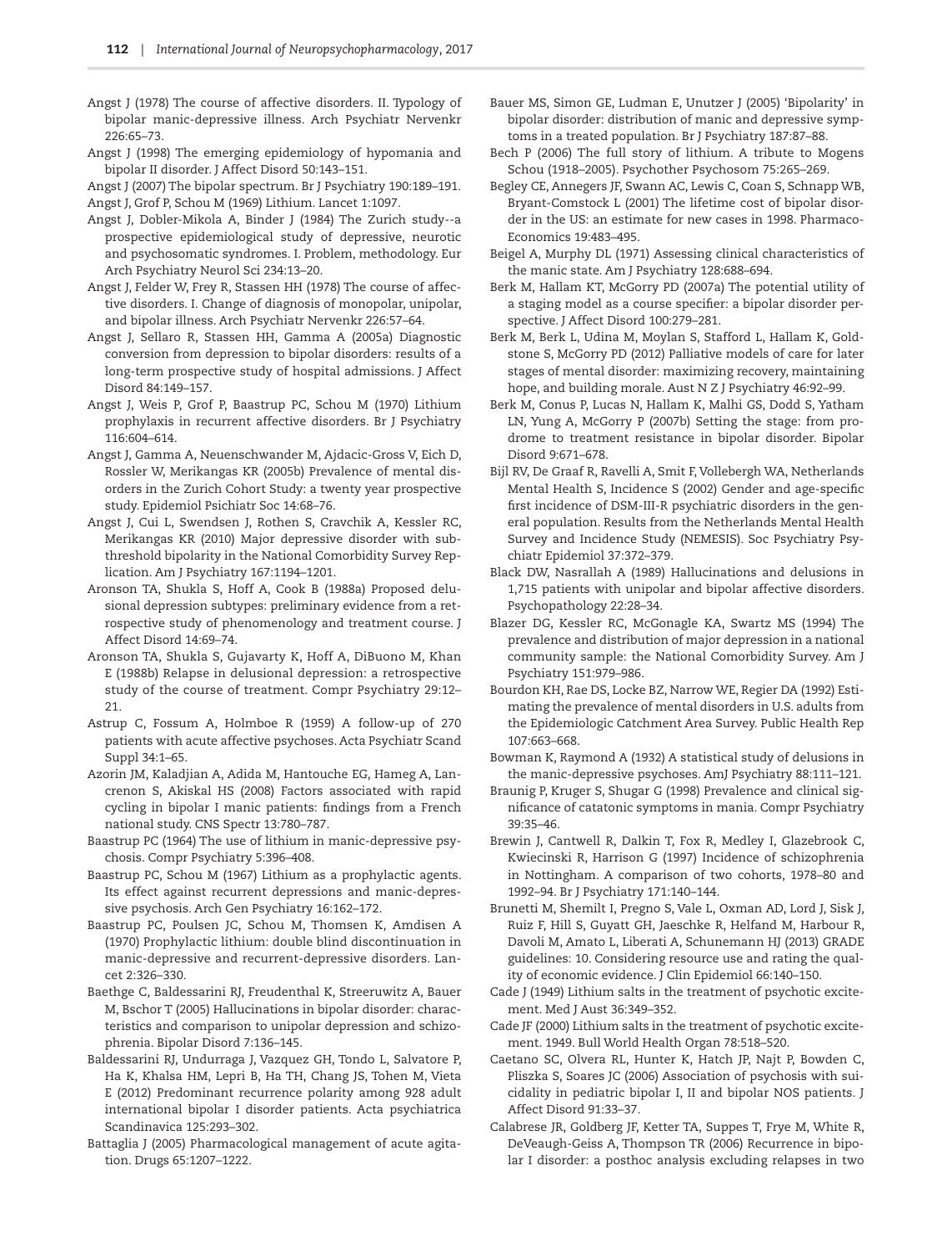double-blind maintenance studies. Biol Psychiatry 59:1061– 1064.

- <span id="page-15-8"></span>Carlson GA, Goodwin FK (1973) The stages of mania. A longitudinal analysis of the manic episode. Arch Gen Psychiatry 28:221–228.
- <span id="page-15-5"></span>Carlson GA, Strober M (1978) Affective disorder in adolescence: issues in misdiagnosis. J Clin Psychiatry 39:59–66.
- <span id="page-15-13"></span>Carvalho AF, Quevedo J, McIntyre RS, Soeiro-de-Souza MG, Fountoulakis KN, Berk M, Hyphantis TN, Vieta E (2014a) Treatment implications of predominant polarity and the polarity index: a comprehensive review. Int J Neuropsychopharmacol.
- <span id="page-15-14"></span>Carvalho AF, McIntyre RS, Dimelis D, Gonda X, Berk M, Nunes-Neto PR, Cha DS, Hyphantis TN, Angst J, Fountoulakis KN (2014b) Predominant polarity as a course specifier for bipolar disorder: a systematic review. J Affect Disord 163:56–64.
- <span id="page-15-6"></span>Casper RC, Redmond DE Jr, Katz MM, Schaffer CB, Davis JM, Koslow SH (1985) Somatic symptoms in primary affective disorder. Presence and relationship to the classification of depression. Arch Gen Psychiatry 42:1098–1104.
- <span id="page-15-9"></span>Cassidy F, Murry E, Forest K, Carroll BJ (1998a) Signs and symptoms of mania in pure and mixed episodes. J Affect Disord 50:187–201.
- <span id="page-15-10"></span>Cassidy F, Forest K, Murry E, Carroll BJ (1998b) A factor analysis of the signs and symptoms of mania. Arch Gen Psychiatry 55:27–32.
- <span id="page-15-28"></span>Cipriani A, Barbui C, Rendell J, Geddes JR (2014) Clinical and regulatory implications of active run-in phases in long-term studies for bipolar disorder. Acta Psychiatr Scand 129:328–342.
- <span id="page-15-33"></span>Cipriani A, Barbui C, Salanti G, Rendell J, Brown R, Stockton S, Purgato M, Spineli LM, Goodwin GM, Geddes JR (2011) Comparative efficacy and acceptability of antimanic drugs in acute mania: a multiple-treatments meta-analysis. Lancet 378:1306–1315.
- <span id="page-15-27"></span>Citrome L (2004) New treatments for agitation. Psychiatr Q 75:197–213.
- <span id="page-15-16"></span>Clarke M, Moran P, Keogh F, Morris M, Kinsella A, Larkin C, Walsh D, O'Callaghan E (1999) Seasonal influences on admissions for affective disorder and schizophrenia in Ireland: a comparison of first and readmissions. Eur Psychiatry 14:251–255.
- <span id="page-15-7"></span>Clayton PJ, Pitts FN, Jr. (1965) Affect disorder. IV. Mania. Compr Psychiatry 6:313–322.
- <span id="page-15-12"></span>Colom F, Vieta E, Daban C, Pacchiarotti I, Sanchez-Moreno J (2006) Clinical and therapeutic implications of predominant polarity in bipolar disorder. J Affect Disord 93:13–17.
- <span id="page-15-18"></span>Coryell W, Endicott J, Keller M (1992) Rapidly cycling affective disorder. Demographics, diagnosis, family history, and course. Arch Gen Psychiatry 49:126–131.
- <span id="page-15-11"></span>Coryell W, Solomon D, Turvey C, Keller M, Leon AC, Endicott J, Schettler P, Judd L, Mueller T (2003) The long-term course of rapid-cycling bipolar disorder. Arch Gen Psychiatry 60:914– 920.
- <span id="page-15-26"></span>Cosci F, Fava GA (2013) Staging of mental disorders: systematic review. Psychother Psychosom 82:20–34.
- <span id="page-15-19"></span>Cruz N, Vieta E, Comes M, Haro JM, Reed C, Bertsch J (2008) Rapidcycling bipolar I disorder: course and treatment outcome of a large sample across Europe. J Psychiatr Res 42:1068–1075.
- <span id="page-15-21"></span>Cullen B, Ward J, Graham NA, Deary IJ, Pell JP, Smith DJ, Evans JJ (2016) Prevalence and correlates of cognitive impairment in euthymic adults with bipolar disorder: A systematic review. J Affect Disord 205:165–181.
- Daban C, Martinez-Aran A, Torrent C, Tabares-Seisdedos R, Balanza-Martinez V, Salazar-Fraile J, Selva-Vera G, Vieta E (2006) Specificity of cognitive deficits in bipolar disorder versus

schizophrenia. A systematic review. Psychother Psychosom 75:72–84.

- <span id="page-15-29"></span>Das Gupta R, Guest JF (2002) Annual cost of bipolar disorder to UK society. Br J Psychiatry 180:227–233.
- <span id="page-15-35"></span>Dawes M, Summerskill W, Glasziou P, Cartabellotta A, Martin J, Hopayian K, Porzsolt F, Burls A, Osborne J, Second International Conference of Evidence-Based Health Care T, Developers (2005) Sicily statement on evidence-based practice. BMC Med Educ 5:1.
- <span id="page-15-1"></span>Delay J, Deniker P (1955) Neuroleptic effects of chlorpromazine in therapeutics of neuropsychiatry. J Clin Exp Psychopathol 16:104–112.
- <span id="page-15-30"></span>Dilsaver SC (2011) An estimate of the minimum economic burden of bipolar I and II disorders in the United States: 2009. J Affect Disord 129:79–83.
- <span id="page-15-20"></span>Dittmann S, Biedermann NC, Grunze H, Hummel B, Scharer LO, Kleindienst N, Forsthoff A, Matzner N, Walser S, Walden J (2002) The Stanley Foundation Bipolar Network: results of the naturalistic follow-up study after 2.5 years of follow-up in the German centres. Neuropsychobiology 46 Suppl 1:2–9.
- <span id="page-15-4"></span>Drancourt N, Etain B, Lajnef M, Henry C, Raust A, Cochet B, Mathieu F, Gard S, Mbailara K, Zanouy L, Kahn JP, Cohen RF, Wajsbrot-Elgrabli O, Leboyer M, Scott J, Bellivier F (2013) Duration of untreated bipolar disorder: missed opportunities on the long road to optimal treatment. Acta Psychiatr Scand 127:136–144.
- <span id="page-15-17"></span>Dunner DL, Fieve RR (1974) Clinical factors in lithium carbonate prophylaxis failure. Arch Gen Psychiatry 30:229–233.
- <span id="page-15-23"></span>Eaton WW, Regier DA, Locke BZ, Taube CA (1981) The Epidemiologic Catchment Area Program of the National Institute of Mental Health. Public Health Rep 96:319–325.
- <span id="page-15-22"></span>Egeland JA, Hostetter AM (1983) Amish Study, I: Affective disorders among the Amish, 1976–1980. Am J Psychiatry 140:56–61.
- Egeland JA, Hostetter AM, Eshleman SK, 3rd (1983) Amish Study, III: the impact of cultural factors on diagnosis of bipolar illness. Am J Psychiatry 140:67–71.
- <span id="page-15-32"></span>Ekman M, Granstrom O, Omerov S, Jacob J, Landen M (2013) The societal cost of bipolar disorder in Sweden. Soc Psychiatry Psychiatr Epidemiol 48:1601–1610.
- <span id="page-15-15"></span>Faedda GL, Tondo L, Teicher MH, Baldessarini RJ, Gelbard HA, Floris GF (1993) Seasonal mood disorders. Patterns of seasonal recurrence in mania and depression. Arch Gen Psychiatry 50:17–23.
- <span id="page-15-24"></span>Faravelli C, Rosi S, Alessandra Scarpato M, Lampronti L, Amedei SG, Rana N (2006) Threshold and subthreshold bipolar disorders in the Sesto Fiorentino Study. J Affect Disord 94:111–119.
- <span id="page-15-25"></span>Fava GA, Kellner R (1993) Staging: a neglected dimension in psychiatric classification. Acta Psychiatr Scand 87:225–230.
- <span id="page-15-31"></span>Fisher LJ, Goldney RD, Dal Grande E, Taylor AW, Hawthorne G (2007) Bipolar disorders in Australia. A population-based study of excess costs. Soc Psychiatry Psychiatr Epidemiol 42:105–109.
- <span id="page-15-34"></span>Fletcher SW, Spitzer WO (1980) Approach of the Canadian Task Force to the Periodic Health Examination. Ann Intern Med 92:253–254.
- <span id="page-15-2"></span>Fountoulakis K (2015a) Long-term course. In: Bipolar Disorder: An Evidence-Based Guide to Manic Depression (Fountoulakis K, ed), pp81–107. Berlin Heidelberg: Springer-Verlag.
- <span id="page-15-0"></span>Fountoulakis K (2015b) Historical perspective. In: Bipolar Disorder: An Evidence-Based Guide to Manic Depression (Fountoulakis K, ed), pp1–25. Berlin Heidelberg: Springer-Verlag.
- <span id="page-15-3"></span>Fountoulakis K (2015c) Neurocognitive functioning in bipolar disorder: a comprehensive review of recent data. In: Bipolar Disorder: An Evidence-Based Guide to Manic Depression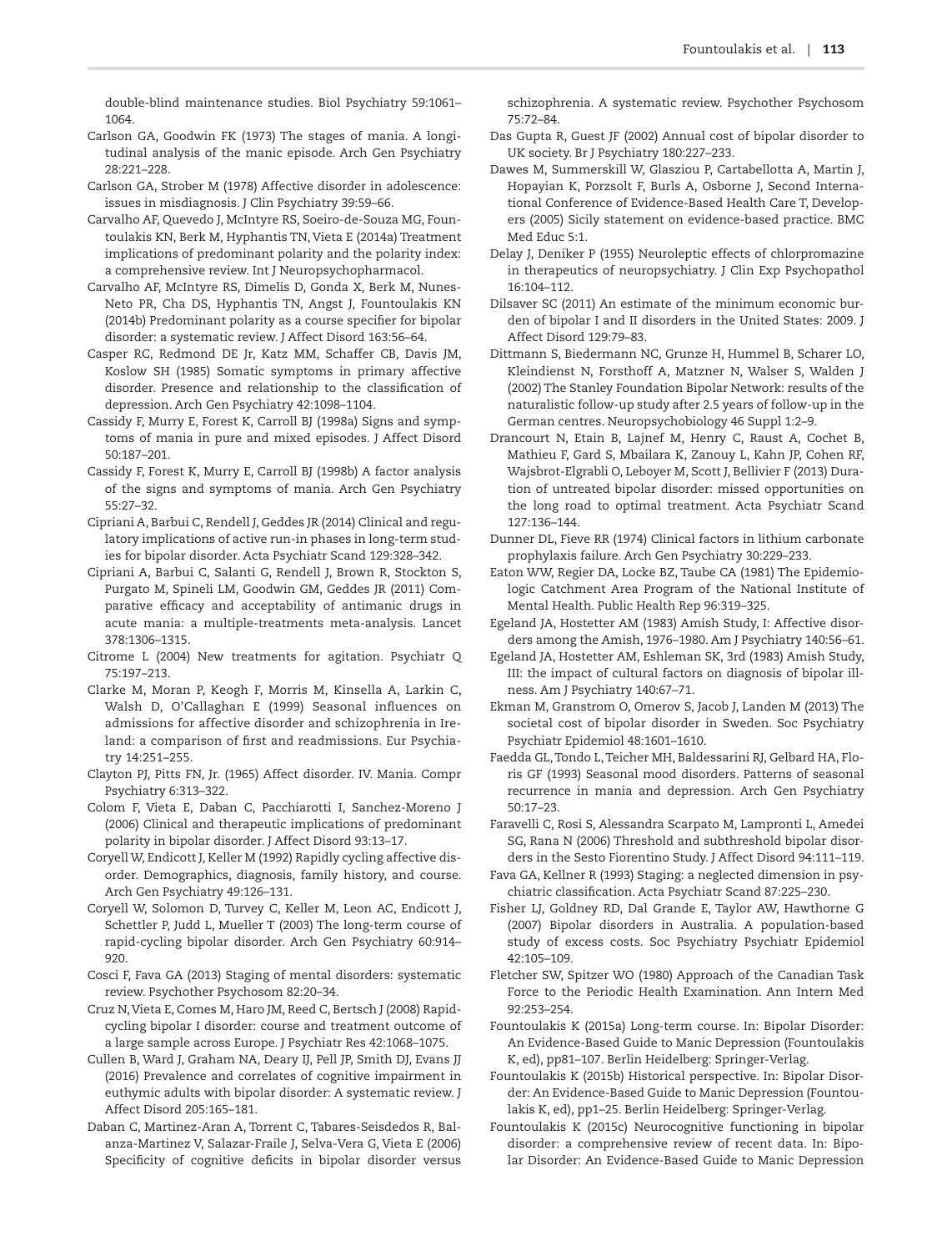(Fountoulakis K, ed), pp109–162. Berlin Heidelberg: Springer-Verlag.

- <span id="page-16-3"></span>Fountoulakis K (2015d) Personality disorders (narcissistic, antisocial, borderline). In: Bipolar Disorder: An Evidence-Based Guide to Manic Depression (Fountoulakis K, ed), pp197–204. Berlin Heidelberg: Springer-Verlag.
- <span id="page-16-4"></span>Fountoulakis K (2015e) Alcohol and substance use in bd patients. In: Bipolar Disorder: An Evidence-Based Guide to Manic Depression (Fountoulakis K, ed), pp205–223. Berlin Heidelberg: Springer-Verlag.
- <span id="page-16-28"></span>Fountoulakis K (2015f) Special issues. In: Bipolar Disorder: An Evidence-Based Guide to Manic Depression (Fountoulakis K, ed), pp659–684. Berlin Heidelberg: Springer-Verlag.
- <span id="page-16-32"></span>Fountoulakis K (2015g) Disability and overall burden related with bipolar disorder. In: Bipolar Disorder: An Evidence-Based Guide to Manic Depression (Fountoulakis K, ed), pp361–388. Berlin Heidelberg: Springer-Verlag.
- <span id="page-16-13"></span>Fountoulakis K (2015h) Classification and epidemiology. In: Bipolar Disorder: An Evidence-Based Guide to Manic Depression (Fountoulakis K, ed), pp341–360. Berlin Heidelberg: Springer-Verlag.
- <span id="page-16-0"></span>Fountoulakis K (2015i) Treatment guidelines. In: Bipolar Disorder: An Evidence-Based Guide to Manic Depression (Fountoulakis K, ed), pp643–658. Berlin Heidelberg: Springer-Verlag.
- <span id="page-16-5"></span>Fountoulakis K (2015j) Comorbidity. In: Bipolar Disorder: An Evidence-Based Guide to Manic Depression (Fountoulakis K, ed), pp225–340. Berlin Heidelberg: Springer-Verlag.
- <span id="page-16-16"></span>Fountoulakis K (2015k) Staging of bipolar disorder. In: Bipolar Disorder: An Evidence-Based Guide to Manic Depression (Fountoulakis K, ed), pp437–459. Berlin Heidelberg: Springer-Verlag.
- Fountoulakis K (2015l) Biological therapies. In: Bipolar Disorder: An Evidence-Based Guide to Manic Depression (Fountoulakis K, ed), pp 461–625. Berlin Heidelberg: Springer-Verlag.
- Fountoulakis K (2015m) Psychosocial treatment and interventions. In: Bipolar Disorder: An Evidence-Based Guide to Manic Depression (Fountoulakis K, ed), pp627–642. Berlin Heidelberg: Springer-Verlag.
- <span id="page-16-6"></span>Fountoulakis K (2015n) Clinical description. In: Bipolar Disorder: An Evidence-Based Guide to Manic Depression (Fountoulakis K, ed), pp27–80. Berlin Heidelberg: Springer-Verlag.
- <span id="page-16-15"></span>Fountoulakis KN (2008) The contemporary face of bipolar illness: complex diagnostic and therapeutic challenges. CNS Spectr 13:763–774, 777–769.
- <span id="page-16-24"></span>Fountoulakis KN (2010) An update of evidence-based treatment of bipolar depression: where do we stand? Curr Opin Psychiatry 23:19–24.
- <span id="page-16-33"></span>Fountoulakis KN, Samara MT, Siamouli M (2014) Burning issues in the meta-analysis of pharmaceutical trials for depression. J Psychopharmacol 28:106–117.
- <span id="page-16-22"></span>Fountoulakis KN, Grunze H, Panagiotidis P, Kaprinis G (2008) Treatment of bipolar depression: an update. J Affect Disord 109:21–34.
- <span id="page-16-23"></span>Fountoulakis KN, Gonda X, Siamouli M, Rihmer Z (2009) Psychotherapeutic intervention and suicide risk reduction in bipolar disorder: a review of the evidence. J Affect Disord 113:21–29.
- <span id="page-16-17"></span>Fountoulakis KN, Gonda X, Vieta E, Rihmer Z (2011) Class effect of pharmacotherapy in bipolar disorder: fact or misbelief? Ann Gen Psychiatry 10:8.
- <span id="page-16-26"></span>Fountoulakis KN, Kontis D, Gonda X, Yatham LN (2013) A systematic review of the evidence on the treatment of rapid cycling bipolar disorder. Bipolar Disord 15:115–137.
- <span id="page-16-14"></span>Fountoulakis KN, Iacovides A, Nimatoudis I, Kaprinis G, Ierodiakonou C (1999) Comparison of the diagnosis of melancholic

and atypical features according to DSM-IV and somatic syndrome according to ICD-10 in patients suffering from major depression. Eur Psychiatry 14:426–433.

- <span id="page-16-25"></span>Fountoulakis KN, Kontis D, Gonda X, Siamouli M, Yatham LN (2012) Treatment of mixed bipolar states. Int J Neuropsychopharmacol 15:1015–1026.
- <span id="page-16-19"></span>Fountoulakis KN, Vieta E, Sanchez-Moreno J, Kaprinis SG, Goikolea JM, Kaprinis GS (2005) Treatment guidelines for bipolar disorder: a critical review. J Affect Disord 86:1–10.
- <span id="page-16-20"></span>Fountoulakis KN, Vieta E, Siamouli M, Valenti M, Magiria S, Oral T, Fresno D, Giannakopoulos P, Kaprinis GS (2007a) Treatment of bipolar disorder: a complex treatment for a multi-faceted disorder. Ann Gen Psychiatry 6:27.
- <span id="page-16-21"></span>Fountoulakis KN, Bech P, Panagiotidis P, Siamouli M, Kantartzis S, Papadopoulou A, Papadopoulou M, Kaprinis S, Kourila E, Iacovides A, St Kaprinis G (2007b) Comparison of depressive indices: reliability, validity, relationship to anxiety and personality and the role of age and life events. J Affect Disord 97:187–195.
- <span id="page-16-18"></span>Frank E, Nimgaonkar VL, Phillips ML, Kupfer DJ (2014) All the world's a (clinical) stage: rethinking bipolar disorder from a longitudinal perspective. Mol Psychiatry.
- <span id="page-16-29"></span>Frank E, Prien RF, Jarrett RB, Keller MB, Kupfer DJ, Lavori PW, Rush AJ, Weissman MM (1991) Conceptualization and rationale for consensus definitions of terms in major depressive disorder. Remission, recovery, relapse, and recurrence. Arch Gen Psychiatry 48:851–855.
- <span id="page-16-9"></span>Garcia-Amador M, Colom F, Valenti M, Horga G, Vieta E (2009) Suicide risk in rapid cycling bipolar patients. J Affect Disord 117:74–78.
- <span id="page-16-8"></span>Garcia-Lopez A, De Dios-Perrino C, Ezquiaga E (2009) Polarity of the first episode and predominant polarity in a cohort of bipolar outpatients. Eur Neuropsychopharmacol 19:S571.
- <span id="page-16-27"></span>Garriga M et al. (2016) Assessment and management of agitation in psychiatry: Expert consensus. World J Biol Psychiatry 17:86–128.
- <span id="page-16-1"></span>Gershon S, Yuwiler A (1960) Lithium ion: a specific psychopharmacological approach to the treatment of mania. J Neuropsychiatr 1:229–241.
- <span id="page-16-30"></span>Ghaemi SN, Pardo TB, Hsu DJ (2004) Strategies for preventing the recurrence of bipolar disorder. J Clin Psychiatry 65 Suppl 10:16–23.
- <span id="page-16-10"></span>Goikolea JM, Colom F, Martinez-Aran A, Sanchez-Moreno J, Giordano A, Bulbena A, Vieta E (2007) Clinical and prognostic implications of seasonal pattern in bipolar disorder: a 10-year follow-up of 302 patients. Psychol Med 37:1595–1599.
- <span id="page-16-11"></span>Goldberg JF, Harrow M, Grossman LS (1995a) Recurrent affective syndromes in bipolar and unipolar mood disorders at followup. Br J Psychiatry 166:382–385.
- <span id="page-16-12"></span>Goldberg JF, Harrow M, Grossman LS (1995b) Course and outcome in bipolar affective disorder: a longitudinal follow-up study. Am J Psychiatry 152:379–384.
- Gonda X, Fountoulakis KN, Rihmer Z, Lazary J, Laszik A, Akiskal KK, Akiskal HS, Bagdy G (2009) Towards a genetically validated new affective temperament scale: a delineation of the temperament phenotype of 5-HTTLPR using the TEMPS-A. J Affect Disord 112:19–29.
- <span id="page-16-7"></span>Goodwin F, Jamison K (2007) Manic-depressive illness, 2nd Edition. New York: Oxford University Press.
- <span id="page-16-2"></span>Grande I, Berk M, Birmaher B, Vieta E (2016) Bipolar disorder. Lancet 387:1561–1572.
- <span id="page-16-31"></span>Grande I, Bernardo M, Bobes J, Saiz-Ruiz J, Alamo C, Vieta E (2014) Antipsychotic switching in bipolar disorders: a systematic review. Int J Neuropsychopharmacol 17:497–507.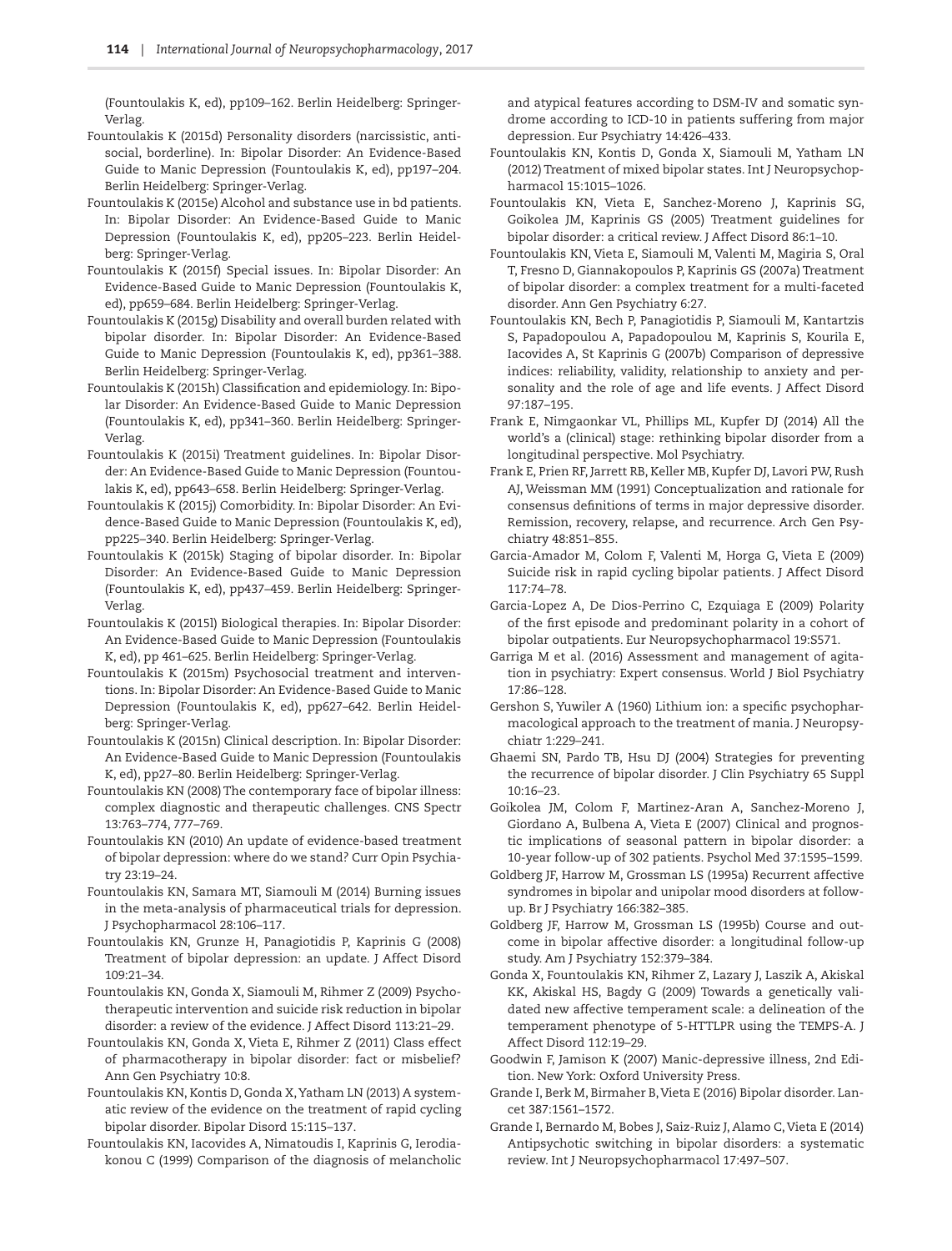- <span id="page-17-17"></span>Grunze H, Kasper S, Goodwin G, Bowden C, Moller HJ (2004) The World Federation of Societies of Biological Psychiatry (WFSBP) guidelines for the biological treatment of bipolar disorders, part III: maintenance treatment. World J Biol Psychiatry 5:120–135.
- Grunze H, Kasper S, Goodwin G, Bowden C, Baldwin D, Licht R, Vieta E, Moller HJ (2002) World Federation of Societies of Biological Psychiatry (WFSBP) guidelines for biological treatment of bipolar disorders. Part I: Treatment of bipolar depression. World J Biol Psychiatry 3:115–124.
- <span id="page-17-16"></span>Grunze H, Kasper S, Goodwin G, Bowden C, Baldwin D, Licht RW, Vieta E, Moller HJ (2003) The World Federation of Societies of Biological Psychiatry (WFSBP) Guidelines for the Biological Treatment of Bipolar Disorders, Part II: treatment of mania. World J Biol Psychiatry 4:5–13.
- Guyatt G, Oxman AD, Sultan S, Brozek J, Glasziou P, Alonso-Coello P, Atkins D, Kunz R, Montori V, Jaeschke R, Rind D, Dahm P, Akl EA, Meerpohl J, Vist G, Berliner E, Norris S, Falck-Ytter Y, Schunemann HJ (2013) GRADE guidelines: 11. Making an overall rating of confidence in effect estimates for a single outcome and for all outcomes. J Clin Epidemiol 66:151–157.
- <span id="page-17-26"></span>Guyatt GH, Oxman AD, Kunz R, Vist GE, Falck-Ytter Y, Schunemann HJ, Group GW (2008a) What is "quality of evidence" and why is it important to clinicians? BMJ 336:995–998.
- <span id="page-17-18"></span>Guyatt GH, Oxman AD, Vist GE, Kunz R, Falck-Ytter Y, Alonso-Coello P, Schunemann HJ, Group GW (2008b) GRADE: an emerging consensus on rating quality of evidence and strength of recommendations. BMJ 336:924–926.
- <span id="page-17-27"></span>Guyatt GH, Oxman AD, Kunz R, Falck-Ytter Y, Vist GE, Liberati A, Schunemann HJ, Group GW (2008c) Going from evidence to recommendations. BMJ 336:1049–1051.
- <span id="page-17-20"></span>Guyatt GH, Oxman AD, Vist G, Kunz R, Brozek J, Alonso-Coello P, Montori V, Akl EA, Djulbegovic B, Falck-Ytter Y, Norris SL, Williams JW, Jr., Atkins D, Meerpohl J, Schunemann HJ (2011a) GRADE guidelines: 4. Rating the quality of evidence--study limitations (risk of bias). J Clin Epidemiol 64:407–415.
- <span id="page-17-21"></span>Guyatt GH, Oxman AD, Montori V, Vist G, Kunz R, Brozek J, Alonso-Coello P, Djulbegovic B, Atkins D, Falck-Ytter Y, Williams JW, Jr., Meerpohl J, Norris SL, Akl EA, Schunemann HJ (2011b) GRADE guidelines: 5. Rating the quality of evidence- -publication bias. J Clini Epidemiol 64:1277–1282.
- <span id="page-17-22"></span>Guyatt GH, Oxman AD, Kunz R, Woodcock J, Brozek J, Helfand M, Alonso-Coello P, Falck-Ytter Y, Jaeschke R, Vist G, Akl EA, Post PN, Norris S, Meerpohl J, Shukla VK, Nasser M, Schunemann HJ, Group GW (2011c) GRADE guidelines: 8. Rating the quality of evidence--indirectness. J Clini Epidemiol 64:1303–1310.
- <span id="page-17-23"></span>Guyatt GH, Oxman AD, Kunz R, Woodcock J, Brozek J, Helfand M, Alonso-Coello P, Glasziou P, Jaeschke R, Akl EA, Norris S, Vist G, Dahm P, Shukla VK, Higgins J, Falck-Ytter Y, Schunemann HJ, Group GW (2011d) GRADE guidelines: 7. Rating the quality of evidence--inconsistency. J Clini Epidemiol 64:1294–1302.
- <span id="page-17-24"></span>Guyatt GH, Oxman AD, Kunz R, Brozek J, Alonso-Coello P, Rind D, Devereaux PJ, Montori VM, Freyschuss B, Vist G, Jaeschke R, Williams JW Jr, Murad MH, Sinclair D, Falck-Ytter Y, Meerpohl J, Whittington C, Thorlund K, Andrews J, Schunemann HJ (2011e) GRADE guidelines 6. Rating the quality of evidence- -imprecision. J Clini Epidemiol 64:1283–1293.
- <span id="page-17-25"></span>Guyatt GH et al. (2011f) GRADE guidelines: 9. Rating up the quality of evidence. J Clini Epidemiol 64:1311–1316.
- <span id="page-17-3"></span>Hajek T, Hahn M, Slaney C, Garnham J, Green J, Ruzickova M, Zvolsky P, Alda M (2008) Rapid cycling bipolar disorders in primary and tertiary care treated patients. Bipolar Disord 10:495–502.
- <span id="page-17-7"></span>Hakkaart-van Roijen L, Hoeijenbos MB, Regeer EJ, ten Have M, Nolen WA, Veraart CP, Rutten FF (2004) The societal costs and quality of life of patients suffering from bipolar disorder in the Netherlands. Acta Psychiatr Scand 110:383–392.
- <span id="page-17-1"></span>Helms PM, Smith RE (1983) Recurrent psychotic depression. Evidence of diagnostic stability. J Affect Disord 5:51–54.
- <span id="page-17-4"></span>Heun R, Maier W (1993) The distinction of bipolar II disorder from bipolar I and recurrent unipolar depression: results of a controlled family study. Acta Psychiatr Scand 87:279– 284.
- <span id="page-17-8"></span>Hidalgo-Mazzei D, Undurraga J, Reinares M, Bonnin Cdel M, Saez C, Mur M, Nieto E, Vieta E (2015) The real world cost and health resource utilization associated to manic episodes: The MANACOR study. Rev Psiquiatr Salud Ment 8:55–64.
- <span id="page-17-5"></span>Hirschfeld RM, Calabrese JR, Weissman MM, Reed M, Davies MA, Frye MA, Keck PE Jr, Lewis L, McElroy SL, McNulty JP, Wagner KD (2003a) Screening for bipolar disorder in the community. J Clin Psychiatry 64:53–59.
- <span id="page-17-6"></span>Hirschfeld RM, Holzer C, Calabrese JR, Weissman M, Reed M, Davies M, Frye MA, Keck P, McElroy S, Lewis L, Tierce J, Wagner KD, Hazard E (2003b) Validity of the mood disorder questionnaire: a general population study. Am J Psychiatry 160:178– 180.
- <span id="page-17-28"></span>Hopewell S, Clarke M, Moher D, Wager E, Middleton P, Altman DG, Schulz KF, Group C (2008) CONSORT for reporting randomized controlled trials in journal and conference abstracts: explanation and elaboration. PLoS Med 5:e20.
- <span id="page-17-11"></span>Horsley T, Hyde C, Santesso N, Parkes J, Milne R, Stewart R (2011) Teaching critical appraisal skills in healthcare settings. Cochrane Database Syst Rev (Online):CD001270.
- Hostetter AM, Egeland JA, Endicott J (1983) Amish Study, II: consensus diagnoses and reliability results. Am J Psychiatry 140:62–66.
- <span id="page-17-9"></span>Huf W, Kalcher K, Kasper S (2011a) Widespread methodological problems limit validity of meta-analytic results. . Psychother Psychosom 80:246; author reply 247–248.
- <span id="page-17-10"></span>Huf W, Kalcher K, Pail G, Friedrich ME, Filzmoser P, Kasper S (2011b) Meta-analysis: fact or fiction? How to interpret metaanalyses. World J Biol Psychiatry 12:188–200.
- <span id="page-17-2"></span>Hunt N, Sayer H, Silverstone T (1992) Season and manic relapse. Acta Psychiatr Scand 85:123–126.
- <span id="page-17-15"></span>Ivers N, Jamtvedt G, Flottorp S, Young JM, Odgaard-Jensen J, French SD, O'Brien MA, Johansen M, Grimshaw J, Oxman AD (2012) Audit and feedback: effects on professional practice and healthcare outcomes. Cochrane Database Syst Rev (Online) 6:CD000259.
- <span id="page-17-19"></span>Jaeschke R, Guyatt GH, Dellinger P, Schunemann H, Levy MM, Kunz R, Norris S, Bion J, Group GW (2008) Use of GRADE grid to reach decisions on clinical practice guidelines when consensus is elusive. BMJ 337:a744.
- <span id="page-17-12"></span>Jamtvedt G, Young JM, Kristoffersen DT, Thomson O'Brien MA, Oxman AD (2003) Audit and feedback: effects on professional practice and health care outcomes. Cochrane Database Syst Rev (Online):CD000259.
- <span id="page-17-13"></span>Jamtvedt G, Young JM, Kristoffersen DT, O'Brien MA, Oxman AD (2006a) Does telling people what they have been doing change what they do? A systematic review of the effects of audit and feedback. Qual Saf Health Care 15:433–436.
- <span id="page-17-14"></span>Jamtvedt G, Young JM, Kristoffersen DT, O'Brien MA, Oxman AD (2006b) Audit and feedback: effects on professional practice and health care outcomes. Cochrane Database Syst Rev (Online):CD000259.
- <span id="page-17-0"></span>Jaspers K (1913) General Psychopathology. Chicago: The Johns Hopkins University Press (1997).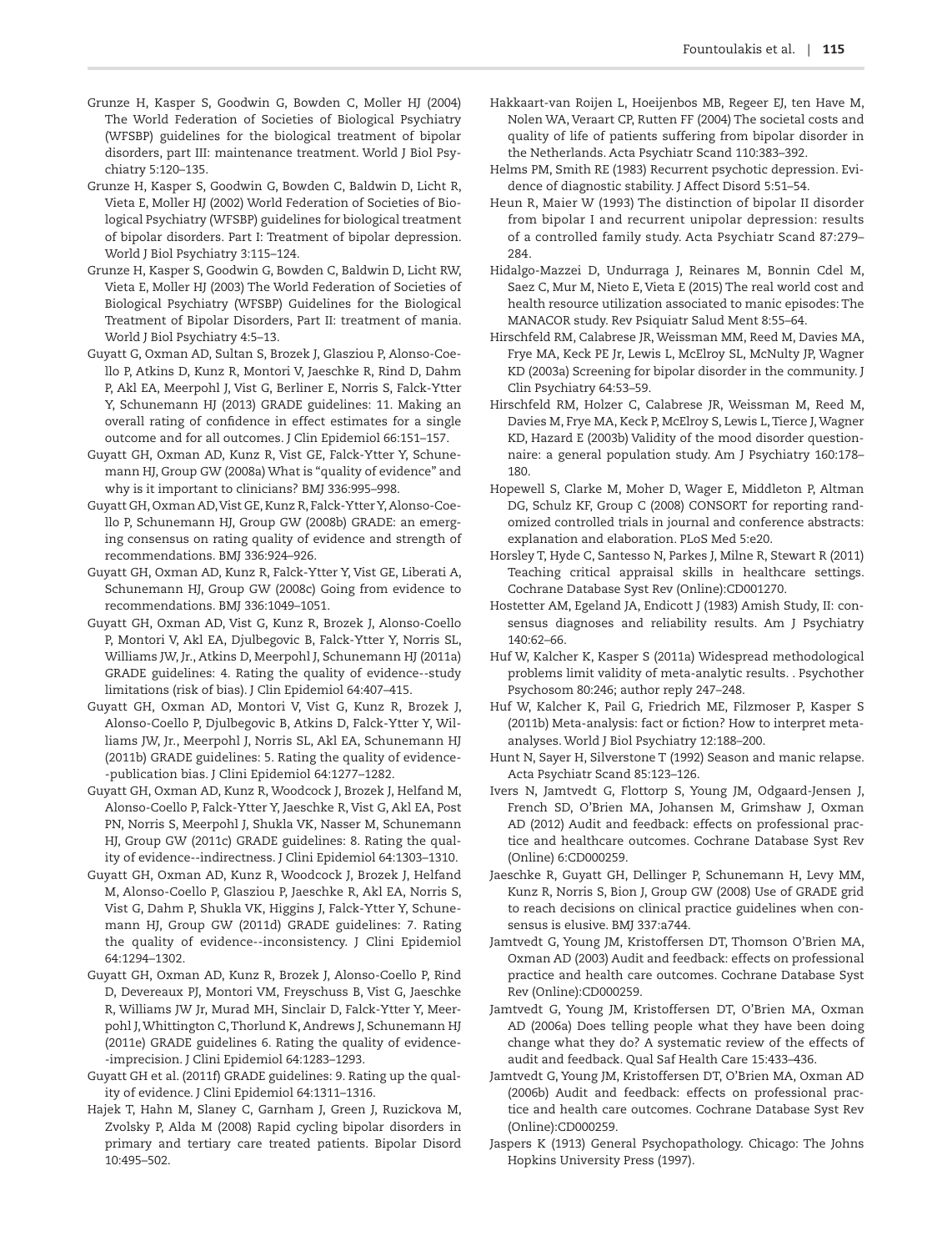- <span id="page-18-1"></span>Johnstone EC, Crow TJ, Frith CD, Owens DG (1988) The Northwick Park "functional" psychosis study: diagnosis and treatment response. Lancet 2:119–125.
- <span id="page-18-19"></span>Judd LL, Akiskal HS (2003) The prevalence and disability of bipolar spectrum disorders in the US population: re-analysis of the ECA database taking into account subthreshold cases. J Affect Disord 73:123–131.
- Judd LL, Akiskal HS, Schettler PJ, Coryell W, Endicott J, Maser JD, Solomon DA, Leon AC, Keller MB (2003) A prospective investigation of the natural history of the long-term weekly symptomatic status of bipolar II disorder. Arch Gen Psychiatry 60:261–269.
- <span id="page-18-32"></span>Kapczinski F, Dias VV, Kauer-Sant'Anna M, Frey BN, Grassi-Oliveira R, Colom F, Berk M (2009) Clinical implications of a staging model for bipolar disorders. Expert Rev Neurother 9:957–966.
- <span id="page-18-33"></span>Kapczinski F et al. (2014) Staging systems in bipolar disorder: an International Society for Bipolar Disorders Task Force Report. Acta Psychiatr Scand.
- <span id="page-18-13"></span>Keck PE Jr, McElroy SL, Strakowski SM, West SA, Sax KW, Hawkins JM, Bourne ML, Haggard P (1998) 12-month outcome of patients with bipolar disorder following hospitalization for a manic or mixed episode. Am J Psychiatry 155:646–652.
- <span id="page-18-6"></span>Keck PE Jr, McElroy SL, Havens JR, Altshuler LL, Nolen WA, Frye MA, Suppes T, Denicoff KD, Kupka R, Leverich GS, Rush AJ, Post RM (2003) Psychosis in bipolar disorder: phenomenology and impact on morbidity and course of illness. Compr Psychiatry 44:263–269.
- <span id="page-18-24"></span>Kendler KS, Gallagher TJ, Abelson JM, Kessler RC (1996) Lifetime prevalence, demographic risk factors, and diagnostic validity of nonaffective psychosis as assessed in a US community sample. The National Comorbidity Survey. Arch Gen Psychiatry 53:1022–1031.
- <span id="page-18-26"></span>Kessler RC, Merikangas KR (2004) The National Comorbidity Survey Replication (NCS-R): background and aims. Int J Methods Psychiatr Res 13:60–68.
- <span id="page-18-20"></span>Kessler RC, McGonagle KA, Swartz M, Blazer DG, Nelson CB (1993) Sex and depression in the National Comorbidity Survey. I: lifetime prevalence, chronicity and recurrence. J Affect Disord 29:85–96.
- <span id="page-18-23"></span>Kessler RC, Sonnega A, Bromet E, Hughes M, Nelson CB (1995) Posttraumatic stress disorder in the National Comorbidity Survey. Arch Gen Psychiatry 52:1048–1060.
- <span id="page-18-18"></span>Kessler RC, Rubinow DR, Holmes C, Abelson JM, Zhao S (1997a) The epidemiology of DSM-III-R bipolar I disorder in a general population survey. Psychol Med 27:1079–1089.
- <span id="page-18-27"></span>Kessler RC, Chiu WT, Demler O, Merikangas KR, Walters EE (2005a) Prevalence, severity, and comorbidity of 12-month DSM-IV disorders in the National Comorbidity Survey Replication. Arch Gen Psychiatry 62:617–627.
- <span id="page-18-21"></span>Kessler RC, McGonagle KA, Nelson CB, Hughes M, Swartz M, Blazer DG (1994a) Sex and depression in the National Comorbidity Survey. II: Cohort effects. J Affect Disord 30:15–26.
- Kessler RC, Nelson CB, McGonagle KA, Liu J, Swartz M, Blazer DG (1996) Comorbidity of DSM-III-R major depressive disorder in the general population: results from the US National Comorbidity Survey. Br J Psychiatry Suppl:17–30.
- <span id="page-18-28"></span>Kessler RC, Berglund P, Demler O, Jin R, Merikangas KR, Walters EE (2005b) Lifetime prevalence and age-of-onset distributions of DSM-IV disorders in the National Comorbidity Survey Replication. Arch Gen Psychiatry 62:593–602.
- <span id="page-18-31"></span>Kessler RC, Akiskal HS, Angst J, Guyer M, Hirschfeld RM, Merikangas KR, Stang PE (2006) Validity of the assessment of bipolar spectrum disorders in the WHO CIDI 3.0. J Affect Disord 96:259–269.
- <span id="page-18-22"></span>Kessler RC, McGonagle KA, Zhao S, Nelson CB, Hughes M, Eshleman S, Wittchen HU, Kendler KS (1994b) Lifetime and 12-month prevalence of DSM-III-R psychiatric disorders in the United States. Results from the National Comorbidity Survey. Arch Gen Psychiatry 51:8–19.
- <span id="page-18-25"></span>Kessler RC, Anthony JC, Blazer DG, Bromet E, Eaton WW, Kendler K, Swartz M, Wittchen HU, Zhao S (1997b) The US National Comorbidity Survey: overview and future directions. Epidemiol Psichiatr Soc 6:4–16.
- <span id="page-18-29"></span>Kessler RC, Avenevoli S, Costello J, Green JG, Gruber MJ, McLaughlin KA, Petukhova M, Sampson NA, Zaslavsky AM, Merikangas KR (2012a) Severity of 12-month DSM-IV disorders in the National Comorbidity Survey Replication Adolescent Supplement. Arch Gen Psychiatry 69:381–389.
- Kessler RC, Berglund P, Chiu WT, Demler O, Heeringa S, Hiripi E, Jin R, Pennell BE, Walters EE, Zaslavsky A, Zheng H (2004) The US National Comorbidity Survey Replication (NCS-R): design and field procedures. Int J Methods Psychiatr Res 13:69–92.
- <span id="page-18-30"></span>Kessler RC, Avenevoli S, Costello EJ, Georgiades K, Green JG, Gruber MJ, He JP, Koretz D, McLaughlin KA, Petukhova M, Sampson NA, Zaslavsky AM, Merikangas KR (2012b) Prevalence, persistence, and sociodemographic correlates of DSM-IV disorders in the National Comorbidity Survey Replication Adolescent Supplement. Arch Gen Psychiatry 69:372–380.
- <span id="page-18-14"></span>Kety S, Rosenthal D, Wender P, Schulschinger F (1968) The types and prevalence of mental illness in the biological and adoptive families of adopted schizophrenics. J Psychiatr Res:345– 362.
- <span id="page-18-15"></span>Kleist K (1937) Zustandsbilder und Krankheitsarten im Lichte der Gehirnpathologie. Psychiatrischneurologische Wochenschrift:420–422.
- <span id="page-18-16"></span>Klerman GL (1981) The spectrum of mania. Compr Psychiatry 22:11–20.
- <span id="page-18-17"></span>Klerman GL (1987) The classification of bipolar disorders. Psychiatric Annals 17:13–17.
- <span id="page-18-4"></span>Kotin J, Goodwin FK (1972) Depression during mania: clinical observations and theoretical implications. Am J Psychiatry 129:679–686.
- <span id="page-18-5"></span>Koukopoulos A (2006) The primacy of mania. In: Bipolar Psychopharmacology: Caring for the patient (Akiskal H, Tohen M, eds). New York: John Wiley & Sons.
- <span id="page-18-0"></span>Kraepelin E (1921) Manic-Depressive Insanity and Paranoia. Edinburgh: Livingstone.
- <span id="page-18-10"></span>Kramlinger KG, Post RM (1996) Ultra-rapid and ultradian cycling in bipolar affective illness. Br J Psychiatry 168:314–323.
- <span id="page-18-8"></span>Kruger S, Cooke RG, Spegg CC, Braunig P (2003) Relevance of the catatonic syndrome to the mixed manic episode. J Affect Disord 74:279–285.
- <span id="page-18-3"></span>Kuhn R (1958) The treatment of depressive states with G 22355 (imipramine hydrochloride). Am J Psychiatry 115:459–464.
- <span id="page-18-11"></span>Kukopulos A, Reginaldi D, Laddomada P, Floris G, Serra G, Tondo L (1980) Course of the manic-depressive cycle and changes caused by treatment. Pharmakopsychiatr Neuropsychopharmakol 13:156–167.
- <span id="page-18-2"></span>Lambert PA, Carraz G, Borselli S, Carbel S (1966) [Neuropsychotropic action of a new anti–epileptic agent: depamide]. Ann Med Psychol (Paris) 124:707–710.
- <span id="page-18-7"></span>Lange J (1922) Katatonische erscheinungen im rahmen manischer erkrankungen. Berlin: Julius Springer.
- <span id="page-18-9"></span>Lee HC, Tsai SY, Lin HC (2007) Seasonal variations in bipolar disorder admissions and the association with climate: a population-based study. J Affect Disord 97:61–69.
- <span id="page-18-12"></span>Lee S, Tsang A, Kessler RC, Jin R, Sampson N, Andrade L, Karam EG, Mora ME, Merikangas K, Nakane Y, Popovici DG, Posada-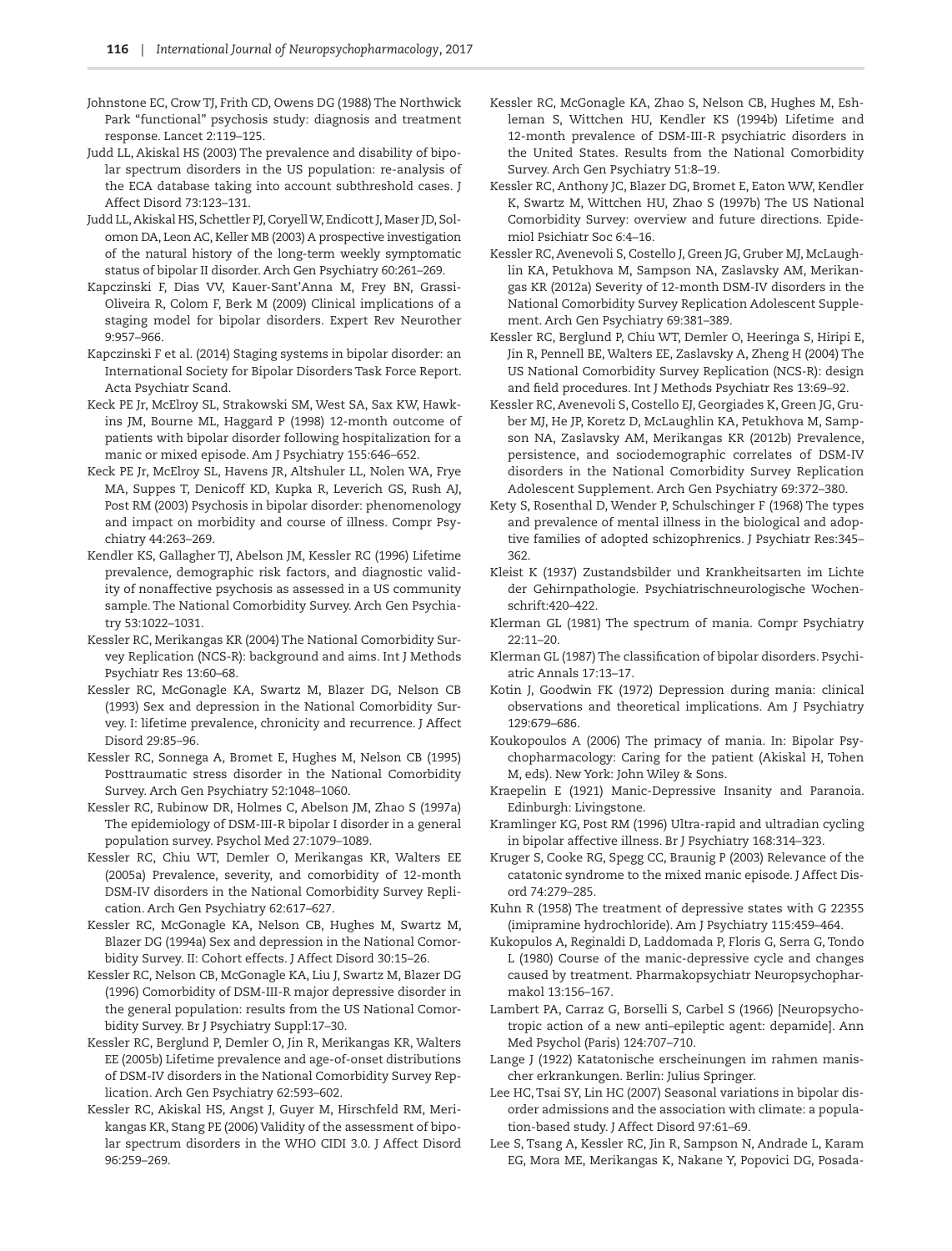Villa J, Sagar R, Wells JE, Zarkov Z, Petukhova M (2010) Rapidcycling bipolar disorder: cross-national community study. Br J Psychiatry 196:217–225.

- <span id="page-19-7"></span>Leff JP, Fischer M, Bertelsen A (1976) A cross-national epidemiological study of mania. Br J Psychiatry 129:428–442.
- <span id="page-19-33"></span>Lehman AF, Steinwachs DM (1998) Translating research into practice: the Schizophrenia Patient Outcomes Research Team (PORT) treatment recommendations. Schizophr Bull 24:1–10.
- <span id="page-19-6"></span>Lenox RH, Watson DG (1994) Lithium and the brain: a psychopharmacological strategy to a molecular basis for manic depressive illness. Clin Chem 40:309–314.
- <span id="page-19-0"></span>Leonhard K (1957a) [Pathogenesis of manic-depressive disease]. Nervenarzt 28:271–272.
- <span id="page-19-1"></span>Leonhard K (1957b) [Cycloid psychoses, often erroneously considered as schizophrenia]. Psychiatr Neurol Med Psychol (Leipz) 9:359–365.
- <span id="page-19-11"></span>Leonhard K (1963) Die prapsychotische Temperamente bei den monopolaren und bipolaren phasischen Psychosen. Psychiat et Neurol (Basel) 146:105–115.
- <span id="page-19-2"></span>Leonhard K (1979) The classification of endogenous psychoses, 5th ed. New York: Irvington.
- <span id="page-19-34"></span>Liberati A, Altman DG, Tetzlaff J, Mulrow C, Gotzsche PC, Ioannidis JP, Clarke M, Devereaux PJ, Kleijnen J, Moher D (2009) The PRISMA statement for reporting systematic reviews and meta-analyses of studies that evaluate healthcare interventions: explanation and elaboration. BMJ 339:b2700.
- <span id="page-19-27"></span>Lin A, Reniers RL, Wood SJ (2013) Clinical staging in severe mental disorder: evidence from neurocognition and neuroimaging. Br J Psychiatry Suppl 54:s11–17.
- <span id="page-19-8"></span>Loudon JB, Blackburn IM, Ashworth CM (1977) A study of the symptomatology and course of manic illness using a new scale. Psychol Med 7:723–729.
- <span id="page-19-18"></span>Magee WJ, Eaton WW, Wittchen HU, McGonagle KA, Kessler RC (1996) Agoraphobia, simple phobia, and social phobia in the National Comorbidity Survey. Arch Gen Psychiatry 53:159– 168.
- <span id="page-19-28"></span>Marder SR (2006) A review of agitation in mental illness: treatment guidelines and current therapies. J Clin Psychiatry 67 Suppl 10:13–21.
- <span id="page-19-14"></span>Martinez-Aran A, Vieta E, Torrent C, Sanchez-Moreno J, Goikolea JM, Salamero M, Malhi GS, Gonzalez-Pinto A, Daban C, Alvarez-Grandi S, Fountoulakis K, Kaprinis G, Tabares-Seisdedos R, Ayuso-Mateos JL (2007) Functional outcome in bipolar disorder: the role of clinical and cognitive factors. Bipolar Disord 9:103–113.
- <span id="page-19-10"></span>Mazzarini L, Colom F, Pacchiarotti I, Nivoli AM, Murru A, Bonnin CM, Cruz N, Sanchez-Moreno J, Kotzalidis GD, Girardi P, Tatarelli R, Vieta E (2010) Psychotic versus non-psychotic bipolar II disorder. J Affect Disord 126:55–60.
- <span id="page-19-12"></span>Mazzarini L, Pacchiarotti I, Colom F, Sani G, Kotzalidis GD, Rosa AR, Sanna L, De Rossi P, Girardi N, Bonnin CM, Sanchez-Moreno J, Vazquez GH, Gasto C, Tatarelli R, Vieta E (2009) Predominant polarity and temperament in bipolar and unipolar affective disorders. J Affect Disord 119:28–33.
- <span id="page-19-30"></span>McAlister FA, Graham I, Karr GW, Laupacis A (1999a) Evidencebased medicine and the practicing clinician. J Gen Intern Med 14:236–242.
- <span id="page-19-31"></span>McAlister FA, Laupacis A, Wells GA, Sackett DL (1999b) Users' Guides to the Medical Literature: XIX. Applying clinical trial results B. Guidelines for determining whether a drug is exerting (more than) a class effect. JAMA 282:1371–1377.
- <span id="page-19-29"></span>McCrone P, Dhanasiri S, Patel A, Knapp M, Lawton-Simth S (2008) Paying the Price. London: The King's Fund.
- <span id="page-19-22"></span>McGorry PD (2007) Issues for DSM-V: clinical staging: a heuristic pathway to valid nosology and safer, more effective treatment in psychiatry. Am J Psychiatry 164:859–860.
- McGorry PD (2010a) Risk syndromes, clinical staging and DSM V: new diagnostic infrastructure for early intervention in psychiatry. Schizophr Res 120:49–53.
- <span id="page-19-26"></span>McGorry PD (2010b) Staging in neuropsychiatry: a heuristic model for understanding, prevention and treatment. Neurotox Res 18:244–255.
- <span id="page-19-25"></span>McGorry PD, Nelson B, Goldstone S, Yung AR (2010) Clinical staging: a heuristic and practical strategy for new research and better health and social outcomes for psychotic and related mood disorders. Can J Psychiatry 55:486–497.
- <span id="page-19-23"></span>McGorry PD, Hickie IB, Yung AR, Pantelis C, Jackson HJ (2006) Clinical staging of psychiatric disorders: a heuristic framework for choosing earlier, safer and more effective interventions. Aust N Z J Psychiatry 40:616–622.
- <span id="page-19-24"></span>McGorry PD, Purcell R, Hickie IB, Yung AR, Pantelis C, Jackson HJ (2007) Clinical staging: a heuristic model for psychiatry and youth mental health. Med J Aust 187:S40–42.
- <span id="page-19-21"></span>Merikangas KR, Cui L, Kattan G, Carlson GA, Youngstrom EA, Angst J (2012) Mania with and without depression in a community sample of US adolescents. Arch Gen Psychiatry 69:943–951.
- <span id="page-19-16"></span>Merikangas KR, Akiskal HS, Angst J, Greenberg PE, Hirschfeld RM, Petukhova M, Kessler RC (2007) Lifetime and 12-month prevalence of bipolar spectrum disorder in the National Comorbidity Survey replication. Arch Gen Psychiatry 64:543–552.
- <span id="page-19-17"></span>Merikangas KR, Jin R, He JP, Kessler RC, Lee S, Sampson NA, Viana MC, Andrade LH, Hu C, Karam EG, Ladea M, Medina-Mora ME, Ono Y, Posada-Villa J, Sagar R, Wells JE, Zarkov Z (2011) Prevalence and correlates of bipolar spectrum disorder in the world mental health survey initiative. Arch Gen Psychiatry 68:241–251.
- <span id="page-19-32"></span>Mismetti P, Cucherat M, Laporte S (2007) [Meta-analyses or megatrials: same level of proof?]. Presse Med 36:524–530.
- <span id="page-19-5"></span>Mitchell PB, Hadzi-Pavlovic D (2000) Lithium treatment for bipolar disorder. Bull World Health Organ 78:515–517.
- <span id="page-19-19"></span>Mitchell PB, Slade T, Andrews G (2004) Twelve-month prevalence and disability of DSM-IV bipolar disorder in an Australian general population survey. Psychol Med 34:777–785.
- <span id="page-19-3"></span>Mitchell S (1870) On the use of bromide of lithium. Am J Med Sci 60:443–445.
- <span id="page-19-4"></span>Mitchell S (1877) Clinical lecture on nervousness in the male. Med News 35:177–184.
- <span id="page-19-35"></span>Moher D, Liberati A, Tetzlaff J, Altman DG, Group P (2009a) Preferred reporting items for systematic reviews and meta-analyses: the PRISMA statement. PLoS Med 6:e1000097.
- <span id="page-19-36"></span>Moher D, Liberati A, Tetzlaff J, Altman DG, Group P (2009b) Preferred reporting items for systematic reviews and meta-analyses: the PRISMA statement. BMJ 339:b2535.
- <span id="page-19-20"></span>Moreno DH, Andrade LH (2005) The lifetime prevalence, health services utilization and risk of suicide of bipolar spectrum subjects, including subthreshold categories in the Sao Paulo ECA study. J Affect Disord 87:231–241.
- <span id="page-19-13"></span>Mulder RT, Cosgriff JP, Smith AM, Joyce PR (1990) Seasonality of mania in New Zealand. Aust N Z J Psychiatry 24:187–190.
- <span id="page-19-15"></span>Mur M, Portella MJ, Martinez-Aran A, Pifarre J, Vieta E (2007) Persistent neuropsychological deficit in euthymic bipolar patients: executive function as a core deficit. J Clin Psychiatry 68:1078–1086.
- <span id="page-19-9"></span>Murphy DL, Beigel A (1974) Depression, elation, and lithium carbonate responses in manic patient subgroups. Arch Gen Psychiatry 31:643–648.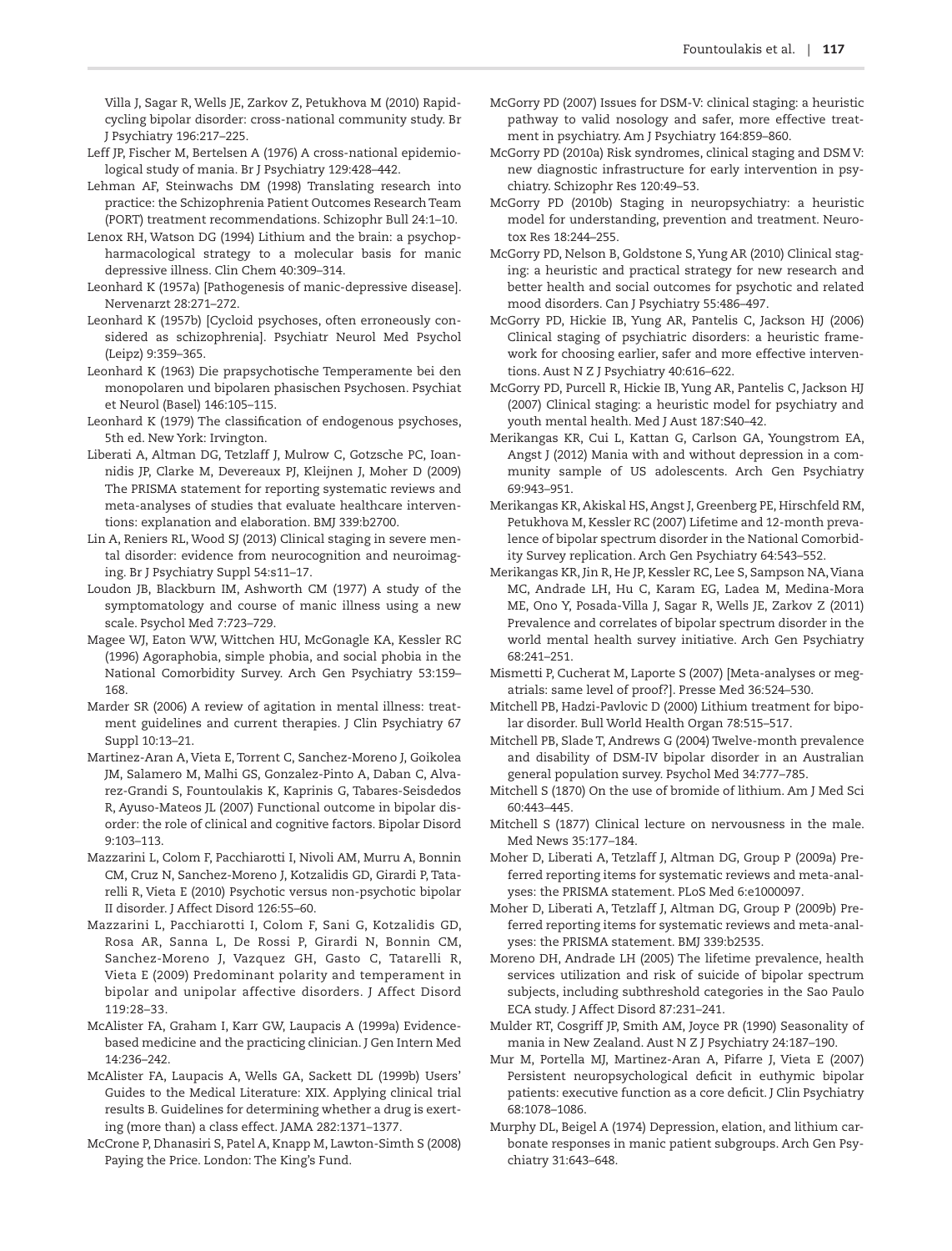- <span id="page-20-13"></span>Murray G, Lam RW, Beaulieu S, Sharma V, Cervantes P, Parikh SV, Yatham LN (2011) Do symptoms of bipolar disorder exhibit seasonal variation? A multisite prospective investigation. Bipolar Disord 13:687–695.
- <span id="page-20-21"></span>Negash A, Alem A, Kebede D, Deyessa N, Shibre T, Kullgren G (2005) Prevalence and clinical characteristics of bipolar I disorder in Butajira, Ethiopia: a community-based study. J Affect Disord 87:193–201.
- <span id="page-20-2"></span>Nelson WH, Khan A, Orr WW Jr. (1984) Delusional depression. Phenomenology, Neuroendocrine function, and tricyclic antidepressant response. J Affect Disord 6:297–306.
- <span id="page-20-17"></span>Ng B, Camacho A, Lara DR, Brunstein MG, Pinto OC, Akiskal HS (2007) A case series on the hypothesized connection between dementia and bipolar spectrum disorders: Bipolar type VI? J Affect Disord 107:307–315.
- <span id="page-20-19"></span>Nierenberg AA, Akiskal HS, Angst J, Hirschfeld RM, Merikangas KR, Petukhova M, Kessler RC (2010) Bipolar disorder with frequent mood episodes in the national comorbidity survey replication (NCS-R). Mol Psychiatry 15:1075–1087.
- <span id="page-20-8"></span>Nivoli AMA, Pacchiarotti I, Rosa AR, Popovic D, Murru A, Valenti M, Bonnin CM, Grande I, Sanchez-Moreno J, Vieta E, Colom F (2011) Gender differences in a cohort study of 604 bipolar patients: The role of predominant polarity. J Affect Disord 133:443–449.
- <span id="page-20-33"></span>Noble JH Jr. (2006) Meta-analysis: Methods, strengths, weaknesses, and political uses. J Lab Clin Med 147:7–20.
- <span id="page-20-30"></span>Nordstrom K, Allen MH (2007) Managing the acutely agitated and psychotic patient. CNS Spectr 12:5–11.
- <span id="page-20-31"></span>Nordstrom K, Zun LS, Wilson MP, Md VS, Ng AT, Bregman B, Anderson EL (2012) Medical evaluation and triage of the agitated patient: consensus statement of the american association for emergency psychiatry project Beta medical evaluation workgroup. West J Emerg Med 13:3–10.
- <span id="page-20-14"></span>Nurnberger J Jr, Guroff JJ, Hamovit J, Berrettini W, Gershon E (1988) A family study of rapid-cycling bipolar illness. J Affect Disord 15:87–91.
- OCEBM Levels of Evidence Working Group The Oxford 2011 Levels of Evidence [http://www.cebm.net/index.aspx?o=5653.](http://www.cebm.net/index.aspx?o=5653) In: Oxford Centre for Evidence-Based Medicine.
- <span id="page-20-0"></span>Okasha A, Okasha T (2000) Notes on mental disorders in pharaonic Egypt. Hist Psychiatry XI:413–424.
- <span id="page-20-1"></span>Okuma T, Inanaga K, Otsuki S, Sarai K, Takahashi R, Hazama H, Mori A, Watanabe M (1979) Comparison of the antimanic efficacy of carbamazepine and chlorpromazine: a double-blind controlled study. Psychopharmacology (Berl) 66:211–217.
- <span id="page-20-22"></span>Oliver JM, Simmons ME (1985) Affective disorders and depression as measured by the Diagnostic Interview Schedule and the Beck Depression Inventory in an unselected adult population. J Clin Psychol 41:469–477.
- <span id="page-20-36"></span>Oxman AD, Guyatt GH (1988) Guidelines for reading literature reviews. CMAJ 138:697–703.
- <span id="page-20-4"></span>Ozyildirim I, Cakir S, Yazici O (2010) Impact of psychotic features on morbidity and course of illness in patients with bipolar disorder. Eur Psychiatry 25:47–51.
- <span id="page-20-9"></span>Pacchiarotti I, Nivoli AMA, Mazzarini L, Kotzalidis GD, Sani G, Koukopoulos A, Scott J, Strejilevich S, Sanchez-Moreno J, Murru A, Valenti M, Girardi P, Vieta E, Colom F (2013a) The symptom structure of bipolar acute episodes: in search for the mixing link. J Affect Disord 149:56–66.
- <span id="page-20-28"></span>Pacchiarotti I et al. (2013b) The International Society for Bipolar Disorders (ISBD) task force report on antidepressant use in bipolar disorders. Am J Psychiatry 170:1249–1262.
- <span id="page-20-15"></span>Paris J, Gunderson J, Weinberg I (2007) The interface between borderline personality disorder and bipolar spectrum disorders. Compr Psychiatry 48:145–154.
- <span id="page-20-10"></span>Parker G, Walter S (1982) Seasonal variation in depressive disorders and suicidal deaths in New South Wales. Br J Psychiatry 140:626–632.
- <span id="page-20-34"></span>Parkes J, Hyde C, Deeks J, Milne R (2001) Teaching critical appraisal skills in health care settings. Cochrane Database Syst Rev (Online):CD001270.
- <span id="page-20-12"></span>Partonen T, Lonnqvist J (1996) Seasonal variation in bipolar disorder. Br J Psychiatry 169:641–646.
- <span id="page-20-16"></span>Patten SB, Paris J (2008) The bipolar spectrum--a bridge too far? Can J Psychiatry 53:762–768.
- <span id="page-20-35"></span>Paul C, Gallini A, Archier E, Castela E, Devaux S, Aractingi S, Aubin F, Bachelez H, Cribier B, Joly P, Jullien D, Le Maitre M, Misery L, Richard MA, Ortonne JP (2012) Evidence-based recommendations on topical treatment and phototherapy of psoriasis: systematic review and expert opinion of a panel of dermatologists. Journal of the European Academy of Dermatology and Venereology: JEADV 26 Suppl 3:1–10.
- <span id="page-20-11"></span>Peck DF (1990) Climatic variables and admissions for mania: a reanalysis. J Affect Disord 20:249–250.
- <span id="page-20-23"></span>Perlis RH, Miyahara S, Marangell LB, Wisniewski SR, Ostacher M, DelBello MP, Bowden CL, Sachs GS, Nierenberg AA, Investigators S-B (2004) Long-term implications of early onset in bipolar disorder: data from the first 1000 participants in the systematic treatment enhancement program for bipolar disorder (STEP-BD). Biol Psychiatry 55:875–881.
- <span id="page-20-5"></span>Perris C, d'Elia G (1966a) A study of bipolar (manic-depressive) and unipolar recurrent depressive psychoses. X. Mortality, suicide and life-cycles. Acta Psychiatr Scand Suppl 194:172– 189.
- <span id="page-20-6"></span>Perris C, d'Elia G (1966b) A study of bipolar (manic-depressive) and unipolar recurrent depressive psychoses. IX. therapy and prognosis. Acta Psychiatr Scand Suppl 194:153–171.
- <span id="page-20-32"></span>Pocock SJ, Elbourne DR (2000) Randomized trials or observational tribulations? N Engl J Med 342:1907–1909.
- <span id="page-20-29"></span>Popovic D, Reinares M, Goikolea JM, Bonnin CM, Gonzalez-Pinto A, Vieta E (2012) Polarity index of pharmacological agents used for maintenance treatment of bipolar disorder. Eur Neuropsychopharmacol 22:339–346.
- <span id="page-20-26"></span>Post RM (2010) Mechanisms of illness progression in the recurrent affective disorders. Neurotox Res 18:256–271.
- <span id="page-20-27"></span>Post RM, Fleming J, Kapczinski F (2012) Neurobiological correlates of illness progression in the recurrent affective disorders. J Psychiatr Res 46:561–573.
- <span id="page-20-24"></span>Post RM, Luckenbaugh DA, Leverich GS, Altshuler LL, Frye MA, Suppes T, Keck PE, McElroy SL, Nolen WA, Kupka R, Grunze H, Walden J (2008) Incidence of childhood-onset bipolar illness in the USA and Europe. Br J Psychiatry 192:150–151.
- <span id="page-20-25"></span>Post RM, Altshuler LL, Frye MA, Suppes T, Keck PE, Jr., McElroy SL, Leverich GS, Luckenbaugh DA, Rowe M, Pizzarello S, Kupka RW, Grunze H, Nolen WA (2010) Complexity of pharmacologic treatment required for sustained improvement in outpatients with bipolar disorder. J Clin Psychiatry 71:1176–1186; quiz 1252–1173.
- <span id="page-20-3"></span>Prien RF, Himmelhoch JM, Kupfer DJ (1988) Treatment of mixed mania. J Affect Disord 15:9–15.
- <span id="page-20-7"></span>Quitkin FM, Rabkin JG, Prien RF (1986) Bipolar disorder: are there manic-prone and depressive-prone forms? J Clin Psychopharmacol 6:167–172.
- <span id="page-20-20"></span>Regeer EJ, Rosso ML, ten Have M, Vollebergh W, Nolen WA (2002) Prevalence of bipolar disorder: a further study in The Netherlands. Bipolar Disord 4 Suppl 1:37–38.
- <span id="page-20-18"></span>Regier DA, Myers JK, Kramer M, Robins LN, Blazer DG, Hough RL, Eaton WW, Locke BZ (1984) The NIMH Epidemiologic Catchment Area program. Historical context, major objectives,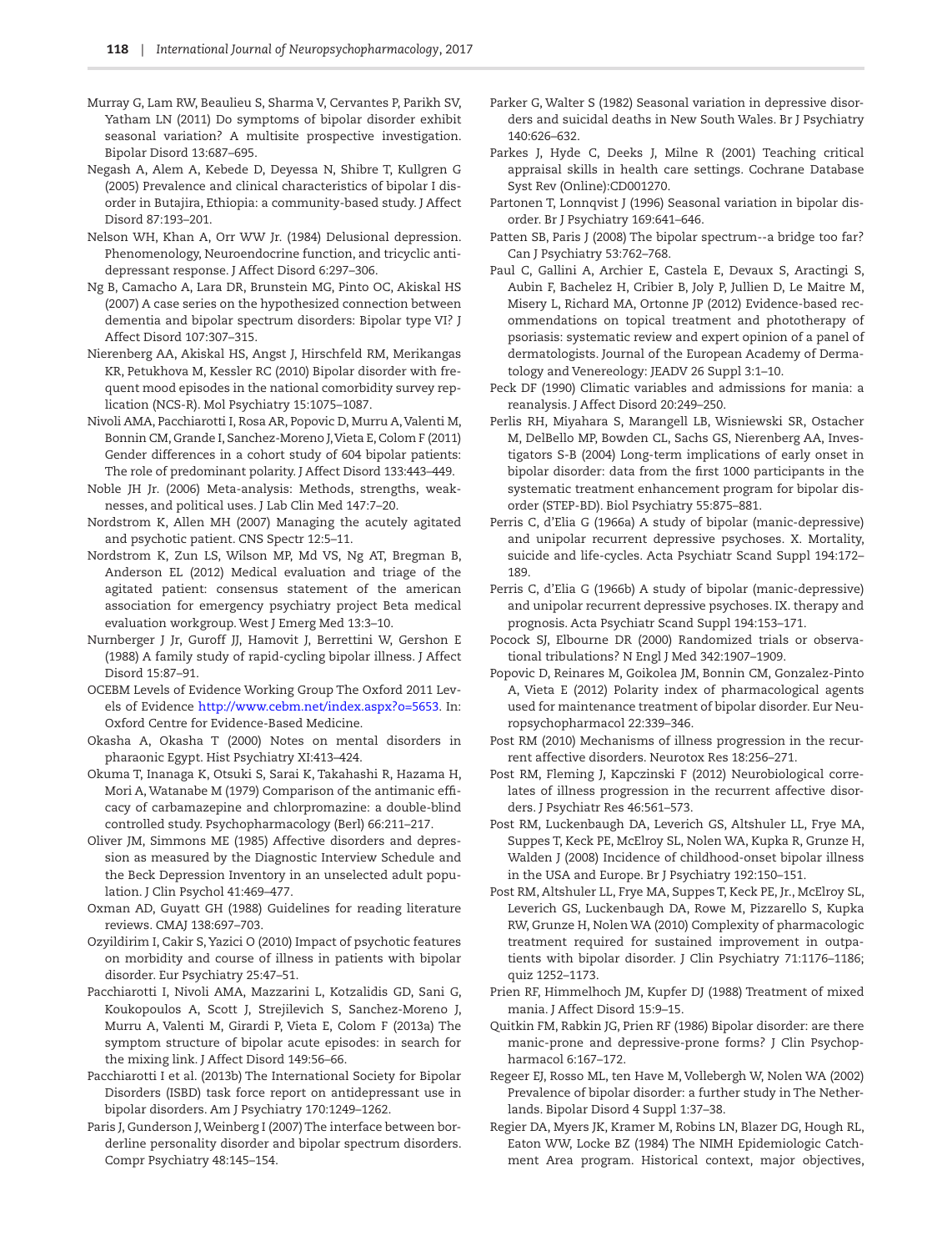and study population characteristics. Arch Gen Psychiatry 41:934–941.

- <span id="page-21-18"></span>Regier DA, Farmer ME, Rae DS, Myers JK, Kramer M, Robins LN, George LK, Karno M, Locke BZ (1993) One-month prevalence of mental disorders in the United States and sociodemographic characteristics: the Epidemiologic Catchment Area study. Acta Psychiatr Scand 88:35–47.
- <span id="page-21-17"></span>Regier DA, Boyd JH, Burke JD, Jr., Rae DS, Myers JK, Kramer M, Robins LN, George LK, Karno M, Locke BZ (1988) One-month prevalence of mental disorders in the United States. Based on five Epidemiologic Catchment Area sites. Arch Gen Psychiatry 45:977–986.
- <span id="page-21-24"></span>Reinares M, Sanchez-Moreno J, Fountoulakis KN (2014) Psychosocial interventions in bipolar disorder: what, for whom, and when. J Affect Disord 156:46–55.
- <span id="page-21-9"></span>Rennie T (1942) Prognosis in manic-depressive psychosis. Am J Psychiatry 98:801–814.
- <span id="page-21-27"></span>Richardson WS, Wilson MC, Nishikawa J, Hayward RS (1995) The well-built clinical question: a key to evidence-based decisions. ACP J club 123:A12–13.
- <span id="page-21-11"></span>Rosa AR, Andreazza AC, Kunz M, Gomes F, Santin A, Sanchez-Moreno J, Reinares M, Colom F, Vieta E, Kapczinski F (2008) Predominant polarity in bipolar disorder: diagnostic implications. J Affect Disord 107:45–51.
- <span id="page-21-29"></span>Rosenberg WM, Deeks J, Lusher A, Snowball R, Dooley G, Sackett D (1998) Improving searching skills and evidence retrieval. J R Coll Physicians Lond 32:557–563.
- <span id="page-21-5"></span>Rosenthal NE, Rosenthal LN, Stallone F, Dunner DL, Fieve RR (1980) Toward the validation of RDC schizoaffective disorder. Arch Gen Psychiatry 37:804–810.
- <span id="page-21-25"></span>Runge C, Grunze H (2004) [Annual costs of bipolar disorders in Germany]. Nervenarzt 75:896–903.
- <span id="page-21-1"></span>Schioldann J (1999) John Cade's seminal lithium paper turns fifty. Acta Psychiatr Scand 100:403–405.
- <span id="page-21-2"></span>Schioldann J (2006) Obituary: Mogens Abelin Schou (1918–2005): half a century with lithium. Hist Psychiatry 17:247–252.
- <span id="page-21-3"></span>Schioldann J (2011) 'On periodical depressions and their pathogenesis' by Carl Lange (1886). Hist Psychiatry 22:108–130.
- <span id="page-21-28"></span>Schlosser RW, Koul R, Costello J (2007) Asking well-built questions for evidence-based practice in augmentative and alternative communication. JJ Commun Disord 40:225–238.
- <span id="page-21-15"></span>Schneck CD, Miklowitz DJ, Miyahara S, Araga M, Wisniewski S, Gyulai L, Allen MH, Thase ME, Sachs GS (2008) The prospective course of rapid-cycling bipolar disorder: findings from the STEP-BD. Am J Psychiatry 165:370–377.
- <span id="page-21-14"></span>Schneck CD, Miklowitz DJ, Calabrese JR, Allen MH, Thomas MR, Wisniewski SR, Miyahara S, Shelton MD, Ketter TA, Goldberg JF, Bowden CL, Sachs GS (2004) Phenomenology of rapidcycling bipolar disorder: data from the first 500 participants in the Systematic Treatment Enhancement Program. Am J Psychiatry 161:1902–1908.
- <span id="page-21-23"></span>Schou M (1963) Normothymotics, "mood-normalizers": are lithium and the imipramine drugs specific for affective disorders? Br J Psychiatry 109:803–809.
- <span id="page-21-0"></span>Schou M, Juel-Nielsen N, Stromgren E, Voldby H (1954) The treatment of manic psychoses by the administration of lithium salts. J Neurol Neurosurg Psychiatry 17:250–260.
- Schou M, Baastrup PC, Grof P, Weis P, Angst J (1970) Pharmacological and clinical problems of lithium prophylaxis. Br J Psychiatry 116:615–619.
- <span id="page-21-33"></span>Schunemann HJ, Fretheim A, Oxman AD (2006) Improving the use of research evidence in guideline development: 10. Integrating values and consumer involvement. Health Res Policy Syst 4:22.
- <span id="page-21-8"></span>Serretti A, Olgiati P (2005) Profiles of "manic" symptoms in bipolar I, bipolar II and major depressive disorders. J Affect Disord 84:159–166.
- <span id="page-21-10"></span>Serretti A, Mandelli L, Lattuada E, Cusin C, Smeraldi E (2002) Clinical and demographic features of mood disorder subtypes. Psychiatry Res 112:195–210.
- <span id="page-21-13"></span>Shand AJ, Scott NW, Anderson SM, Eagles JM (2011) The seasonality of bipolar affective disorder: comparison with a primary care sample using the Seasonal Pattern Assessment Questionnaire. J Affect Disord 132:289–292.
- <span id="page-21-32"></span>Sherman M, Burak K, Maroun J, Metrakos P, Knox JJ, Myers RP, Guindi M, Porter G, Kachura JR, Rasuli P, Gill S, Ghali P, Chaudhury P, Siddiqui J, Valenti D, Weiss A, Wong R (2011) Multidisciplinary Canadian consensus recommendations for the management and treatment of hepatocellular carcinoma. Curr Oncol 18:228–240.
- Strakowski SM, Keck PE Jr, McElroy SL, West SA, Sax KW, Hawkins JM, Kmetz GF, Upadhyaya VH, Tugrul KC, Bourne ML (1998) Twelve-month outcome after a first hospitalization for affective psychosis. Arch Gen Psychiatry 55:49–55.
- <span id="page-21-20"></span>Stringaris A, Santosh P, Leibenluft E, Goodman R (2010) Youth meeting symptom and impairment criteria for mania-like episodes lasting less than four days: an epidemiological enquiry. J Child Psychol Psychiatry 51:31–38.
- <span id="page-21-26"></span>Suppes T (2002) Review of the use of topiramate for treatment of bipolar disorders. J Clin Psychopharmacol 22:599–609.
- <span id="page-21-19"></span>Szadoczky E, Papp Z, Vitrai J, Rihmer Z, Furedi J (1998) The prevalence of major depressive and bipolar disorders in Hungary. Results from a national epidemiologic survey. J Affect Disord 50:153–162.
- <span id="page-21-6"></span>Taylor MA, Abrams R (1973) The phenomenology of mania. A new look at some old patients. Arch Gen Psychiatry 29:520–522.
- <span id="page-21-7"></span>Taylor MA, Abrams R (1977) Catatonia. Prevalence and importance in the manic phase of manic-depressive illness. Arch Gen Psychiatry 34:1223–1225.
- ten Have M, Vollebergh W, Bijl R, Nolen WA (2002) Bipolar disorder in the general population in The Netherlands (prevalence, consequences and care utilisation): results from The Netherlands Mental Health Survey and Incidence Study (NEMESIS). J Affect Disord 68:203–213.
- <span id="page-21-4"></span>Tohen M, Waternaux CM, Tsuang MT (1990) Outcome in mania. A 4-year prospective follow-up of 75 patients utilizing survival analysis. Arch Gen Psychiatry 47:1106–1111.
- <span id="page-21-12"></span>Tohen M, Frank E, Bowden CL, Colom F, Ghaemi SN, Yatham LN, Malhi GS, Calabrese JR, Nolen WA, Vieta E, Kapczinski F, Goodwin GM, Suppes T, Sachs GS, Chengappa KR, Grunze H, Mitchell PB, Kanba S, Berk M (2009) The International Society for Bipolar Disorders (ISBD) Task Force report on the nomenclature of course and outcome in bipolar disorders. Bipolar Disord 11:453–473.
- <span id="page-21-30"></span>Tonelli MR (1999) In defense of expert opinion. Acad Med 74:1187–1192.
- <span id="page-21-21"></span>Torrent C et al. (2013) Efficacy of functional remediation in bipolar disorder: a multicenter randomized controlled study. Am J Psychiatry 170:852–859.
- <span id="page-21-16"></span>Tsitsipa E, Fountoulakis KN (2015) The neurocognitive functioning in bipolar disorder: a systematic review of data. Ann Gen Psychiatry 14:42.
- <span id="page-21-31"></span>U.S. Preventive Services Task Force (1989) Guide to clinical preventive services: report of the U.S. Preventive Services Task Force.: DIANE Publishing.
- <span id="page-21-22"></span>Vieta E (2015) Staging and psychosocial early intervention in bipolar disorder. Lancet Psychiatry 2:483–485.
- Vieta E, Reinares M, Rosa AR (2011) Staging bipolar disorder. Neurotox Res 19:279–285.